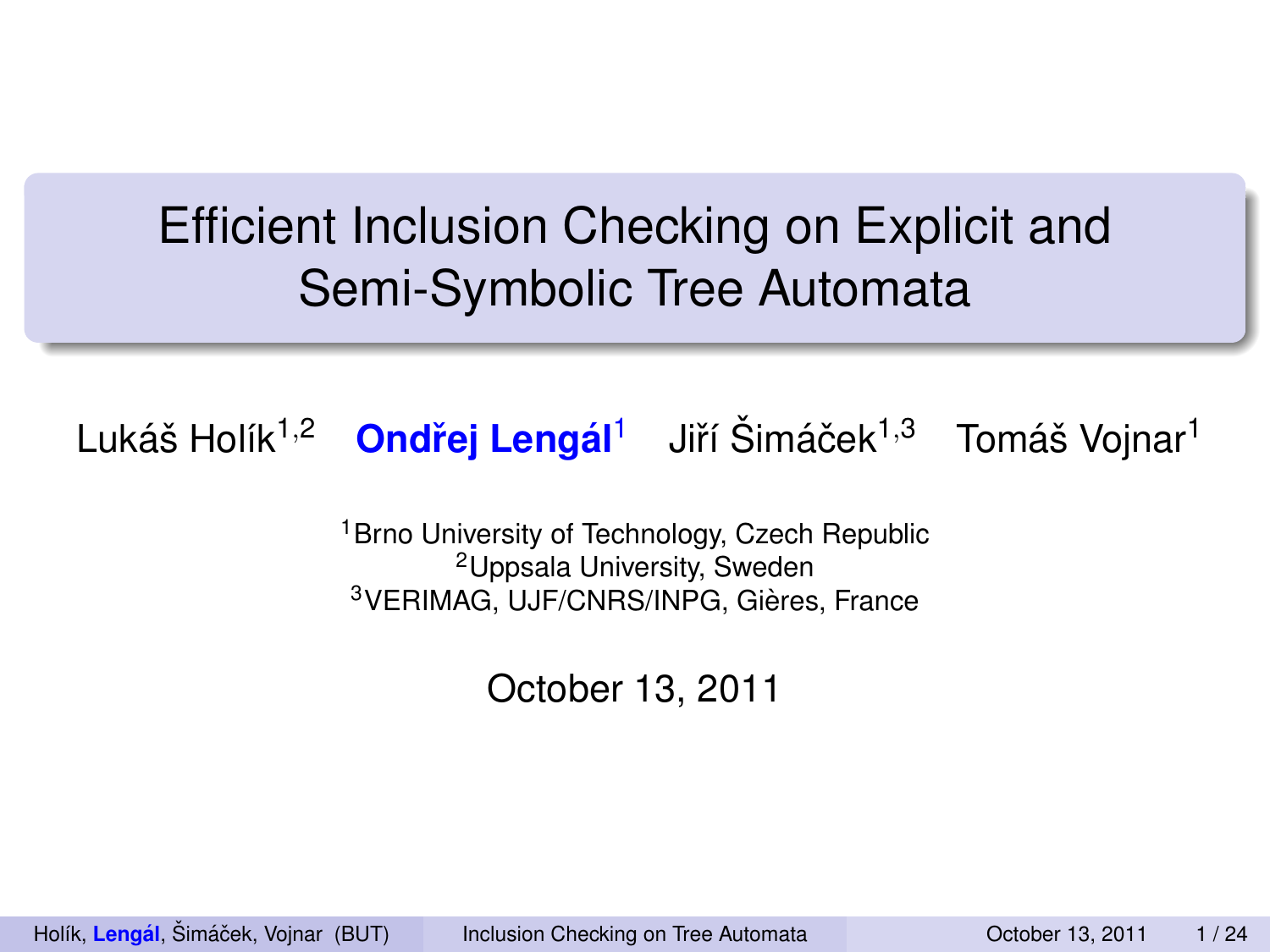- [Downward Inclusion Checking](#page-52-0)
- [Semi-Symbolic Encoding of Non-Deterministic TA](#page-82-0)

#### [Conclusion](#page-90-0)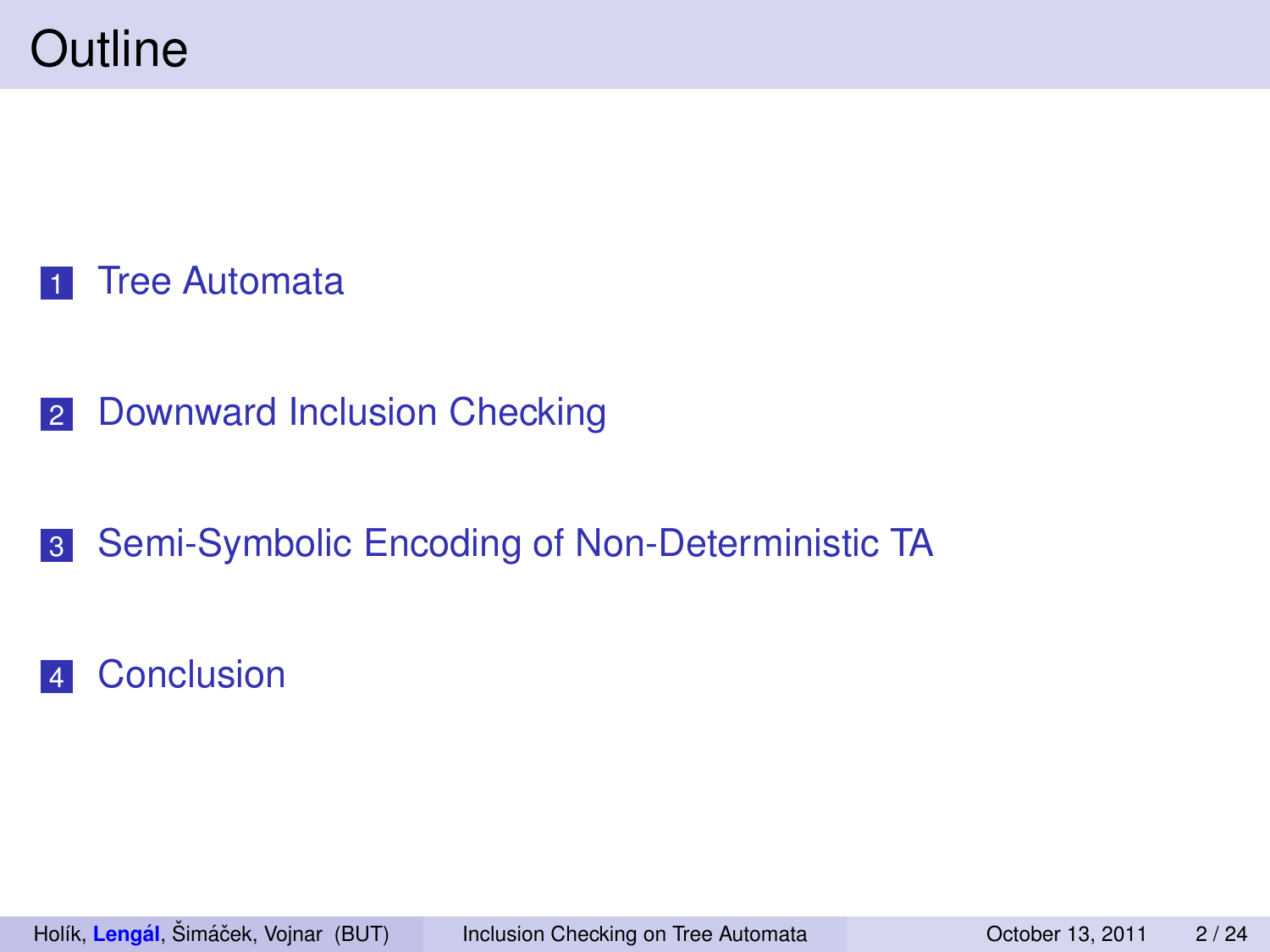Very popular in computer science:

- $\blacksquare$  data structures,
- computer network topologies,
- $\blacksquare$  distributed protocols, ...

<span id="page-2-0"></span>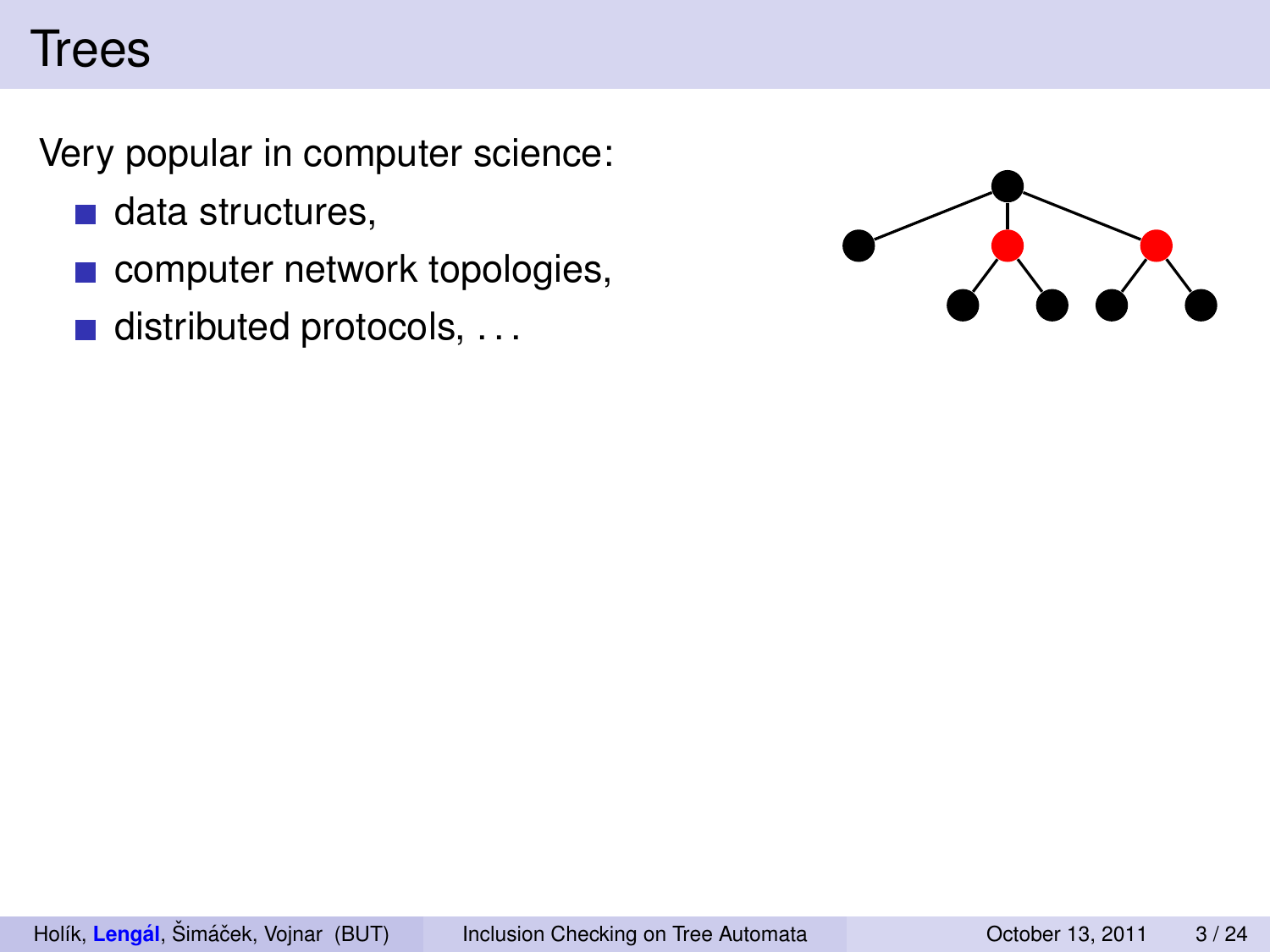Very popular in computer science:

- $\blacksquare$  data structures.
- **computer network topologies,**
- $\blacksquare$  distributed protocols, ...

In formal verification:

■ encoding of complex data structures

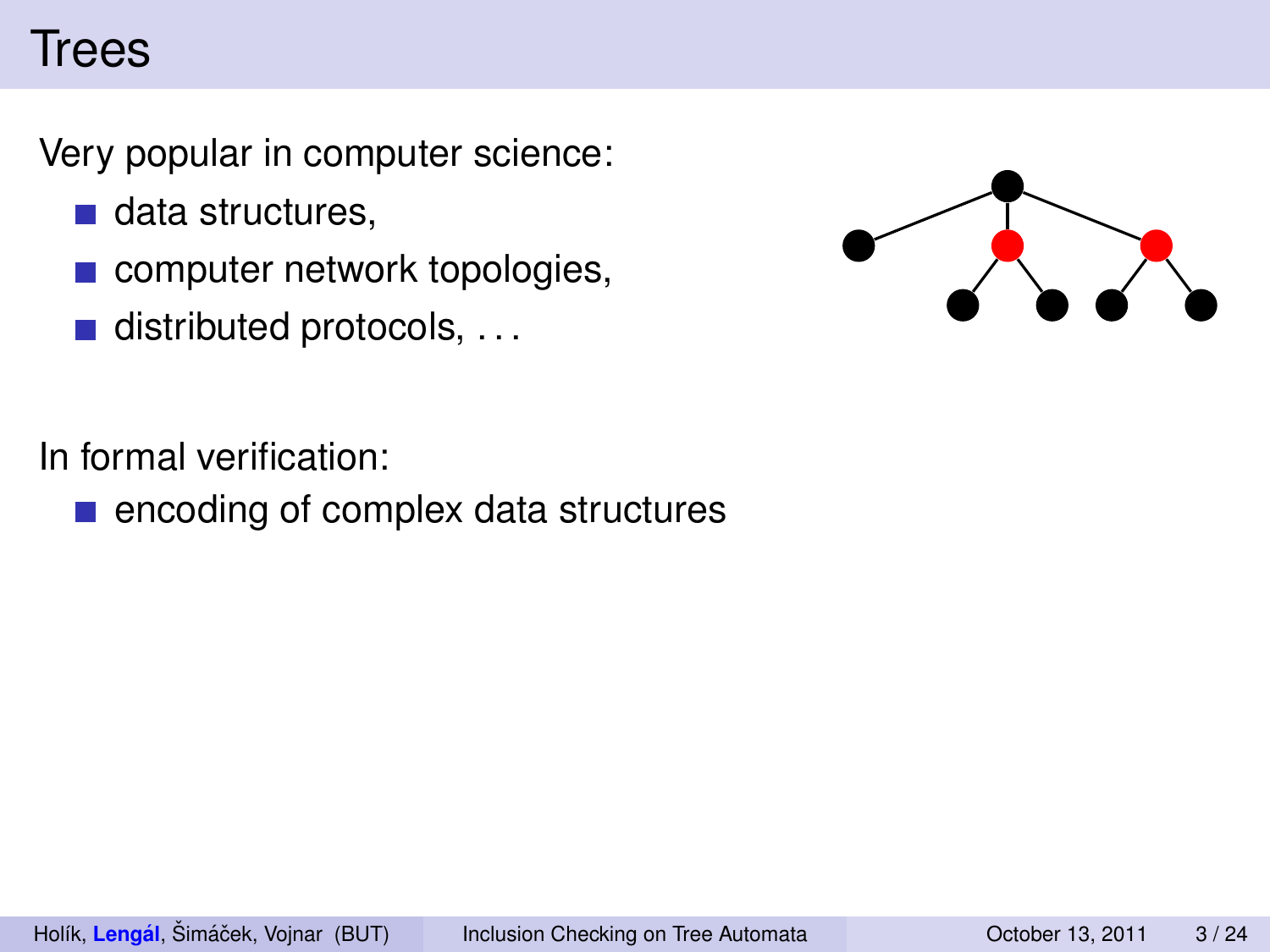Very popular in computer science:

- $\blacksquare$  data structures.
- computer network topologies,
- $\blacksquare$  distributed protocols, ...



In formal verification:

- **E** encoding of complex data structures
	- e.g., doubly linked lists

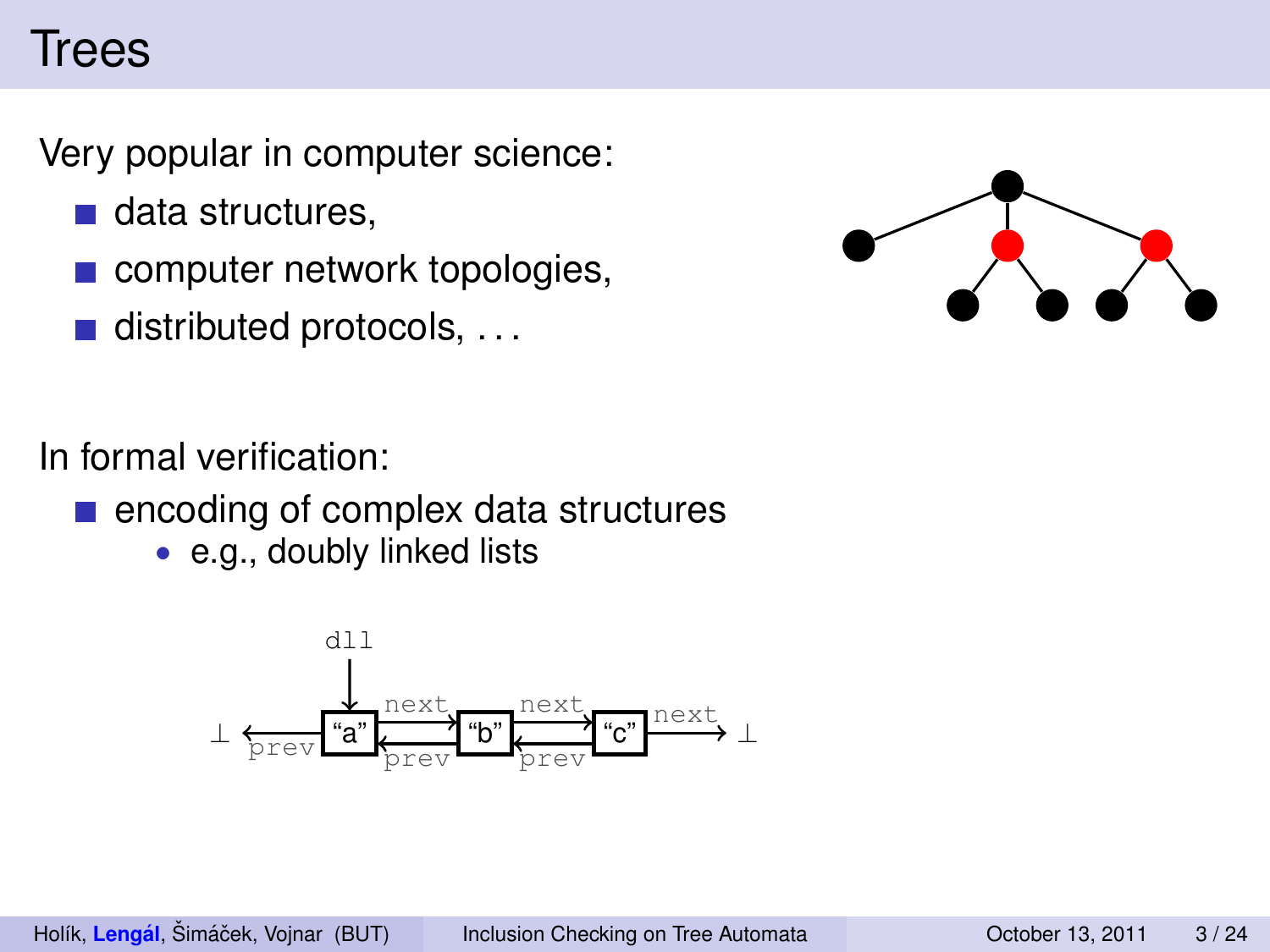Very popular in computer science:

- $\blacksquare$  data structures.
- **computer network topologies,**
- distributed protocols, . . .



In formal verification:

- **E** encoding of complex data structures
	- e.g., doubly linked lists



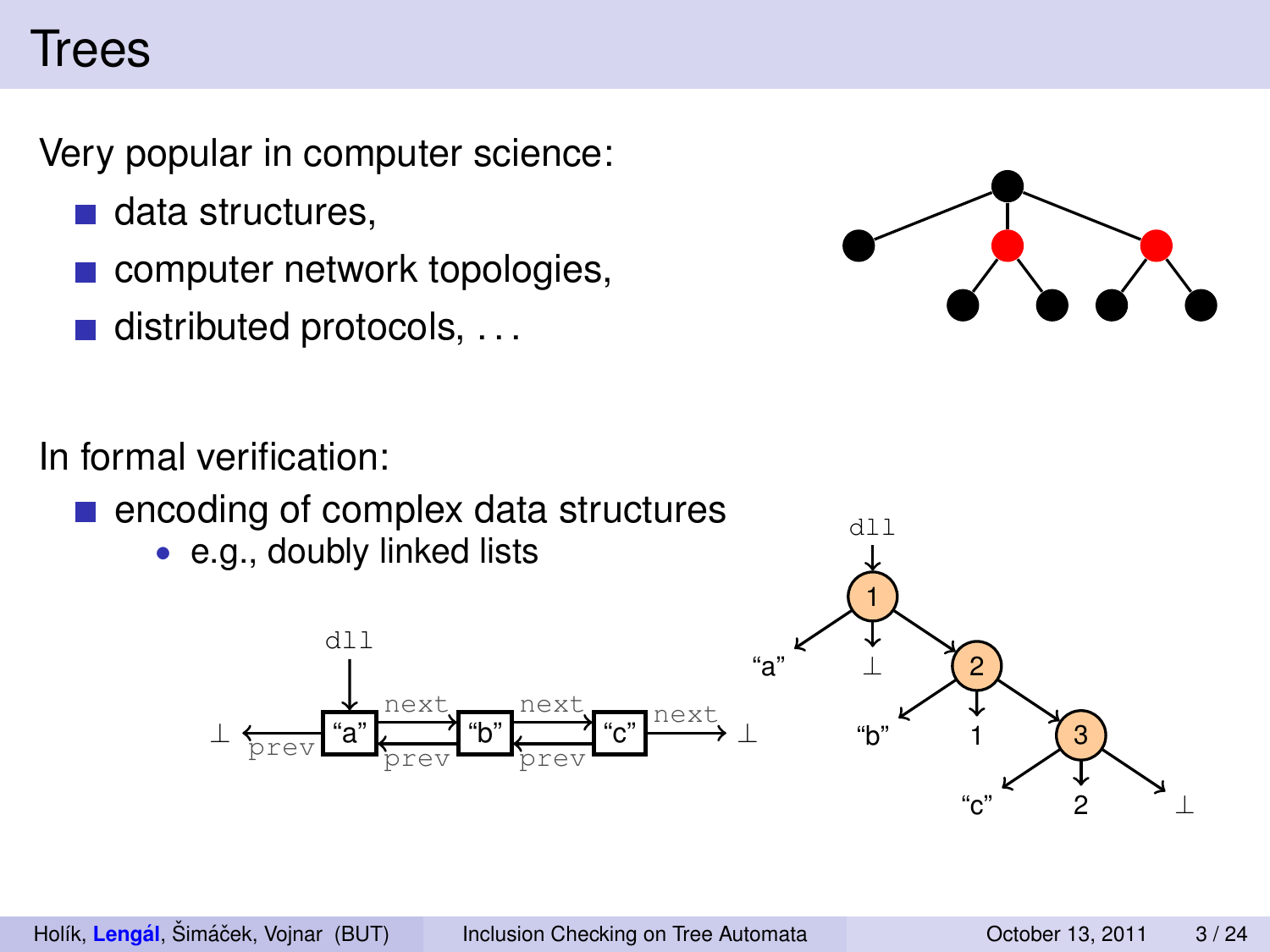Very popular in computer science:

- $\blacksquare$  data structures.
- **computer network topologies,**
- $\blacksquare$  distributed protocols, ...



In formal verification:

**E** encoding of complex data structures

"a"  $\begin{array}{|c|c|c|}\n\hline\n-\hline\n\end{array}$  "b"  $\begin{array}{|c|c|}\n\hline\n\end{array}$  "c"

prev d  $\overline{\mathbf{p}}_{\text{prev}}$  b  $\overline{\mathbf{p}}_{\text{prev}}$ 

next<br>and next<br>and next

• e.g., doubly linked lists

dll



• . . .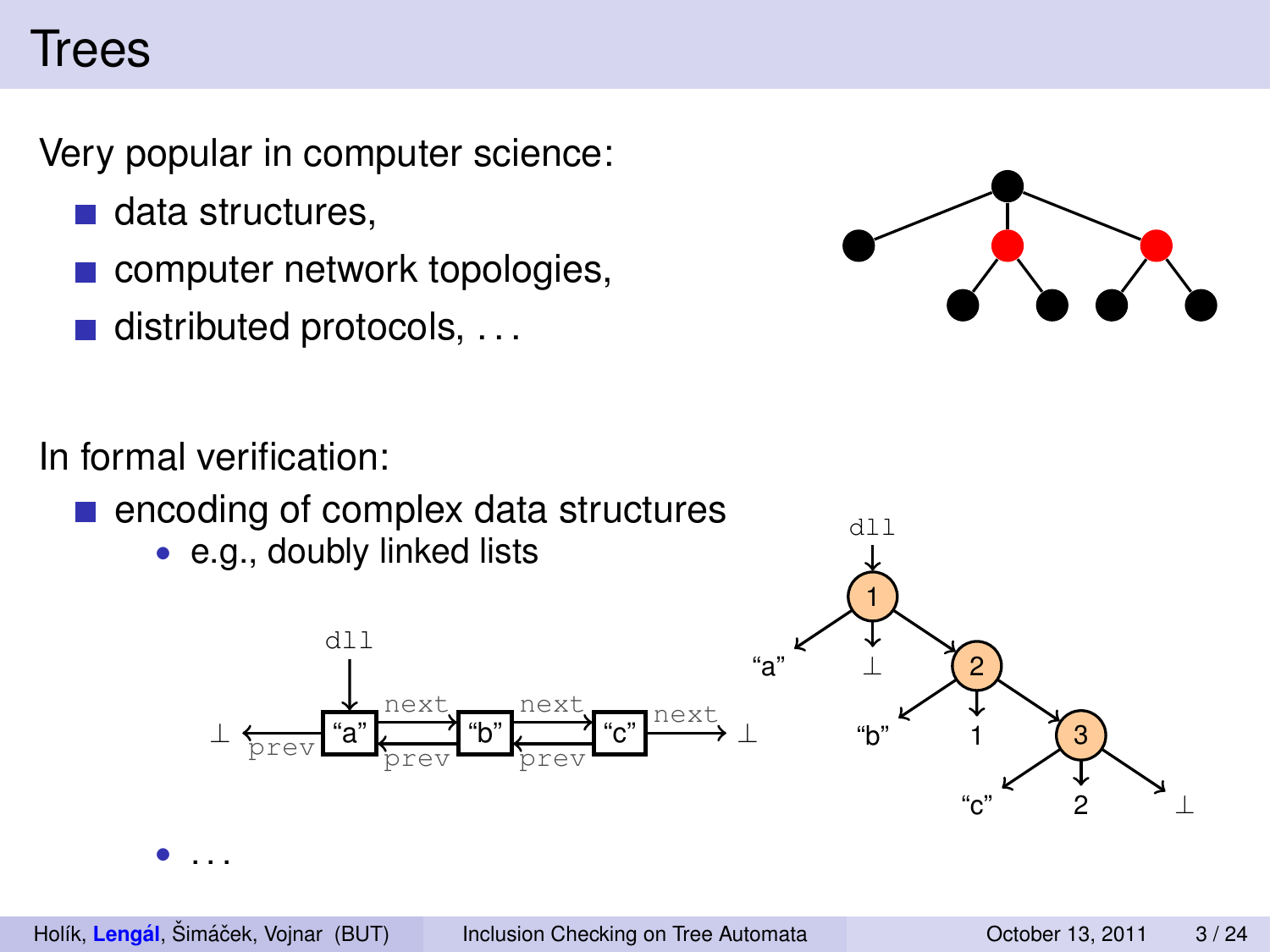- $\blacksquare$  extension of finite automaton to trees:
	- *Q* . . . set of states,
	- $\Sigma$  ... finite alphabet of symbols with arity,
	- $\Delta$  ... set of transitions in the form of  $p \stackrel{a}{\longrightarrow} (q_1, \ldots, q_n)$ ,
	- *F* . . . set of final states.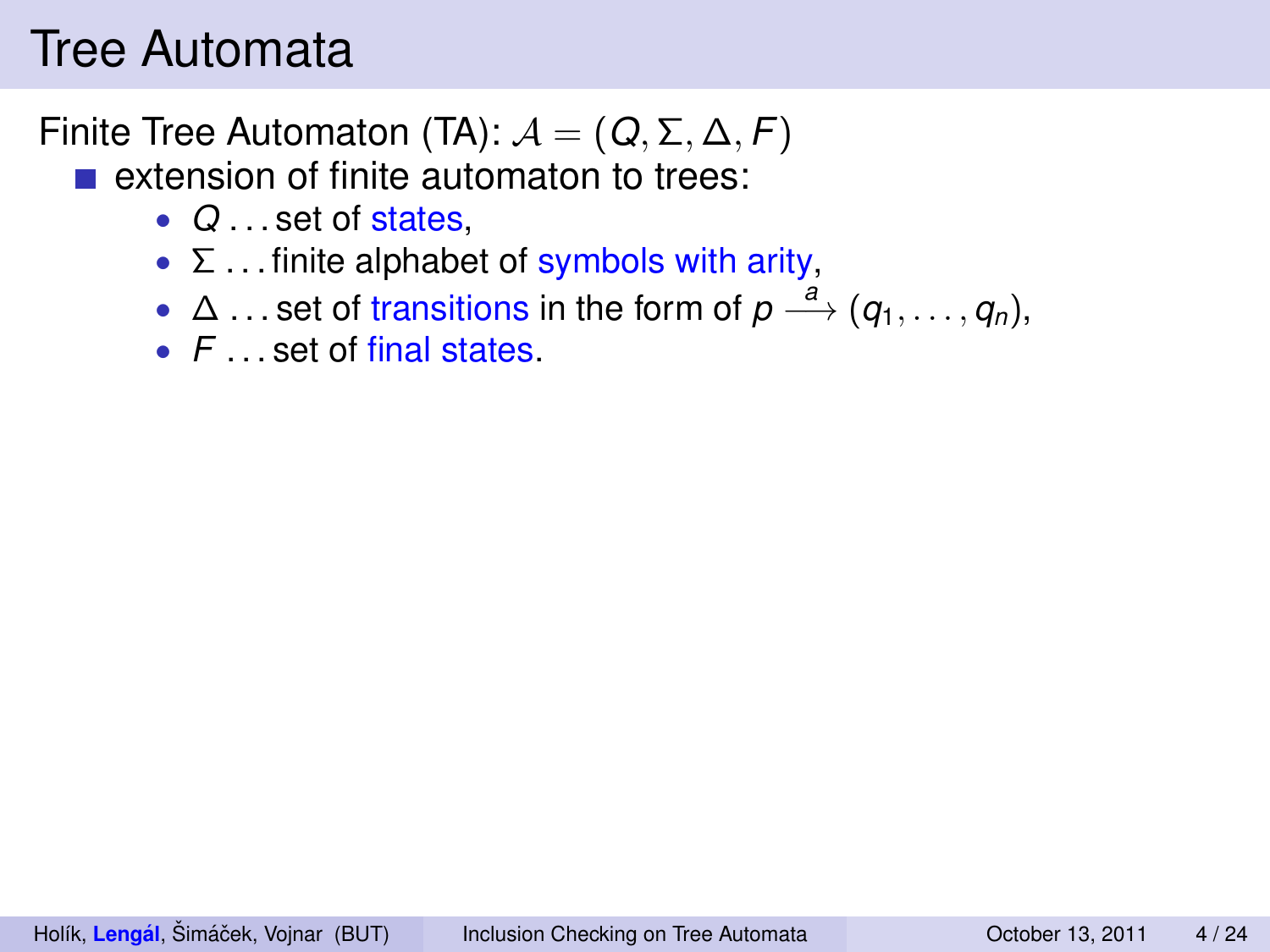- **E** extension of finite automaton to trees:
	- *Q* . . . set of states,
	- $\Sigma$  ... finite alphabet of symbols with arity,
	- $\Delta$  ... set of transitions in the form of  $p \stackrel{a}{\longrightarrow} (q_1, \ldots, q_n)$ ,
	- *F* . . . set of final states.

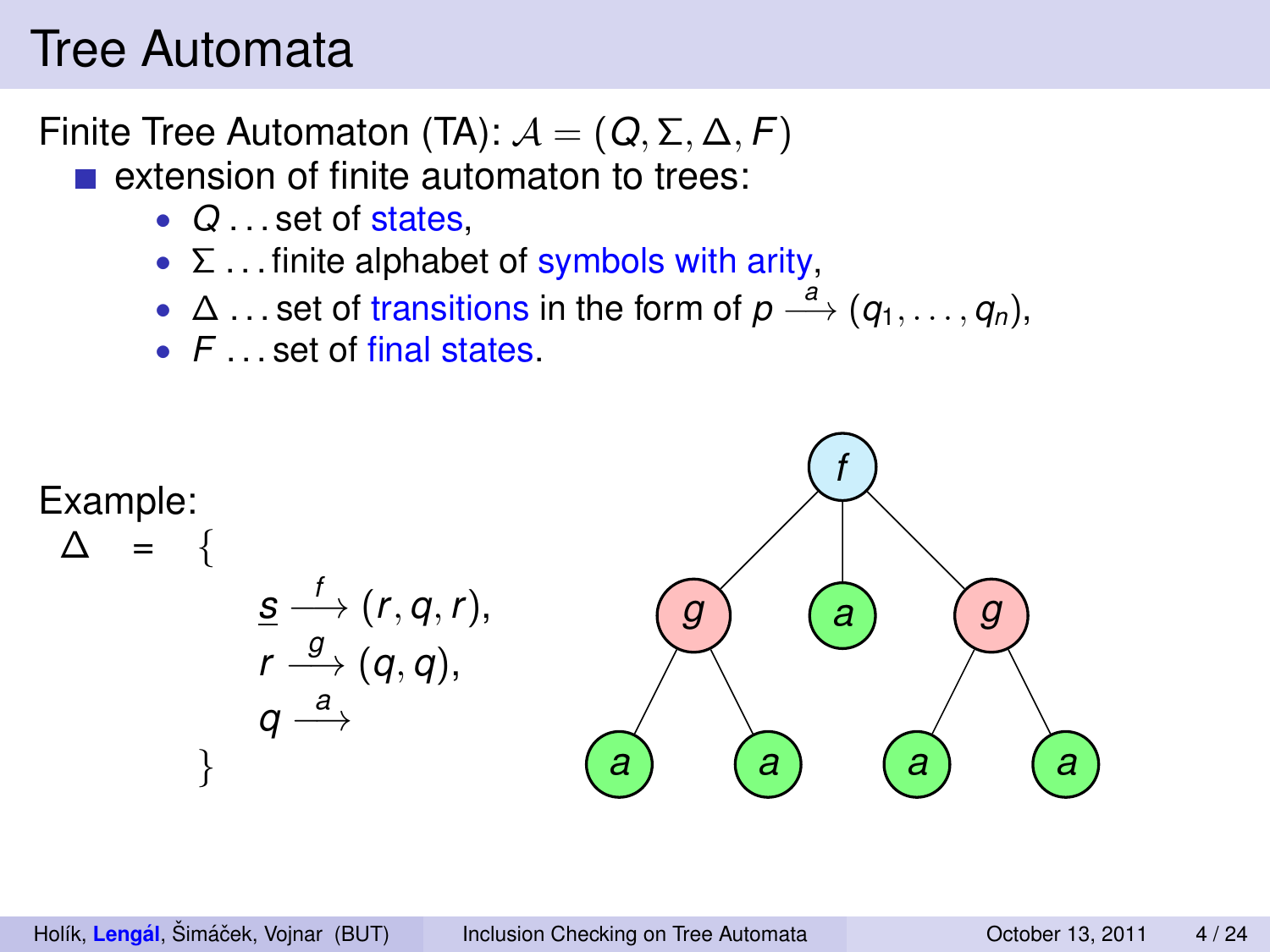- **E** extension of finite automaton to trees:
	- *Q* . . . set of states,
	- $\Sigma$  ... finite alphabet of symbols with arity,
	- $\Delta$  ... set of transitions in the form of  $p \stackrel{a}{\longrightarrow} (q_1, \ldots, q_n)$ ,
	- *F* . . . set of final states.

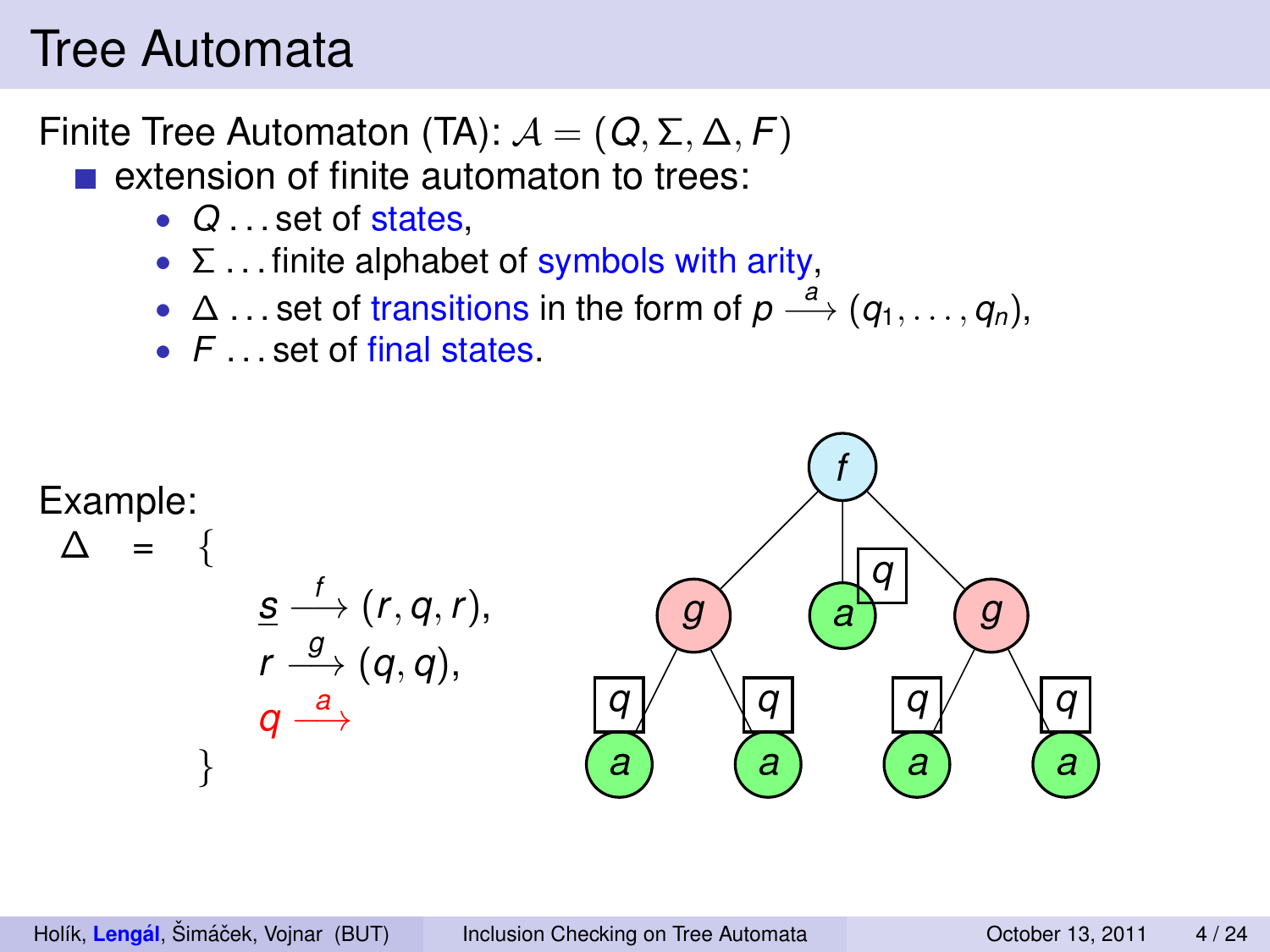- **E** extension of finite automaton to trees:
	- *Q* . . . set of states,
	- $\Sigma$  ... finite alphabet of symbols with arity,
	- $\Delta$  ... set of transitions in the form of  $p \stackrel{a}{\longrightarrow} (q_1, \ldots, q_n)$ ,
	- *F* . . . set of final states.

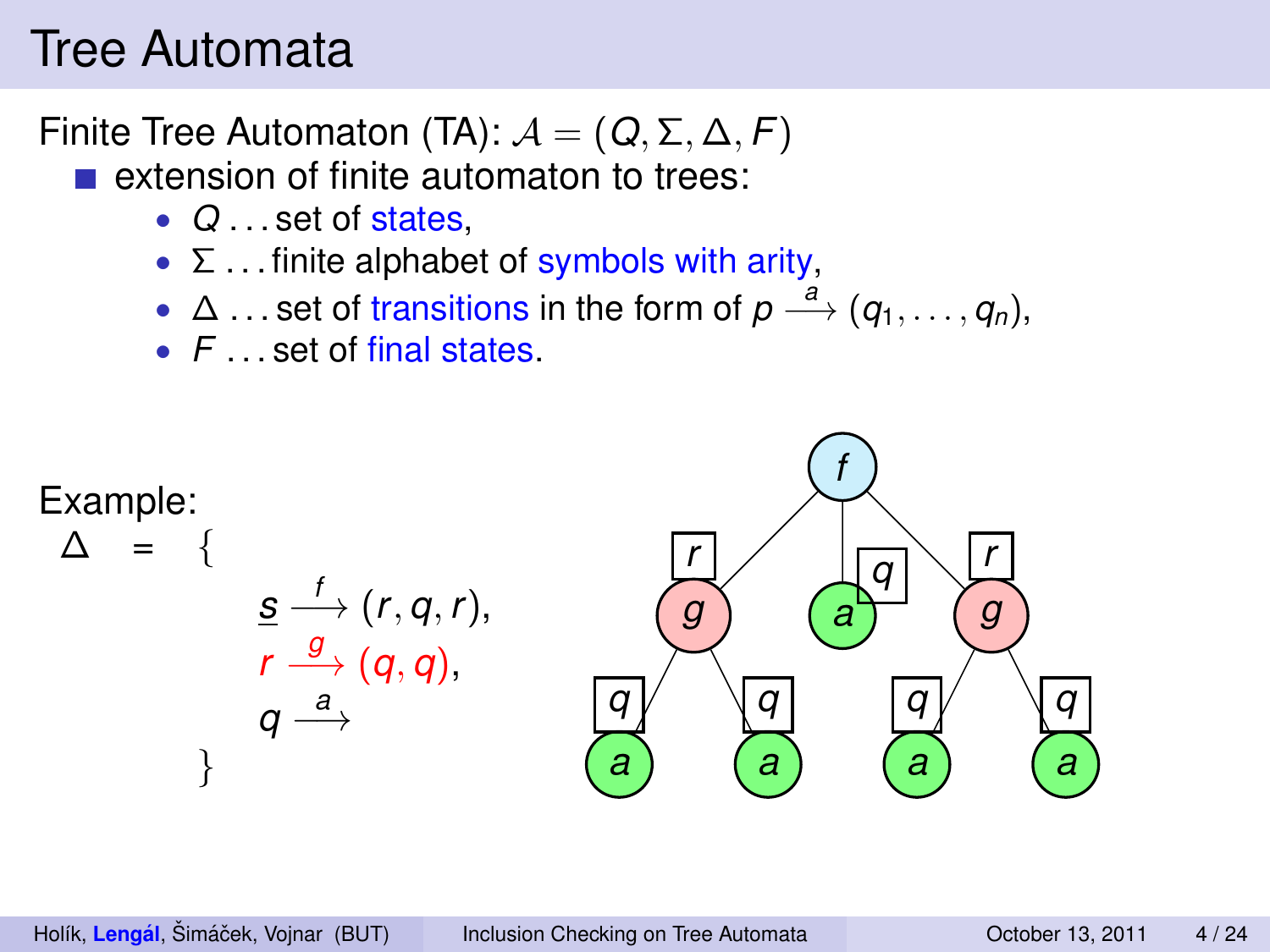- **E** extension of finite automaton to trees:
	- *Q* . . . set of states,
	- $\Sigma$  ... finite alphabet of symbols with arity,
	- $\Delta$  ... set of transitions in the form of  $p \stackrel{a}{\longrightarrow} (q_1, \ldots, q_n)$ ,
	- *F* . . . set of final states.

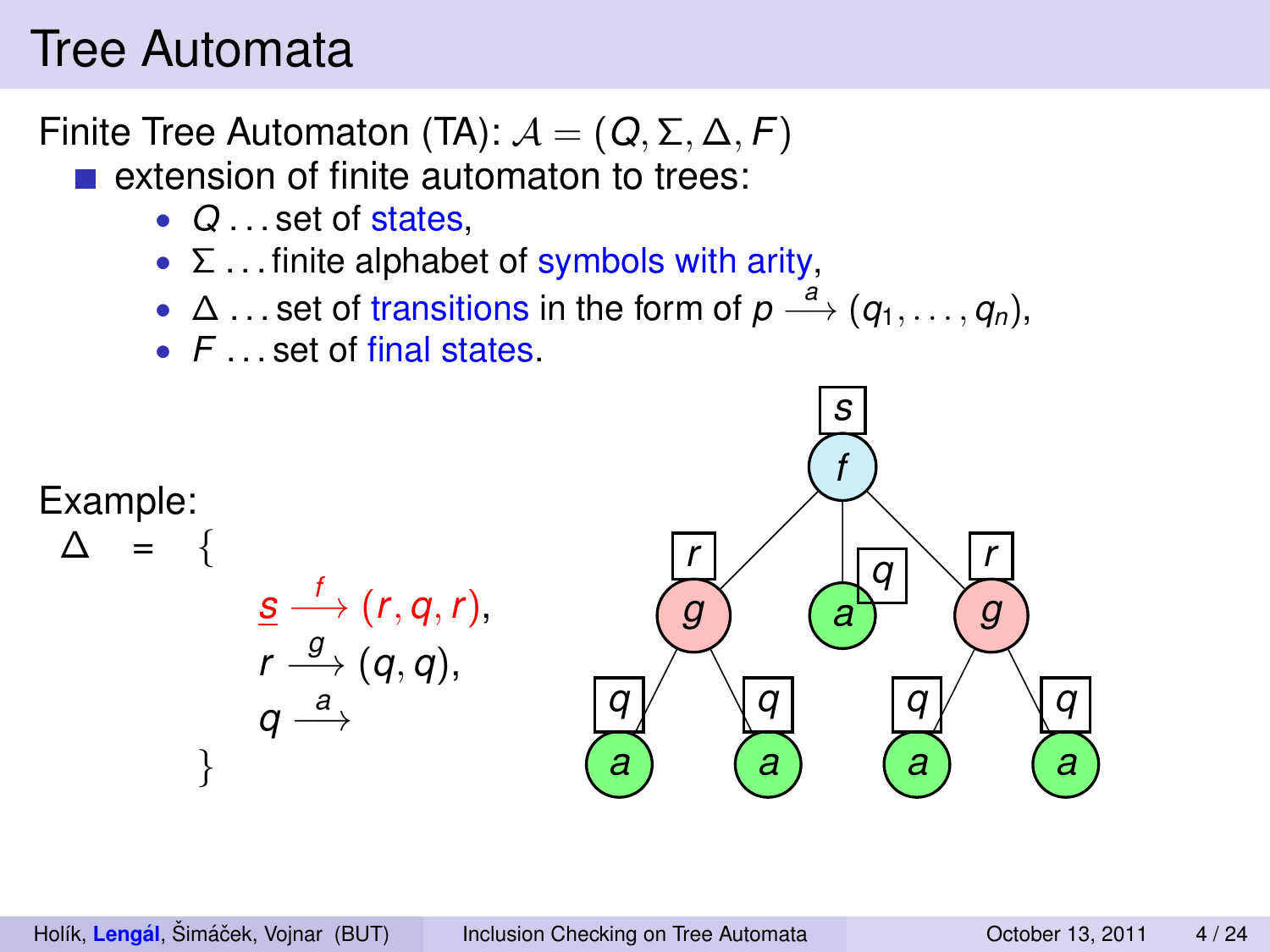- $\blacksquare$  can represent (infinite) sets of trees with regular structure,
- used in XML DBs, language processing, . . . ,
- ... formal verification, decision procedures of some logics, ...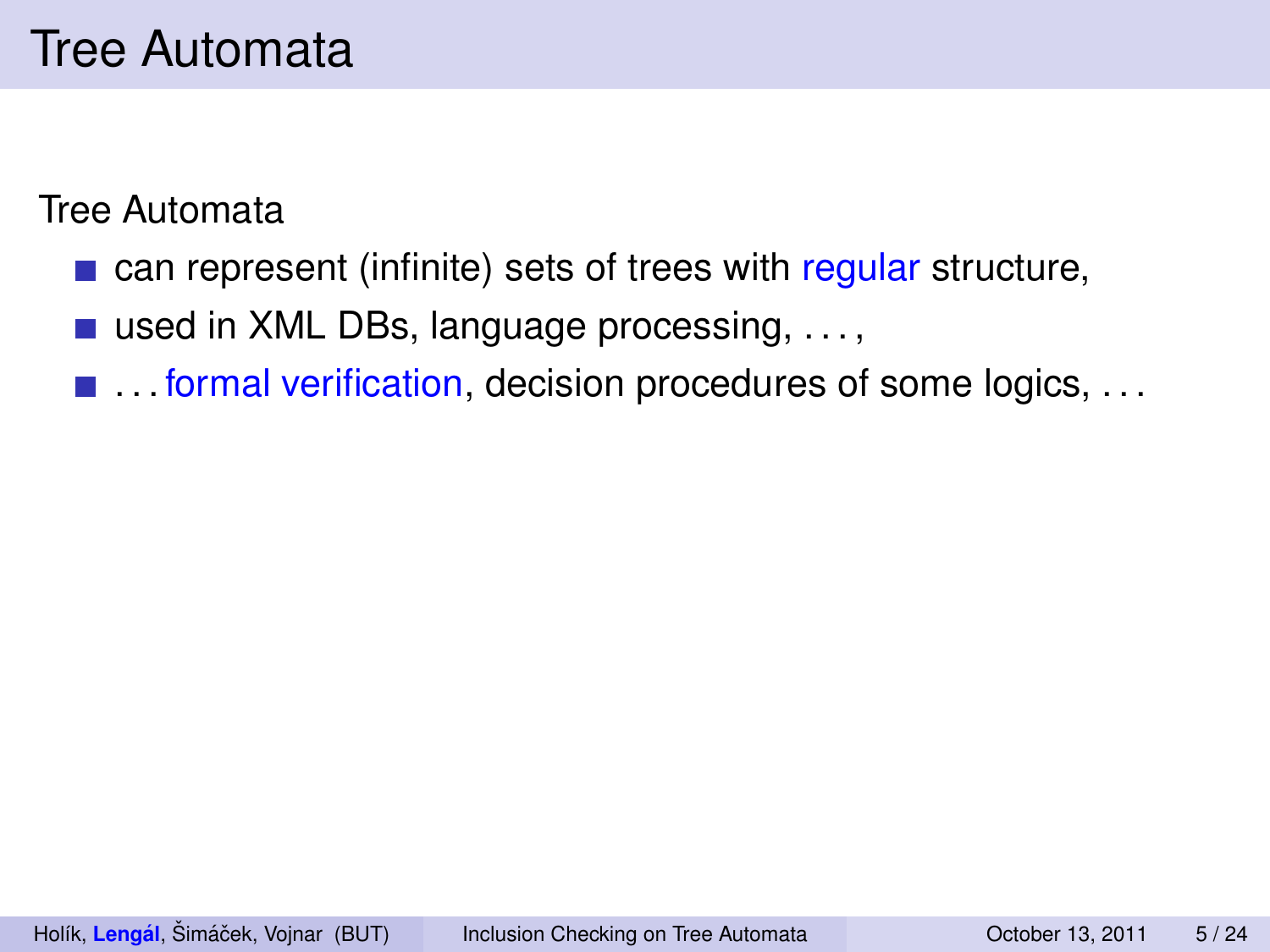**E** can represent (infinite) sets of trees with regular structure,

used in XML DBs, language processing,  $\dots$ ,

■ ... formal verification, decision procedures of some logics, ...

Tree automata in FV:

often large due to determinisation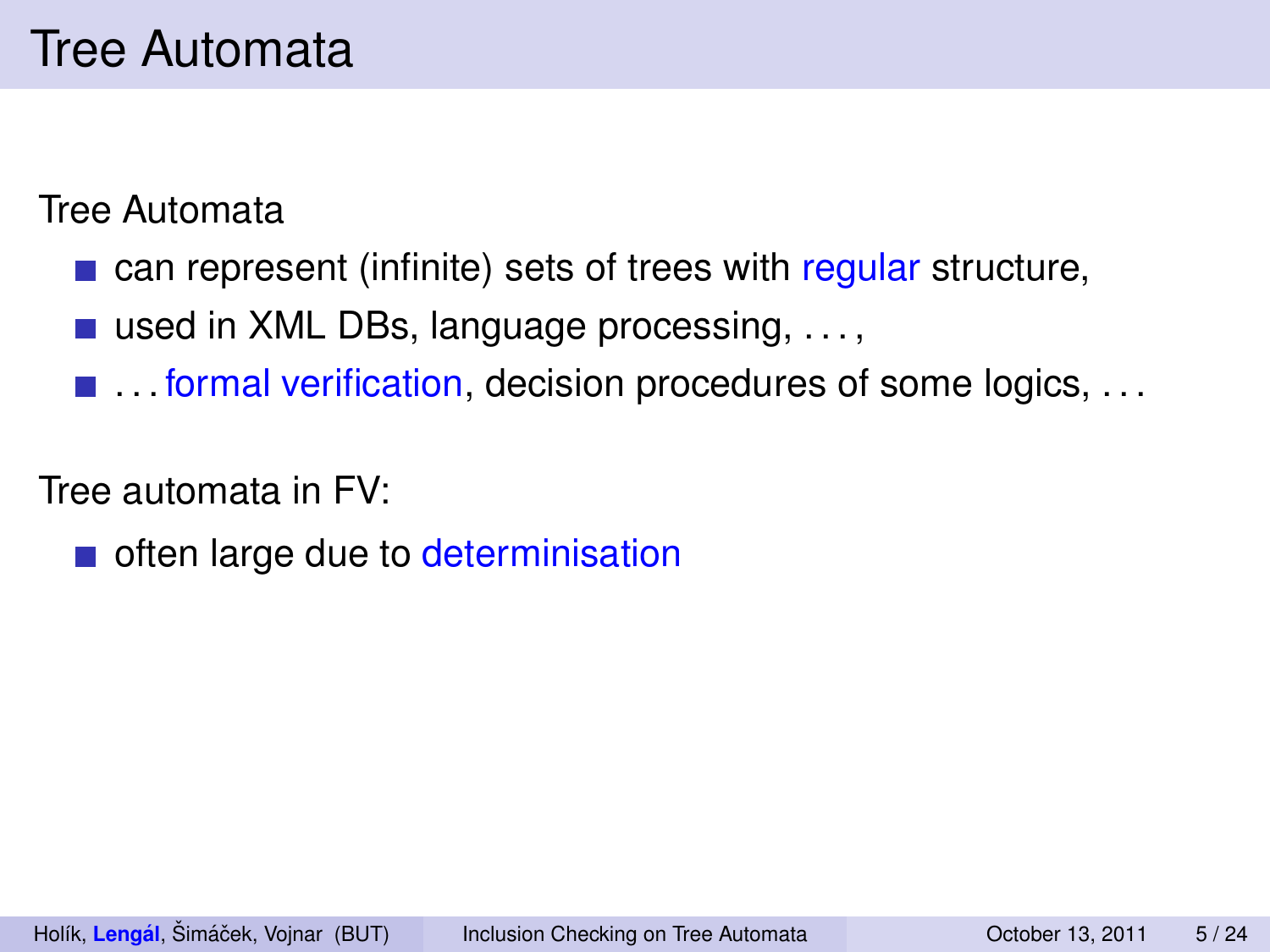- **E** can represent (infinite) sets of trees with regular structure,
- used in XML DBs, language processing,  $\dots$ ,
- **E** ... formal verification, decision procedures of some logics, ...

- often large due to determinisation
	- often advantageous to use non-deterministic tree automata,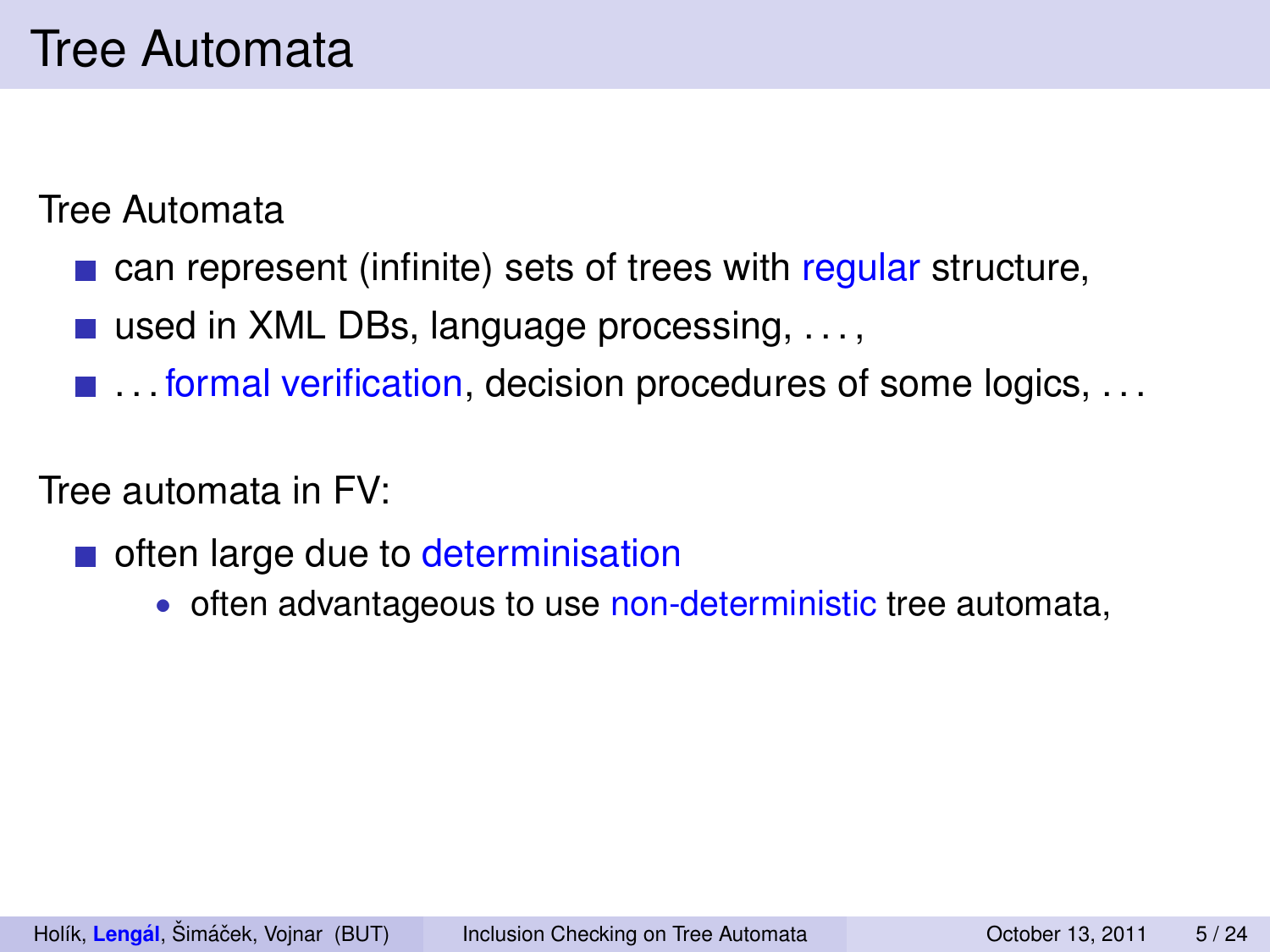- **E** can represent (infinite) sets of trees with regular structure,
- used in XML DBs, language processing,  $\dots$ ,
- **E** ... formal verification, decision procedures of some logics, ...

- often large due to determinisation
	- often advantageous to use non-deterministic tree automata,
	- manipulate them without determinisation,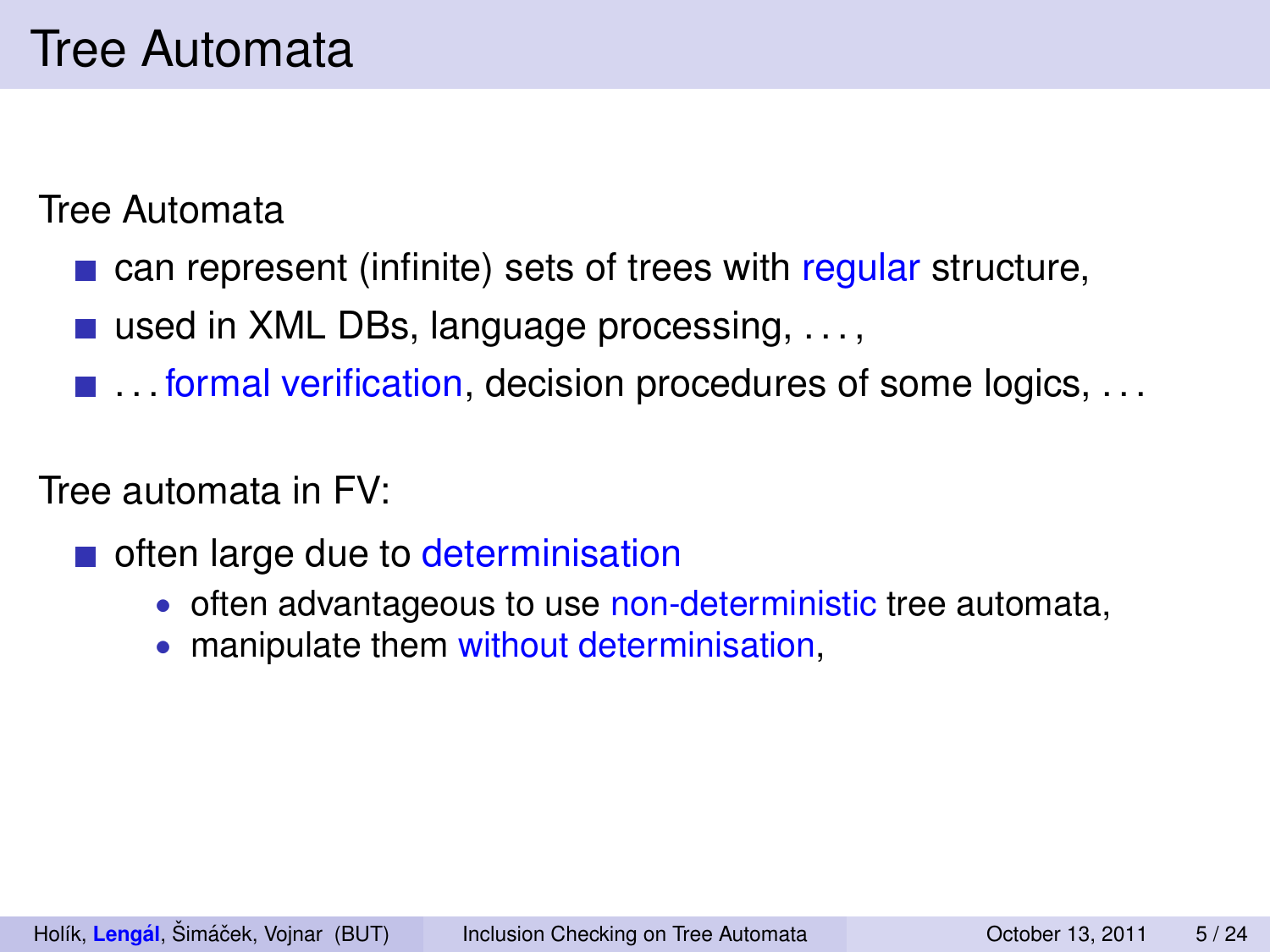- **E** can represent (infinite) sets of trees with regular structure,
- used in XML DBs, language processing,  $\dots$ ,
- **E** ... formal verification, decision procedures of some logics, ...

- often large due to determinisation
	- often advantageous to use non-deterministic tree automata,
	- manipulate them without determinisation,
	- even for operations such as language inclusion  $(ARTMC, \ldots),$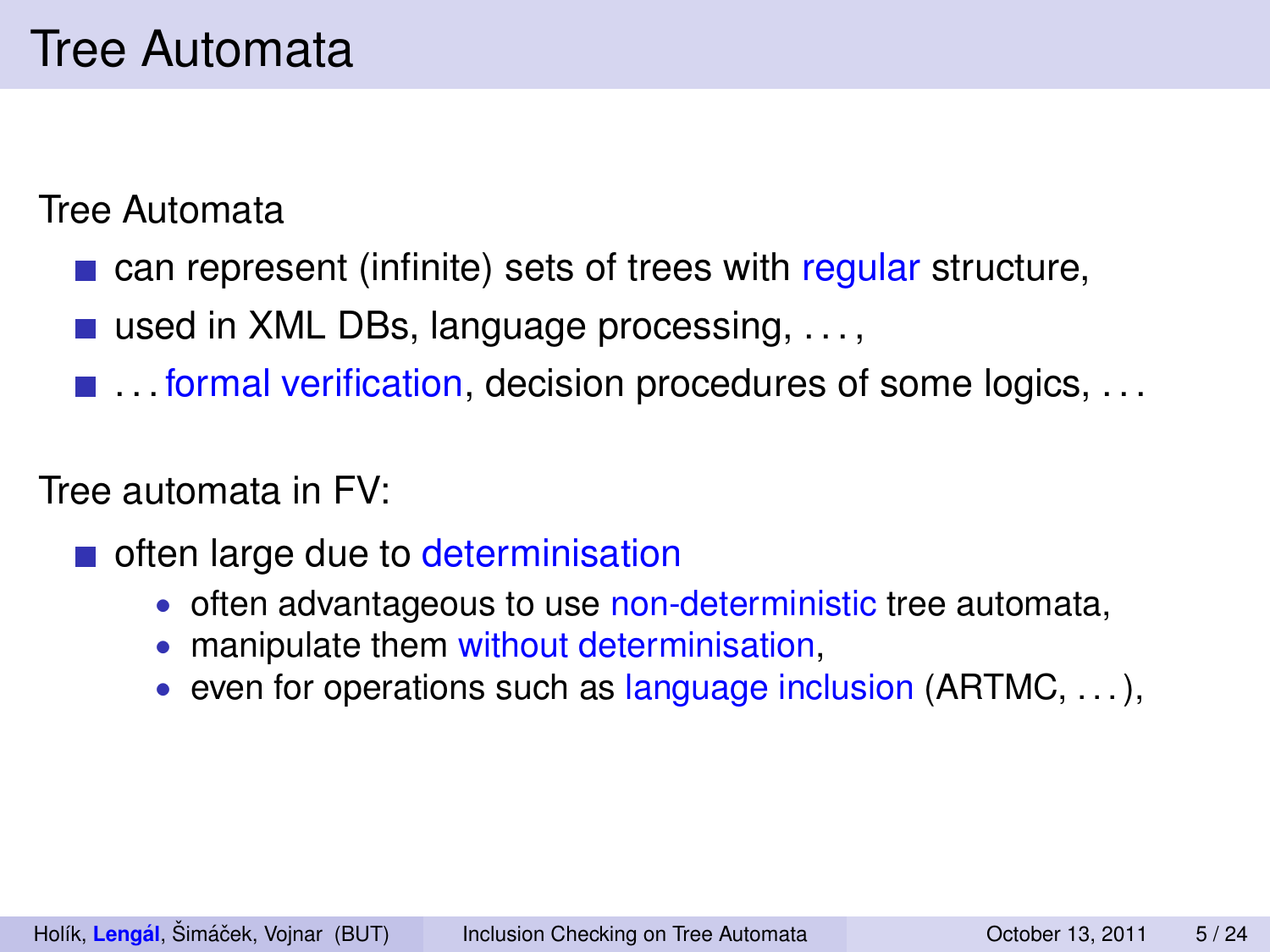- **E** can represent (infinite) sets of trees with regular structure,
- used in XML DBs, language processing,  $\dots$ ,
- **E** ... formal verification, decision procedures of some logics, ...

- often large due to determinisation
	- often advantageous to use non-deterministic tree automata,
	- manipulate them without determinisation,
	- even for operations such as language inclusion  $(ARTMC, \ldots),$
- handling large alphabets (MSO, WSkS).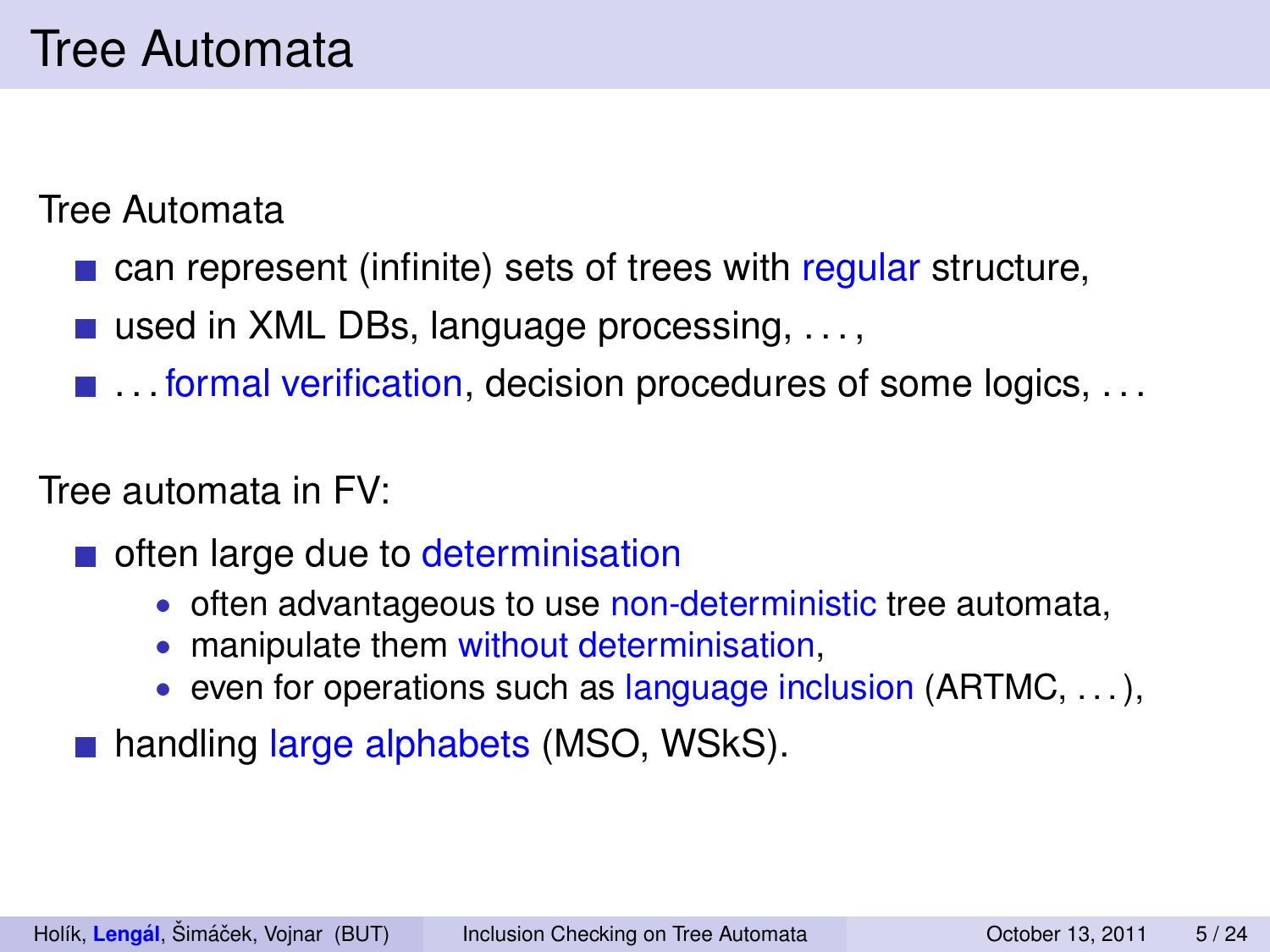**Approximate**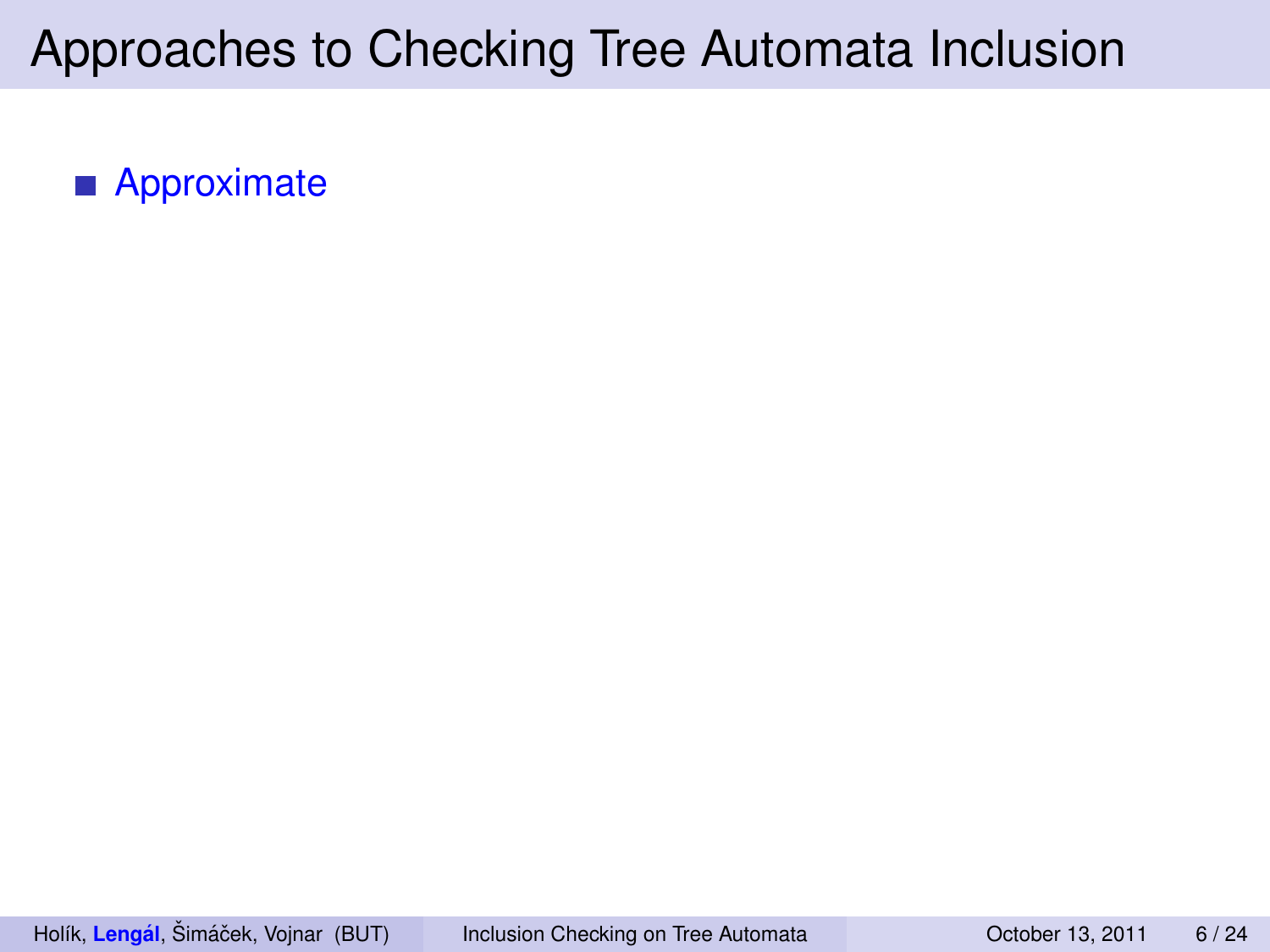#### **Approximate**

• downward simulation:  $q \preceq_D r \implies$ 

$$
\forall f \in \Sigma : q \stackrel{f}{\longrightarrow} (q_1, \ldots, q_n) \implies r \stackrel{f}{\longrightarrow} (r_1, \ldots, r_n), \forall 1 \leq i \leq n : q_i \leq_D r_i
$$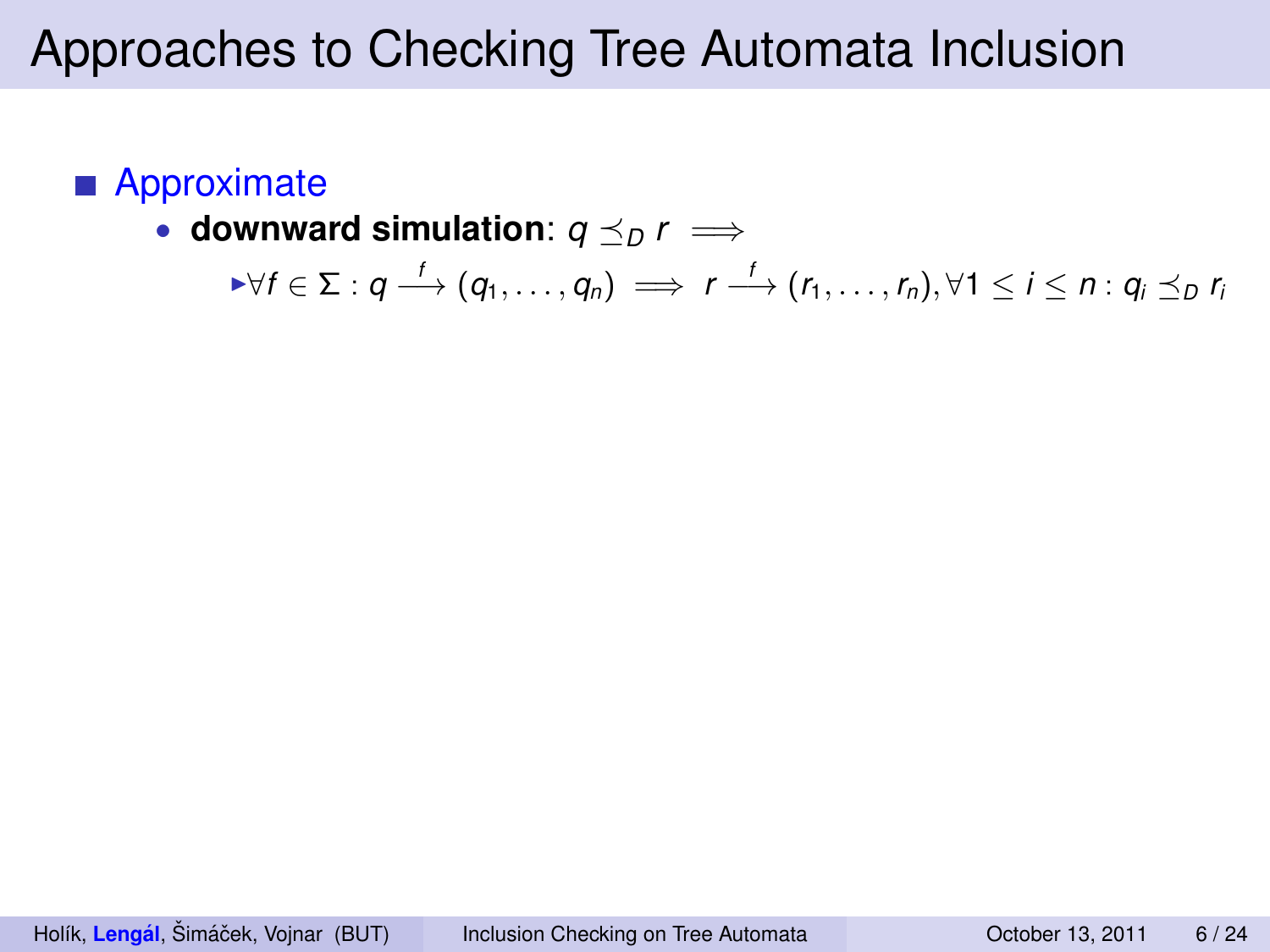#### **Approximate**

• downward simulation:  $q \preceq_D r \implies$ 

$$
\forall f \in \Sigma : q \stackrel{f}{\longrightarrow} (q_1, \ldots, q_n) \implies r \stackrel{f}{\longrightarrow} (r_1, \ldots, r_n), \forall 1 \leq i \leq n : q_i \leq_D r_i
$$

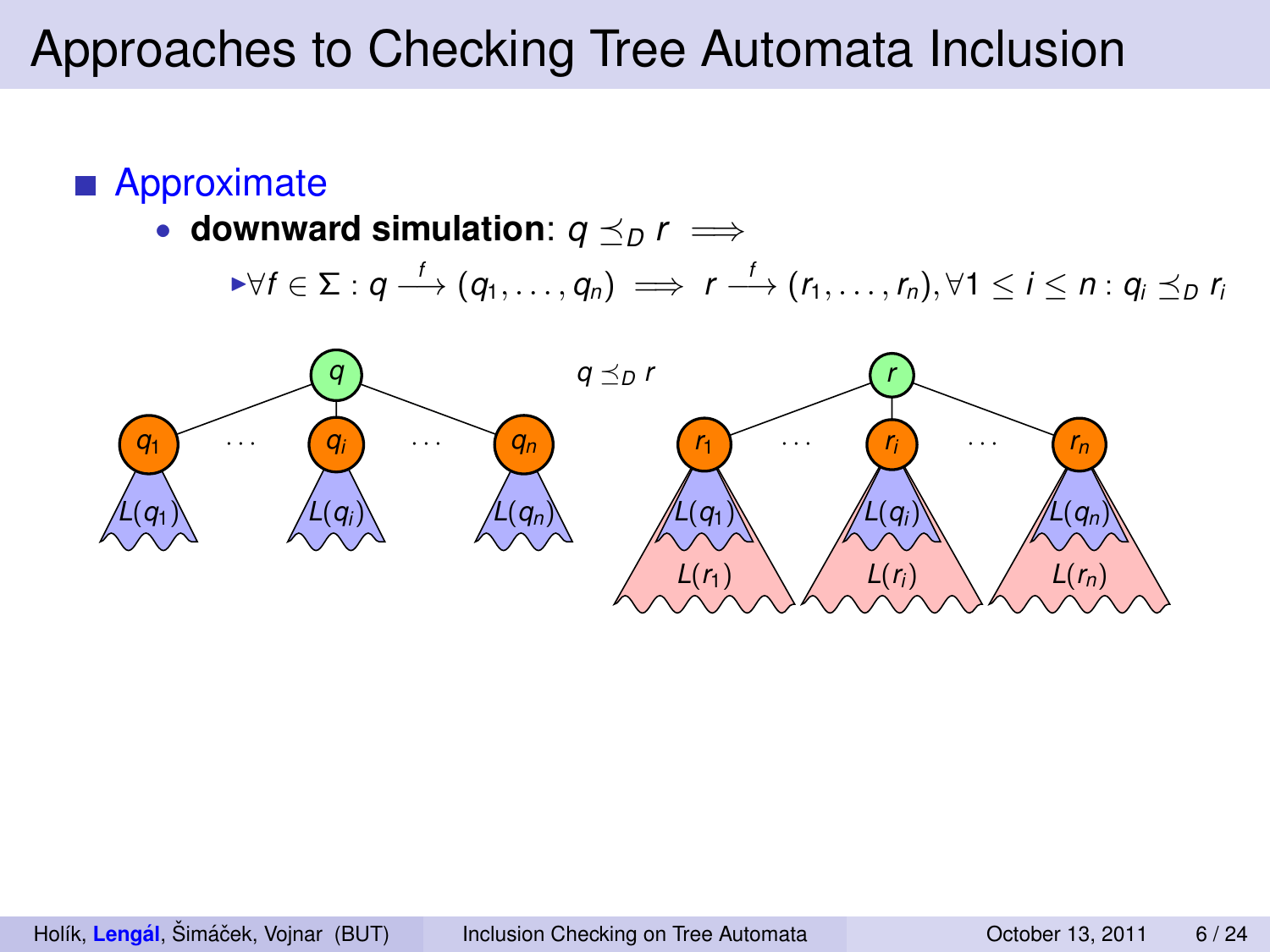#### **Approximate**

• downward simulation:  $q \preceq_D r \implies$ 

$$
\forall f \in \Sigma : q \stackrel{f}{\longrightarrow} (q_1, \ldots, q_n) \implies r \stackrel{f}{\longrightarrow} (r_1, \ldots, r_n), \forall 1 \leq i \leq n : q_i \leq_D r_i
$$



(under-approximation:  $q \preceq_D r \implies \mathcal{L}(q) \subseteq \mathcal{L}(r)$ )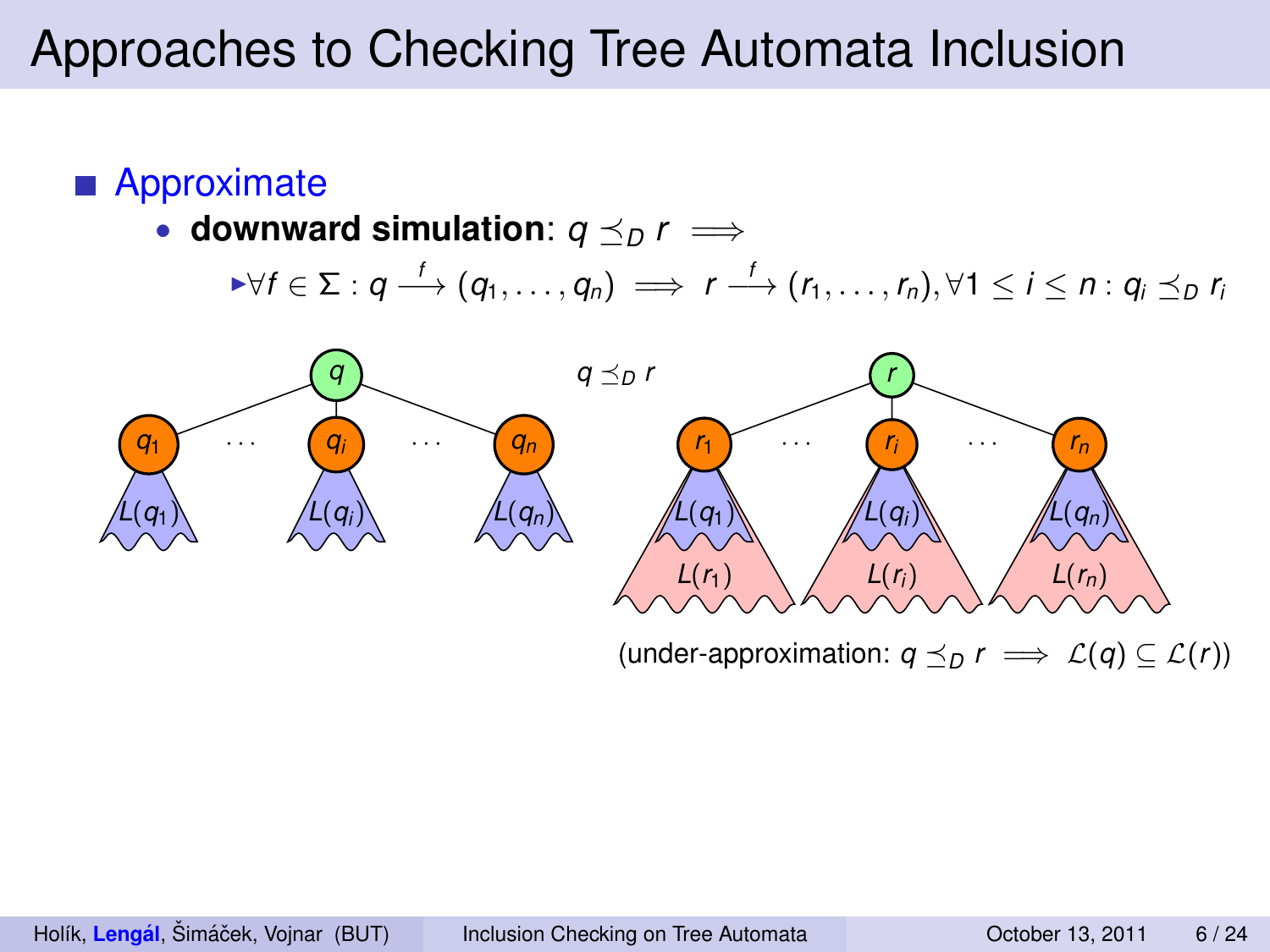#### **Approximate**

• downward simulation:  $q \preceq_D r \implies$ 

 $\forall f \in \Sigma : q \stackrel{f}{\longrightarrow} (q_1, \ldots, q_n) \implies r \stackrel{f}{\longrightarrow} (r_1, \ldots, r_n), \forall 1 \leq i \leq n : q_i \preceq_D r_i$ 



(under-approximation:  $q \preceq_D r \implies \mathcal{L}(q) \subseteq \mathcal{L}(r)$ )

• upward simulation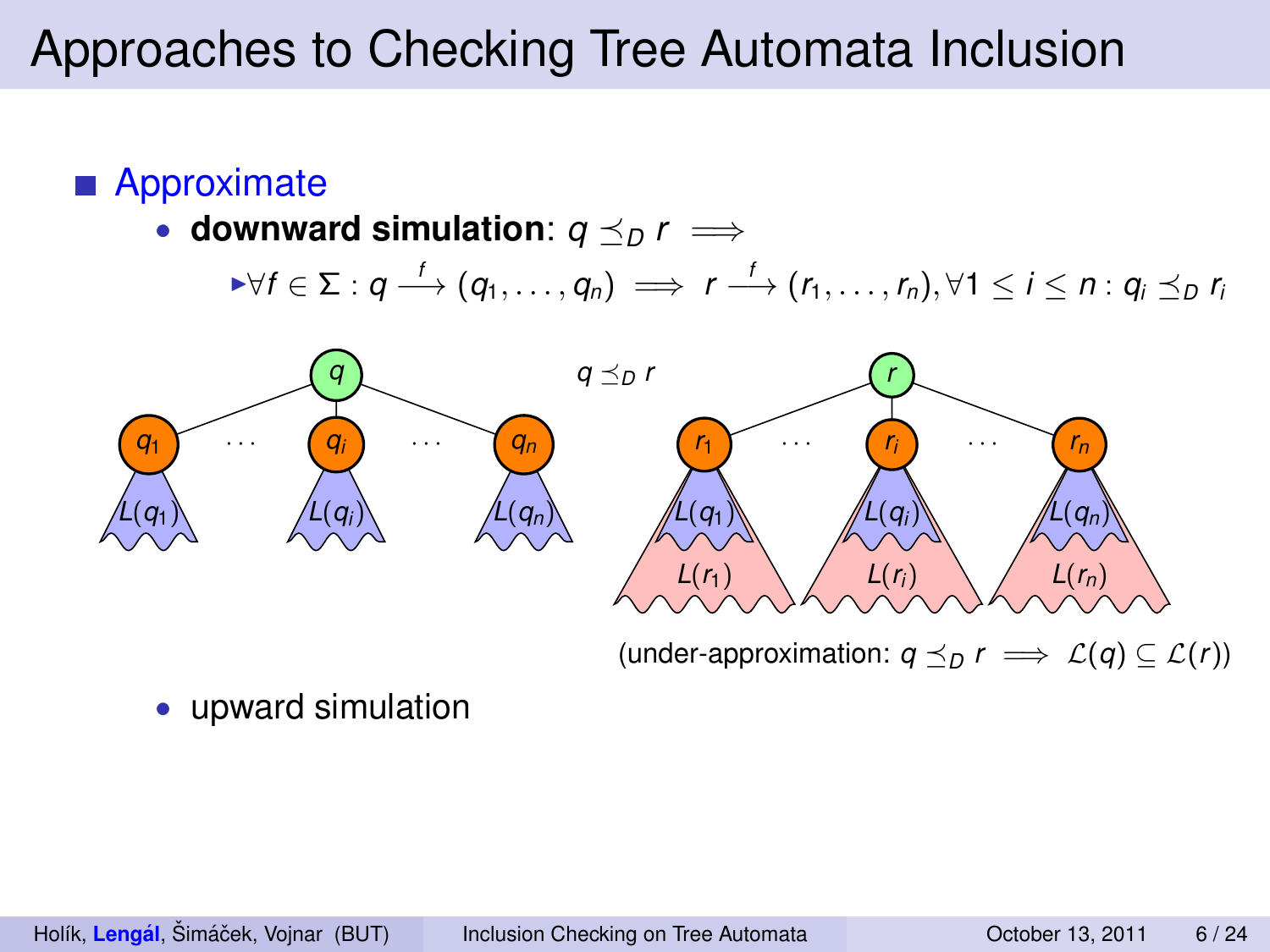#### **Approximate**

• downward simulation:  $q \prec_p r \implies$ 

$$
\forall f \in \Sigma : q \stackrel{f}{\longrightarrow} (q_1, \ldots, q_n) \implies r \stackrel{f}{\longrightarrow} (r_1, \ldots, r_n), \forall 1 \leq i \leq n : q_i \preceq_D r_i
$$



(under-approximation:  $q \preceq_D r \implies \mathcal{L}(q) \subseteq \mathcal{L}(r)$ )

- upward simulation
	- $\triangleright$  not compatible with language inclusion,
	- $\triangleright$  but can be used to speed up exact checking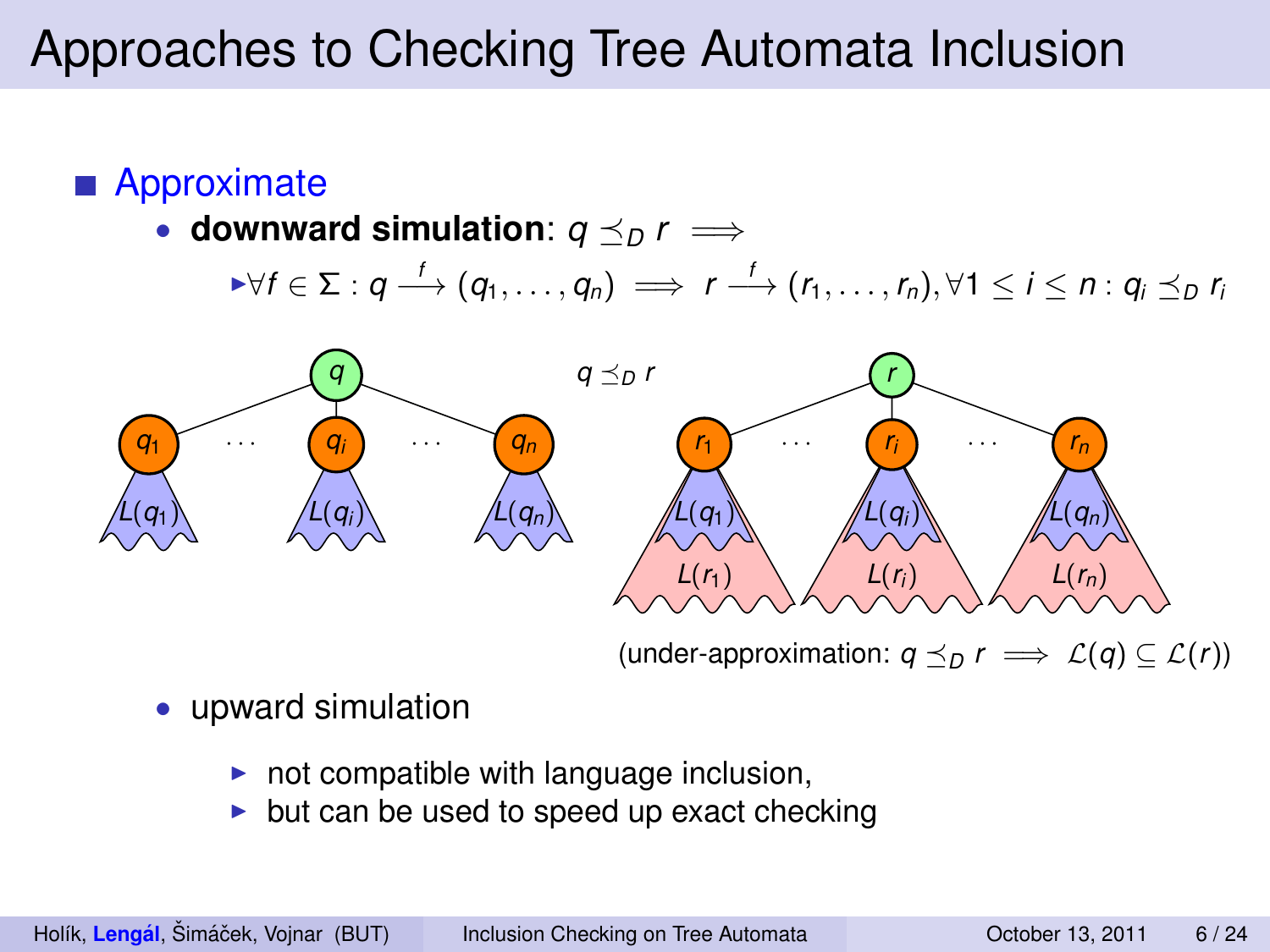Exact: **EXPTIME-complete** . . .

1 2

3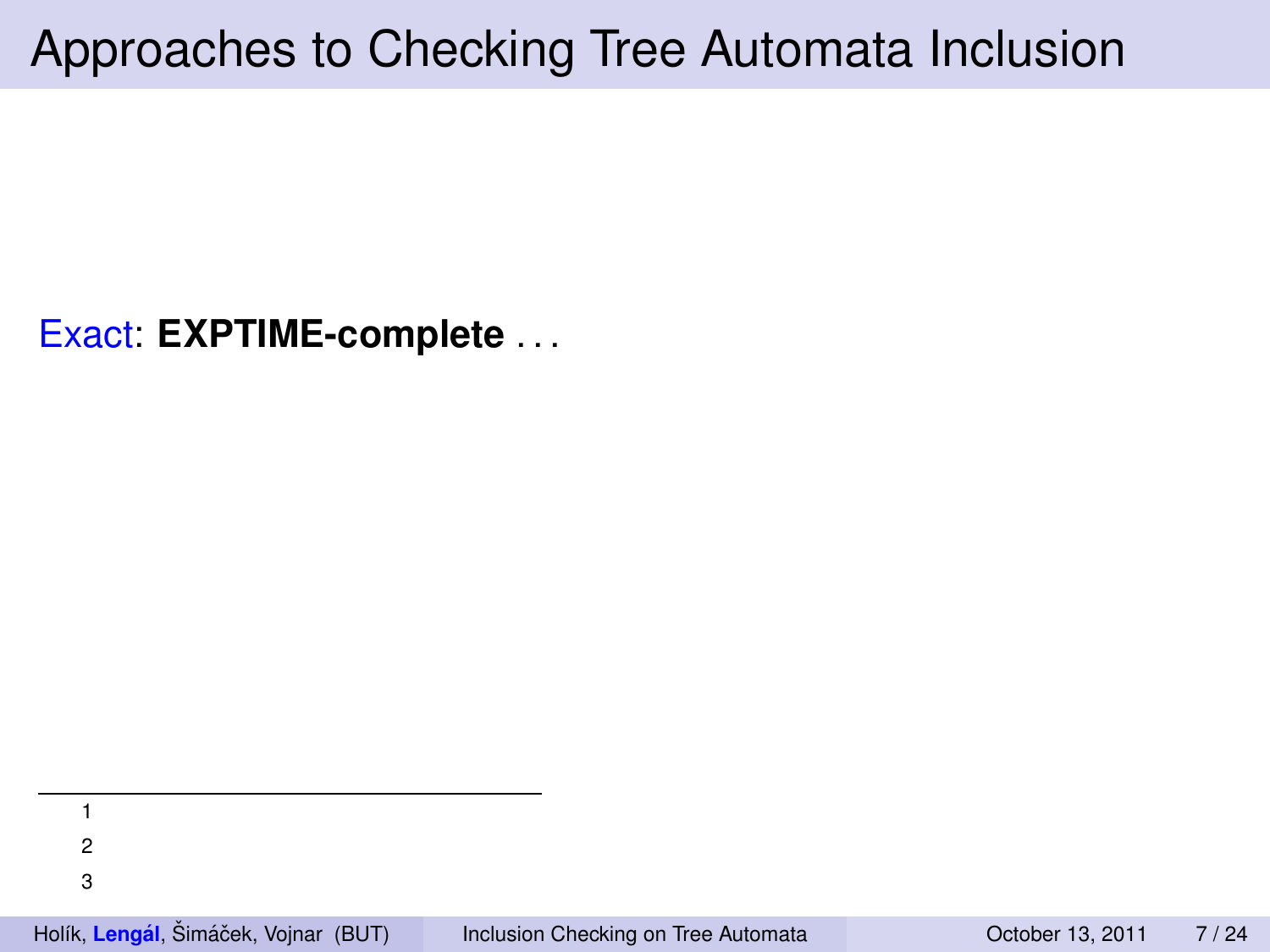Exact: **EXPTIME-complete** . . .

 $\blacksquare$  ... but there are some highly efficient heuristics:

1 2 3

Holík, Lengál, Šimáček, Vojnar (BUT) **inclusion Checking on Tree Automata** Cotober 13, 2011 7/24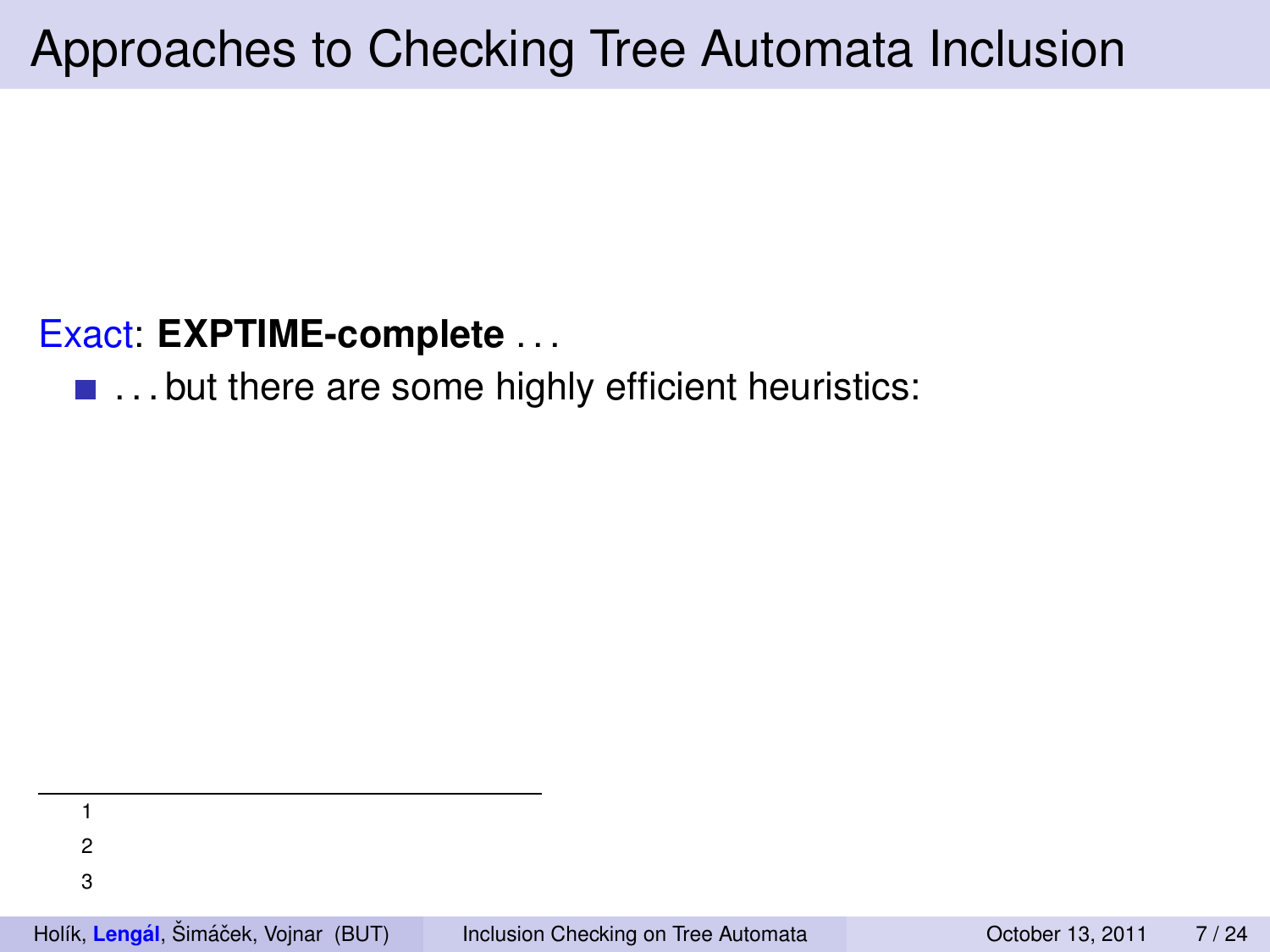#### Exact: **EXPTIME-complete** . . .

#### $\blacksquare$  ... but there are some highly efficient heuristics:

• antichains<sup>1</sup>

<sup>1&</sup>lt;br>M. De Wulf, L. Doyen, T. Henzinger, J.-F. Raskin. Antichains: A New Algorithm for Checking Universality of FA. CAV'06. 2

<sup>3</sup>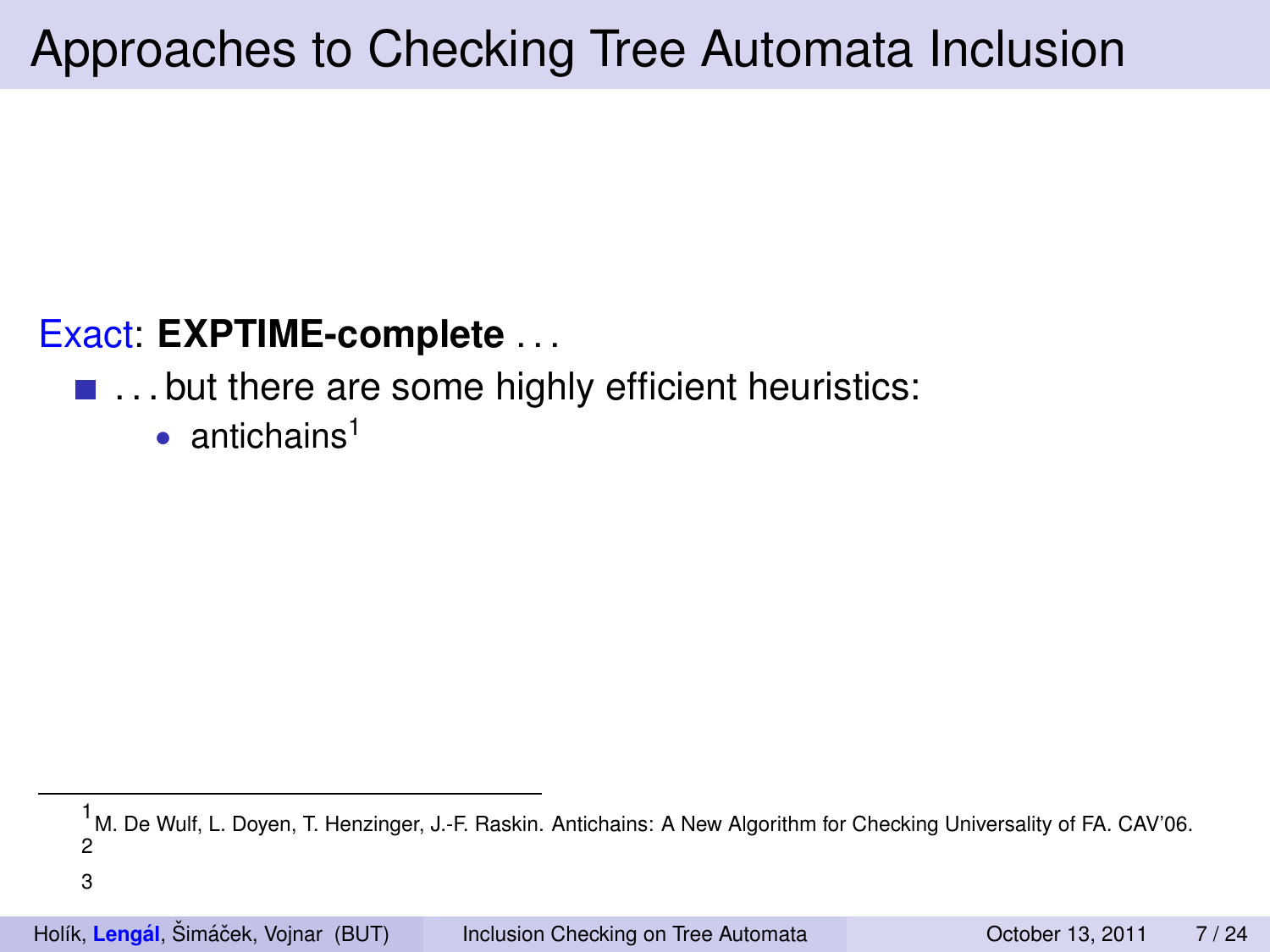#### Exact: **EXPTIME-complete** . . .

#### ■ ... but there are some highly efficient heuristics:

- antichains<sup>1</sup>
- antichains combined with simulation<sup>2,3</sup>

Holík, Lengál, Šimáček, Vojnar (BUT) **i**nclusion Checking on Tree Automata **on Tree Automata** October 13, 2011 7/24

<sup>1&</sup>lt;br>M. De Wulf, L. Doyen, T. Henzinger, J.-F. Raskin. Antichains: A New Algorithm for Checking Universality of FA. CAV'06.

<sup>2</sup> L. Doyen, J.-F. Raskin. Antichain Algorithms for Finite Automata. TACAS'10.

<sup>3</sup> P. Abdulla, Y.-F. Chen, L. Holík, R. Mayr, T. Vojnar. When Simulation Meets Antichains. TACAS'10.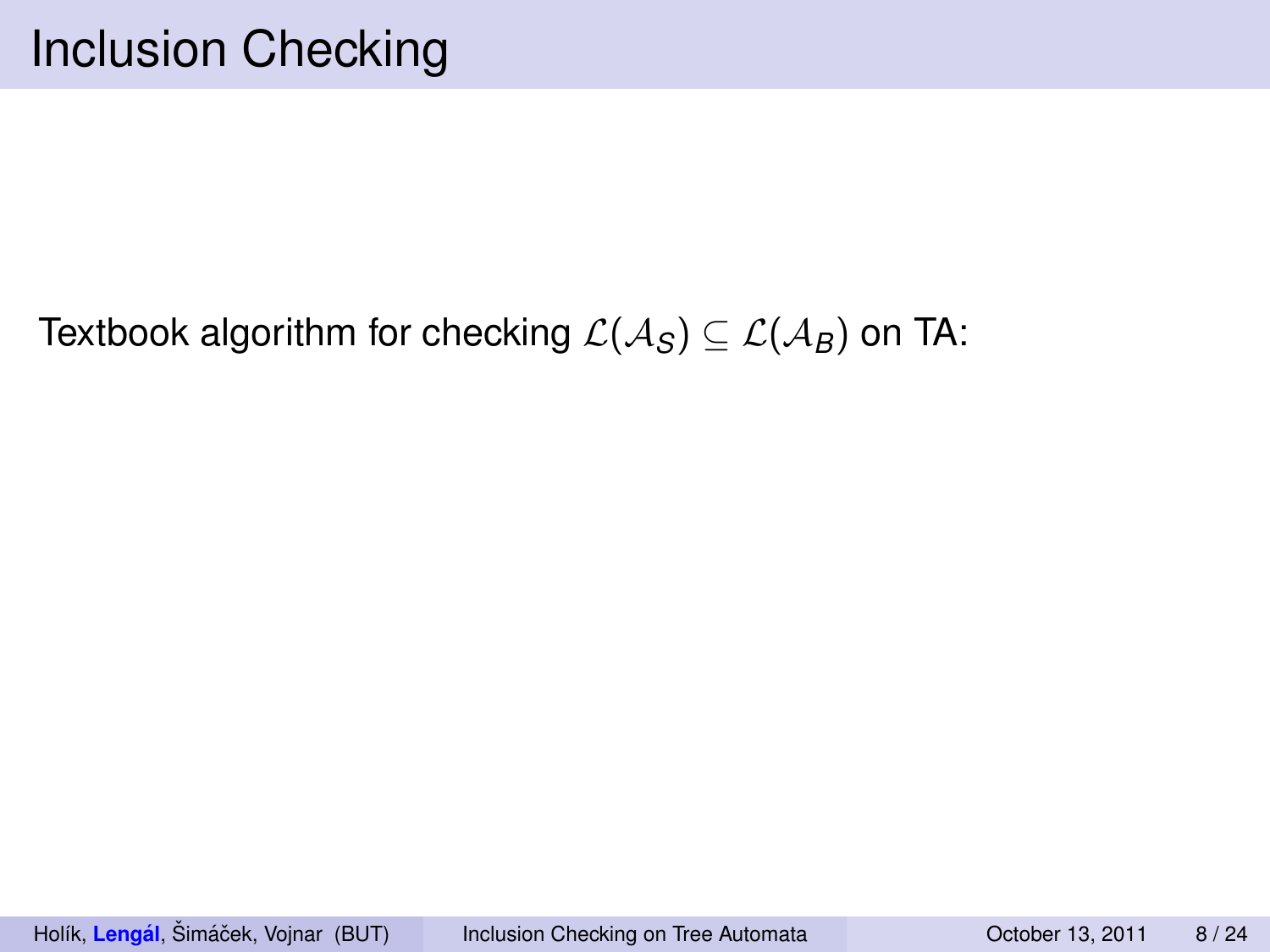- $1$  Bottom-up determinise  $\mathcal{A}_B \to \mathcal{A}_B^D$ .
	- Bottom-up DTA and NTA have the same power; not the same for top-down DTA.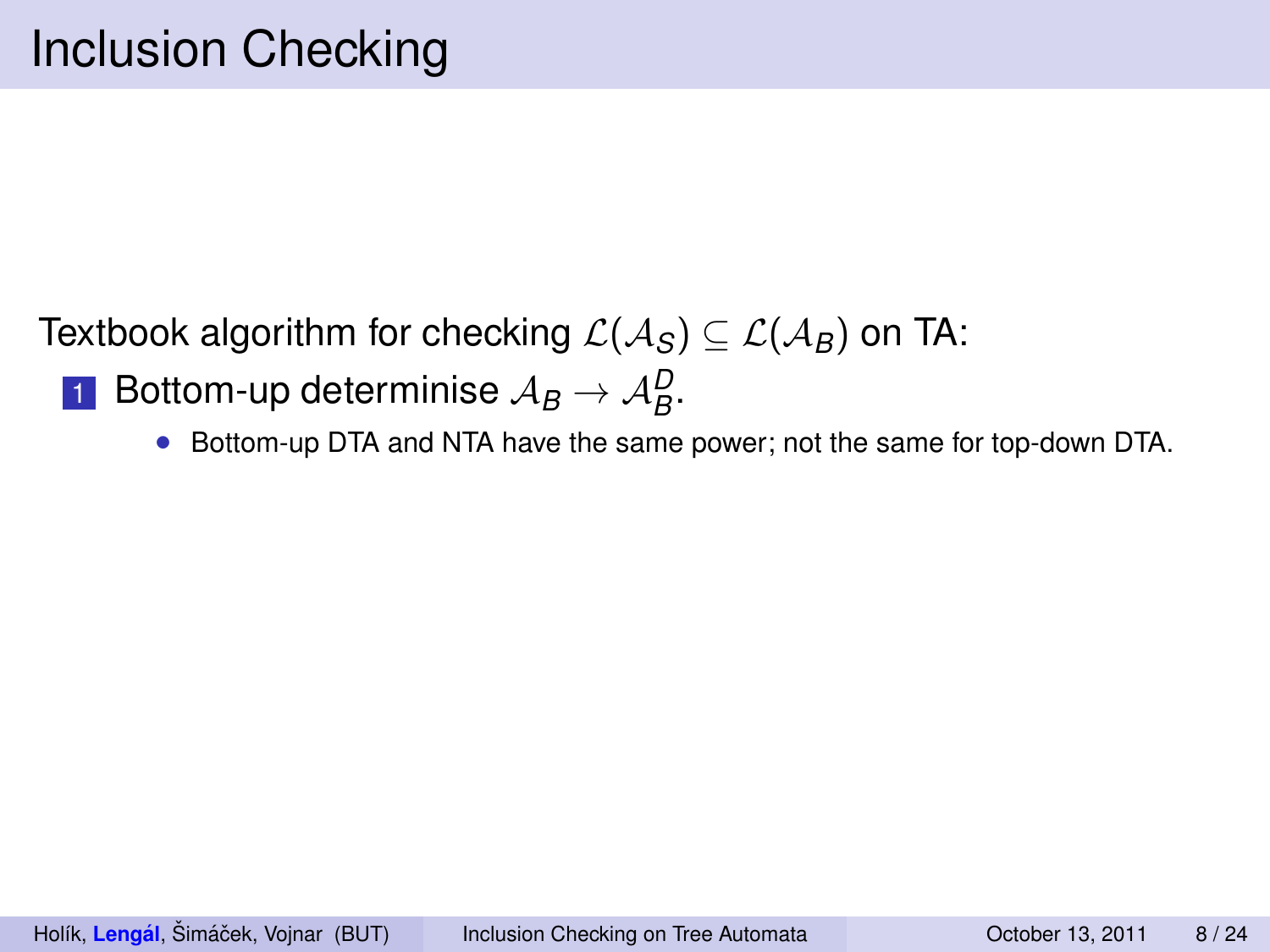- $1$  Bottom-up determinise  $\mathcal{A}_B \to \mathcal{A}_B^D$ .
	- Bottom-up DTA and NTA have the same power; not the same for top-down DTA.
- 2 Complement  $\mathcal{A}_{B}^{D} \rightarrow \mathcal{A}_{B}^{D}$ .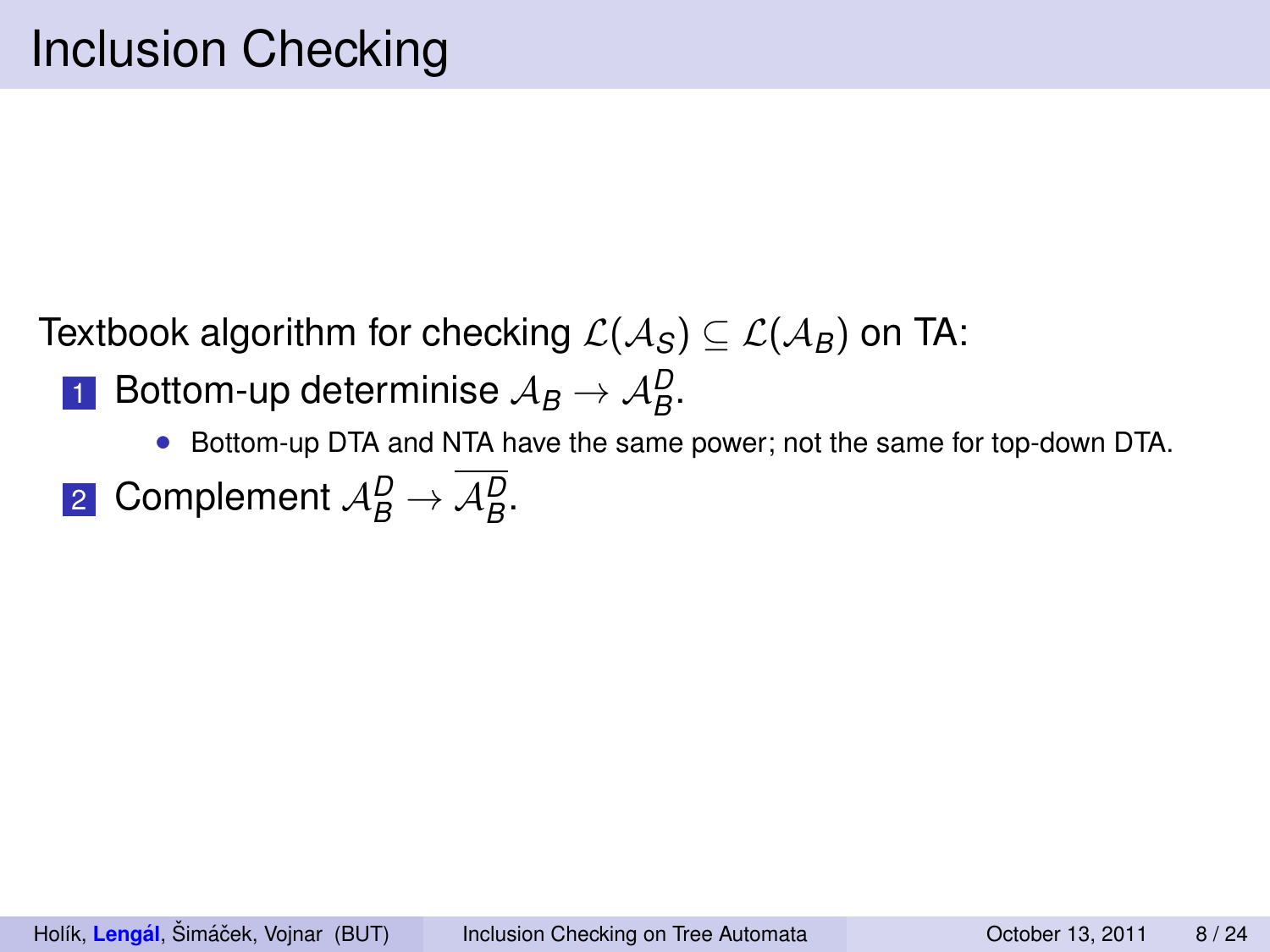- $1$  Bottom-up determinise  $\mathcal{A}_B \to \mathcal{A}_B^D$ .
	- Bottom-up DTA and NTA have the same power; not the same for top-down DTA.
- 2 Complement  $\mathcal{A}_{B}^{D} \rightarrow \mathcal{A}_{B}^{D}$ .
- 3 Check  $A_S \cap A_B^D = \emptyset$ .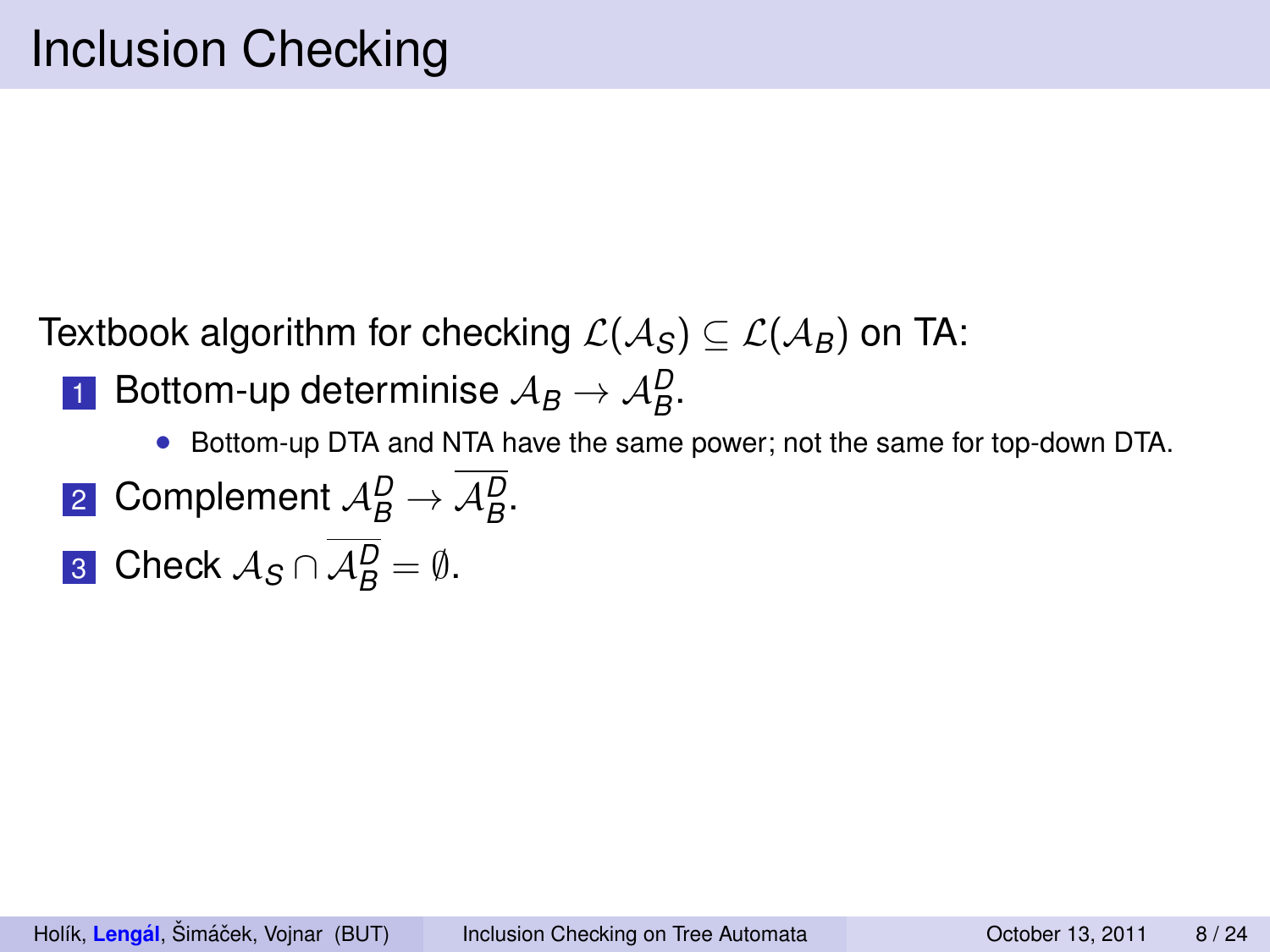- 1 Bottom-up determinise  $A_B \rightarrow A_B^D$ . (exponential explosion!)
	- Bottom-up DTA and NTA have the same power; not the same for top-down DTA.
- 2 Complement  $\mathcal{A}_{B}^{D} \rightarrow \mathcal{A}_{B}^{D}$ .
- 3 Check  $A_S \cap A_B^D = \emptyset$ .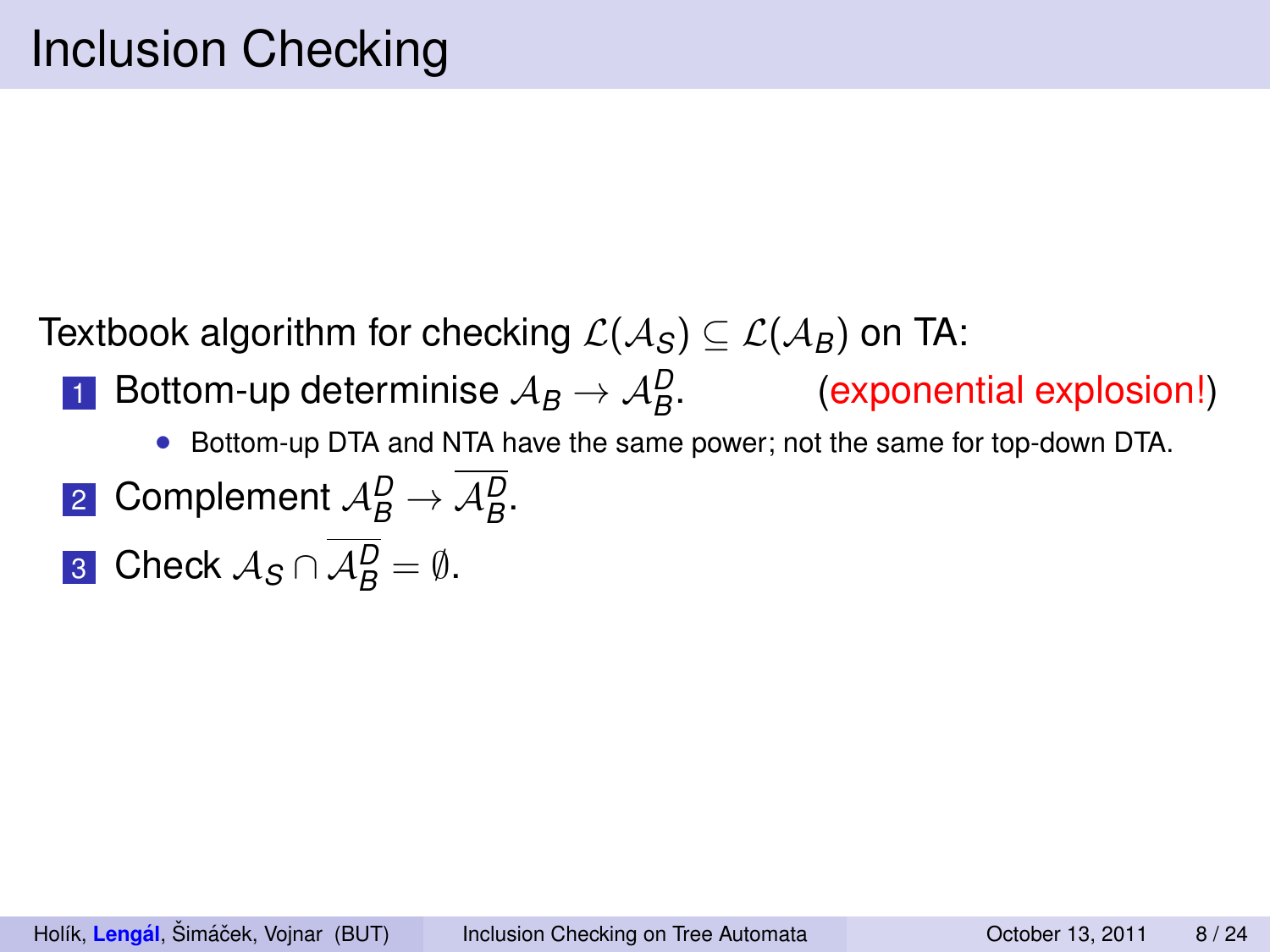# Upward Inclusion Checking

On-the-fly approach: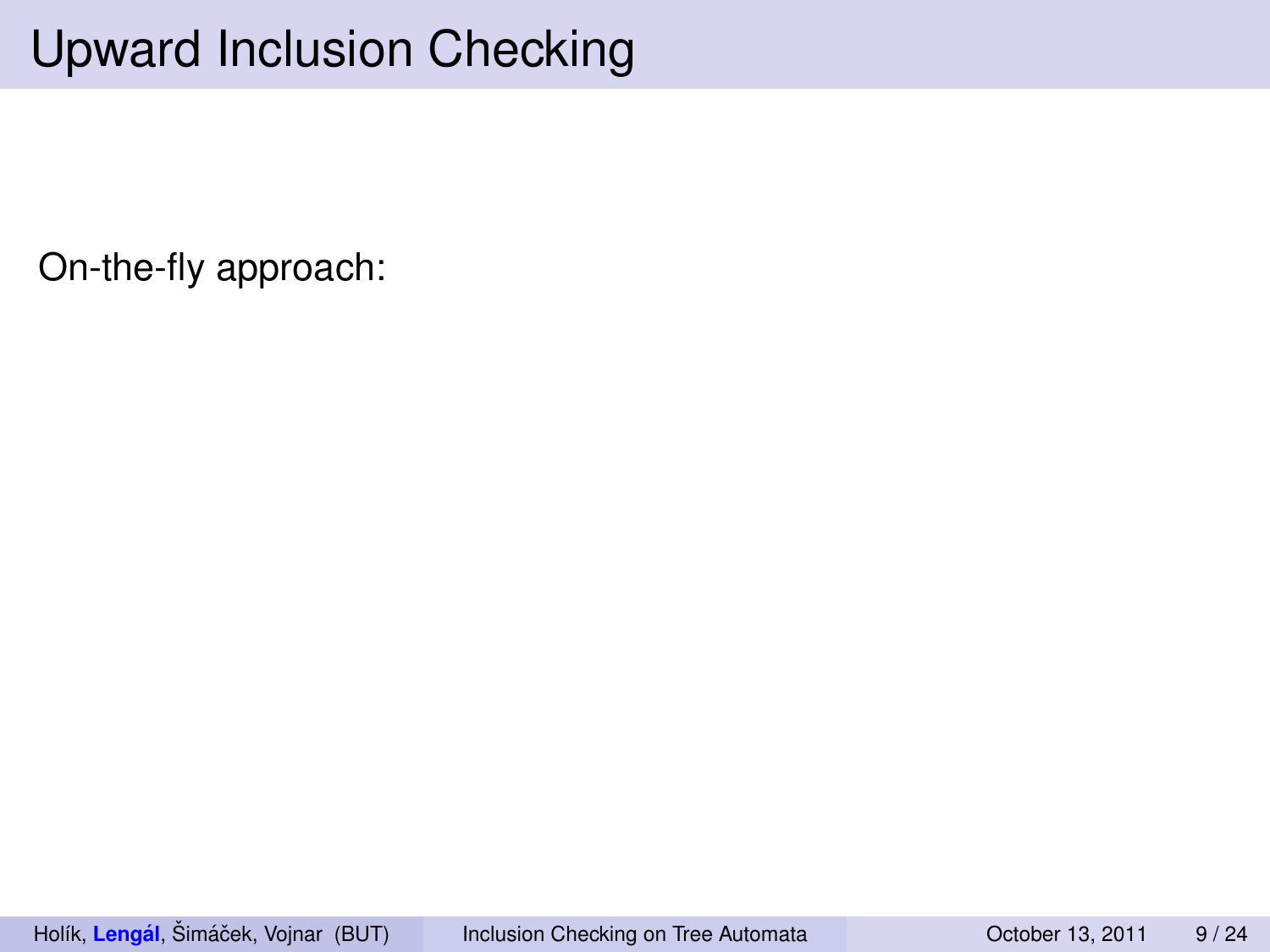On-the-fly approach:

**1** Traverse  $A_S$  and  $A_B$  in parallel, bottom-up.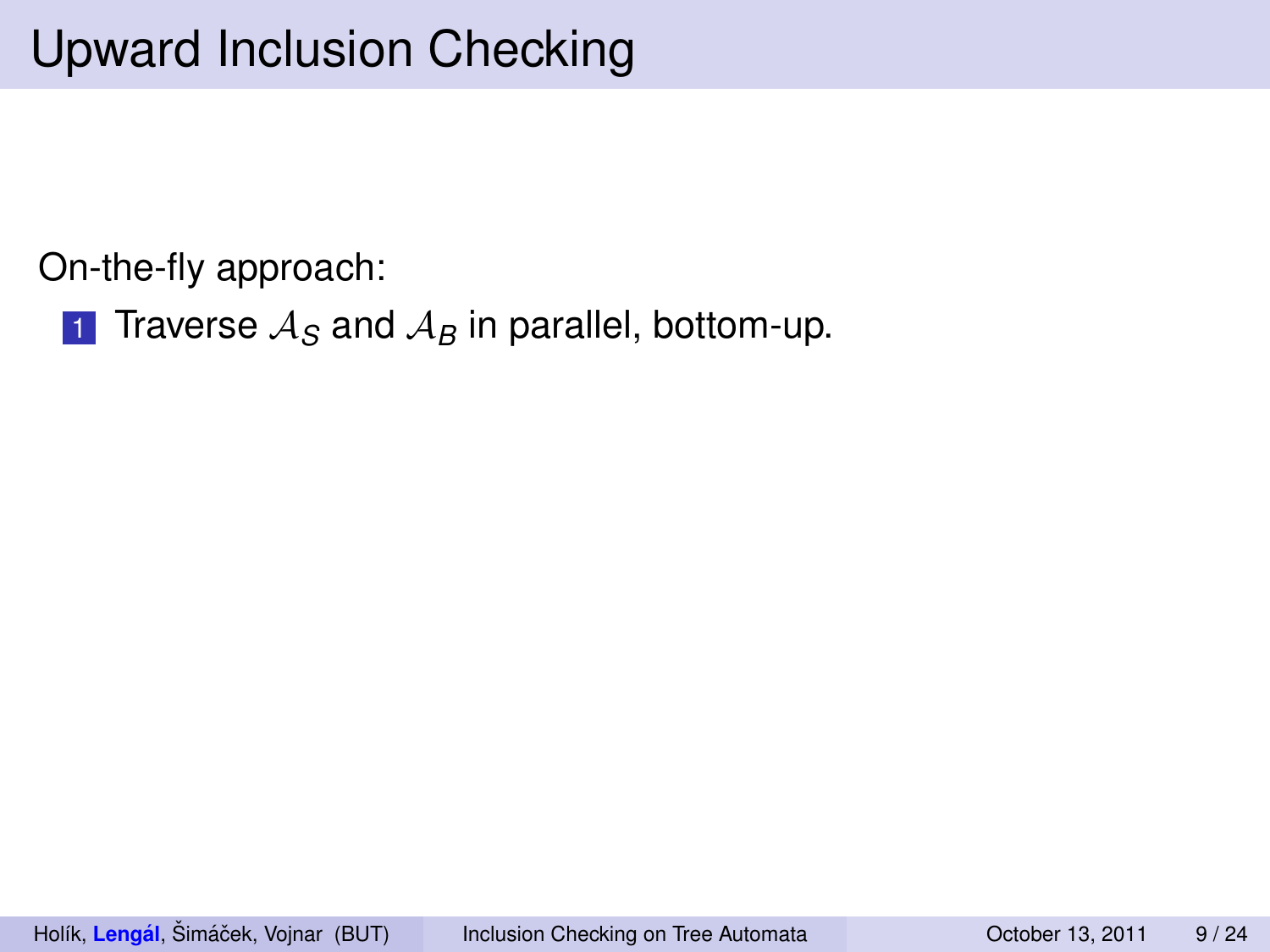On-the-fly approach:

- **1** Traverse  $A_S$  and  $A_B$  in parallel, bottom-up.
- 2 Maintain a workset *W* of pairs  $(q, P)$ , where  $q \in Q_S$ ,  $P \subseteq Q_B$ .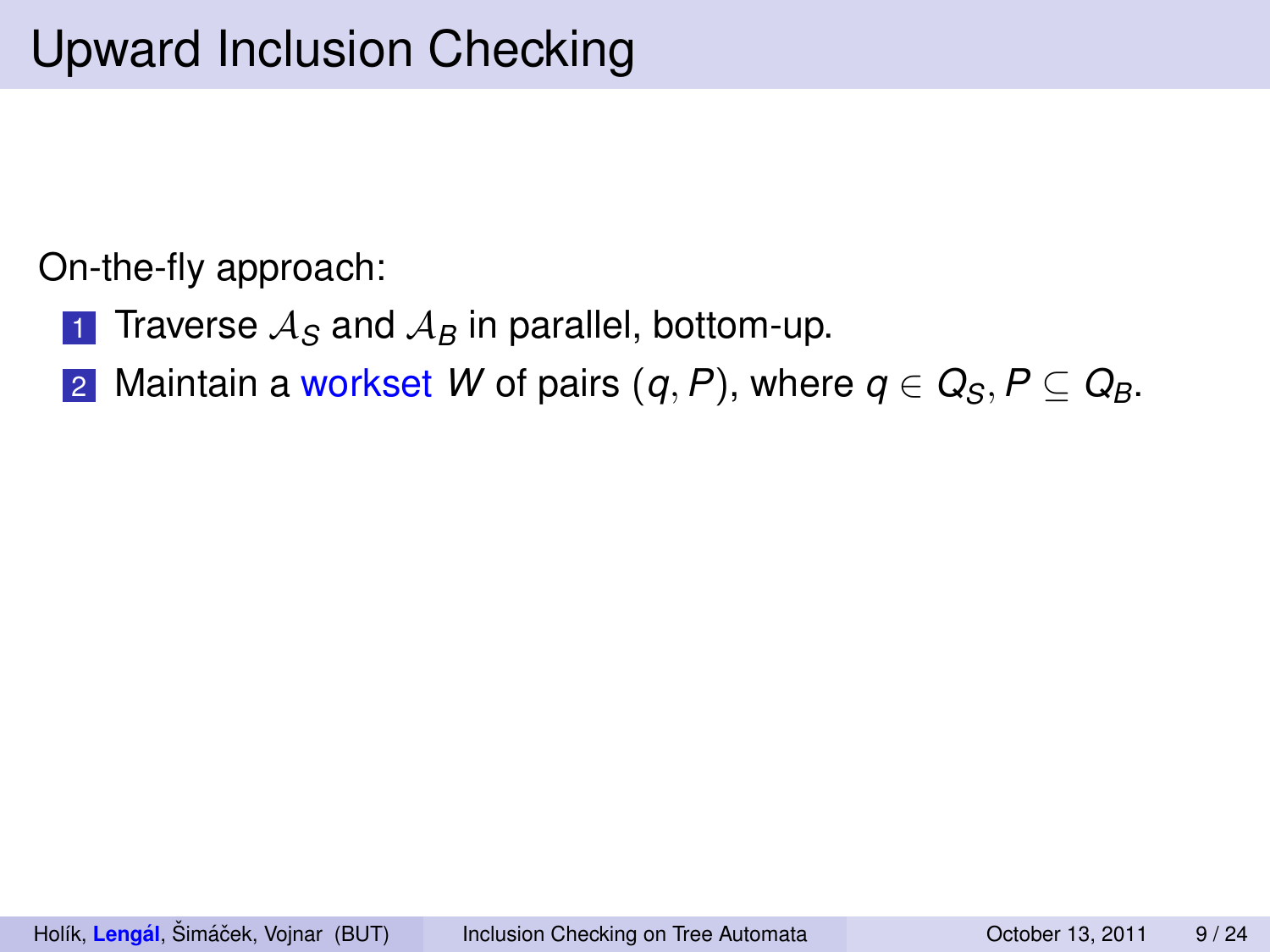- **1** Traverse  $A_S$  and  $A_B$  in parallel, bottom-up.
- 2 Maintain a workset *W* of pairs  $(q, P)$ , where  $q \in Q_S$ ,  $P \subseteq Q_B$ .
- 3 Generate tuples  $(q_1, \ldots, q_n)$  and  $(P_1, \ldots, P_n)$ ,
	- where  $(q_1, P_1), \ldots, (q_n, P_n) \in W$ .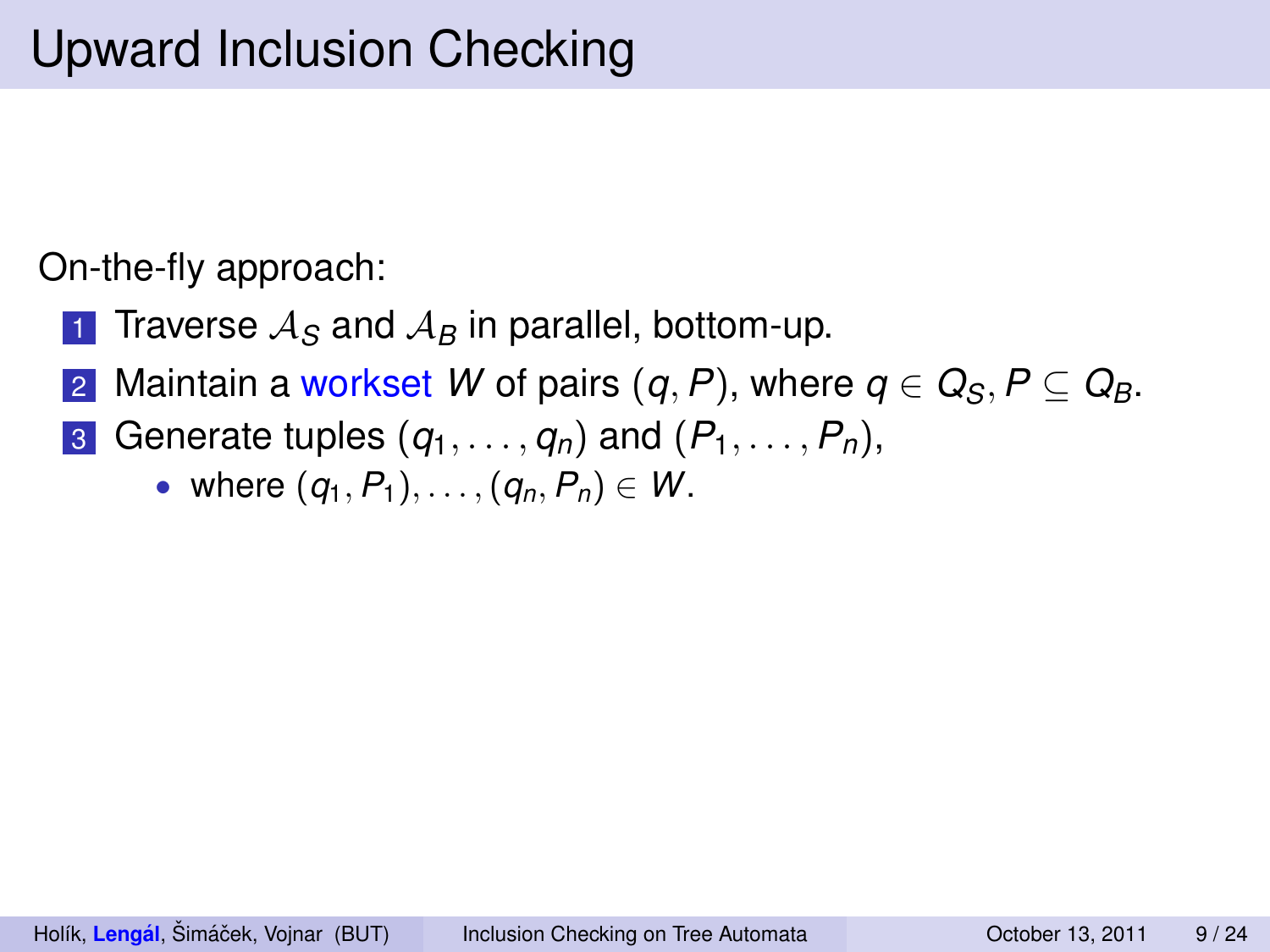- **1** Traverse  $A_S$  and  $A_B$  in parallel, bottom-up.
- 2 Maintain a workset *W* of pairs  $(q, P)$ , where  $q \in Q_S, P \subseteq Q_B$ .
- 3 Generate tuples  $(q_1, \ldots, q_n)$  and  $(P_1, \ldots, P_n)$ ,
	- where  $(q_1, P_1), \ldots, (q_n, P_n) \in W$ .

 $4$  ∀ $f$  ∈ ∑, generate  $(s, T)$ , s.t.  $(q_1, \ldots, q_n) \stackrel{f}{\longrightarrow} s$ ,  $(P_1, \ldots, P_n) \stackrel{f}{\longrightarrow} T$ .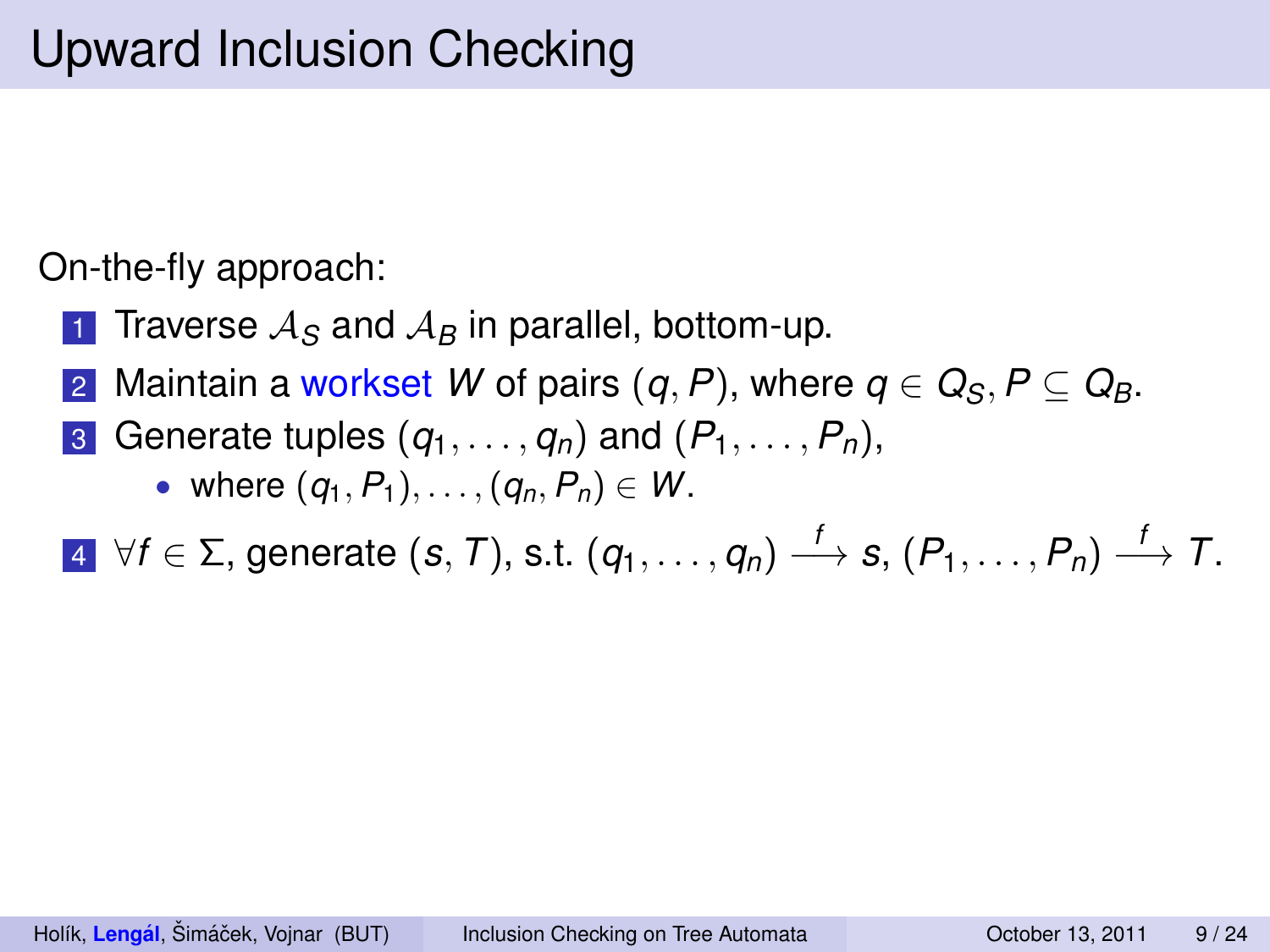- **1** Traverse  $A_S$  and  $A_B$  in parallel, bottom-up.
- 2 Maintain a workset *W* of pairs  $(q, P)$ , where  $q \in Q_S, P \subseteq Q_B$ .
- 3 Generate tuples  $(q_1, \ldots, q_n)$  and  $(P_1, \ldots, P_n)$ ,
	- where  $(q_1, P_1), \ldots, (q_n, P_n) \in W$ .
- $4$  ∀ $f$  ∈ ∑, generate  $(s, T)$ , s.t.  $(q_1, \ldots, q_n) \stackrel{f}{\longrightarrow} s$ ,  $(P_1, \ldots, P_n) \stackrel{f}{\longrightarrow} T$ .
- 5 If you encounter  $(f, R)$ , where  $f \in F_S$ ,  $R \cap F_B = \emptyset$ , return false.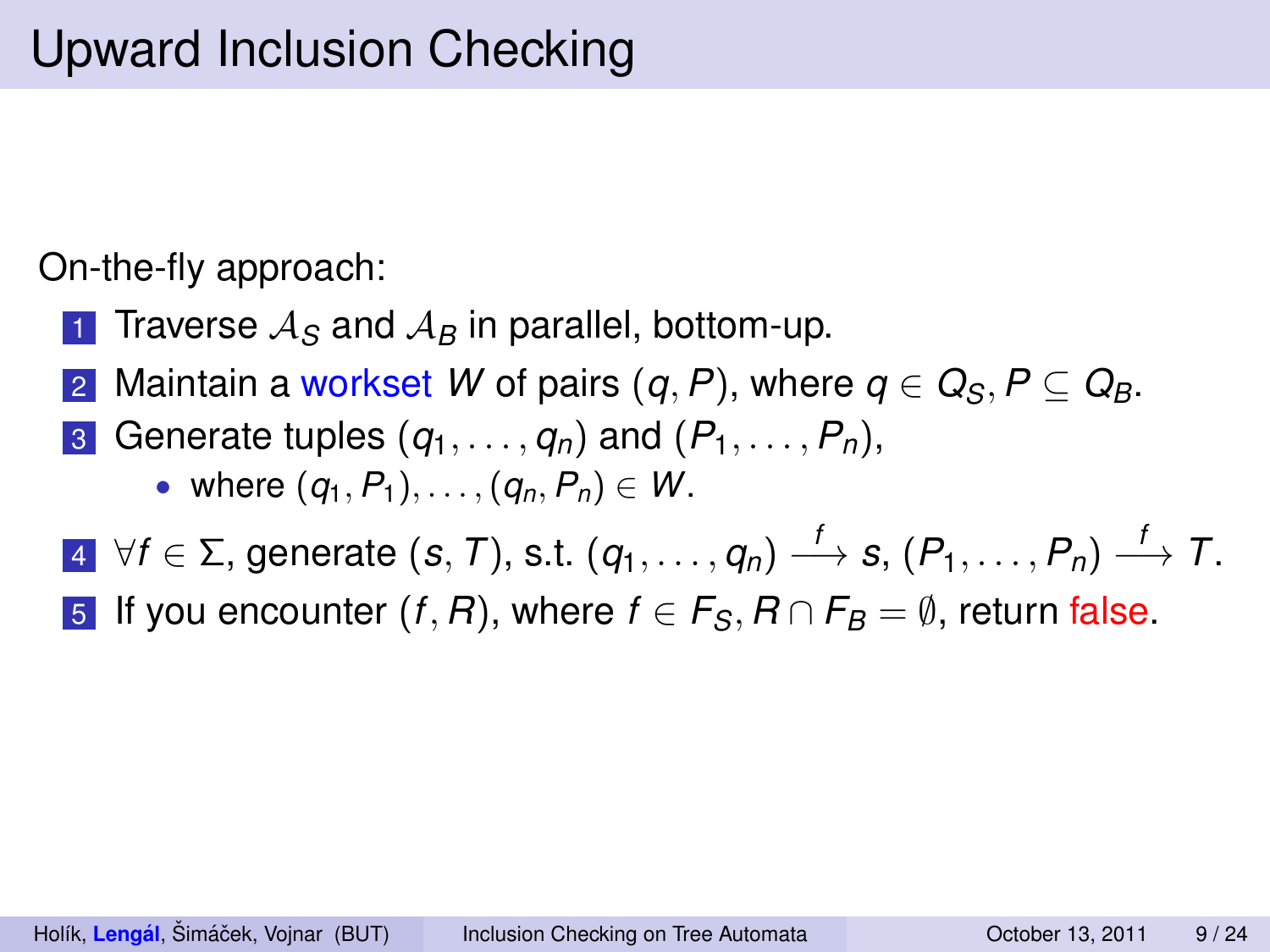- **1** Traverse  $A_S$  and  $A_B$  in parallel, bottom-up.
- 2 Maintain a workset *W* of pairs  $(q, P)$ , where  $q \in Q_S, P \subseteq Q_B$ .
- 3 Generate tuples  $(q_1, \ldots, q_n)$  and  $(P_1, \ldots, P_n)$ ,
	- where  $(q_1, P_1), \ldots, (q_n, P_n) \in W$ .
- $4$  ∀ $f$  ∈ ∑, generate  $(s, T)$ , s.t.  $(q_1, \ldots, q_n) \stackrel{f}{\longrightarrow} s$ ,  $(P_1, \ldots, P_n) \stackrel{f}{\longrightarrow} T$ .
- 5 If you encounter  $(f, R)$ , where  $f \in F_S$ ,  $R \cap F_B = \emptyset$ , return false.
- 6 If no new pairs are found, return true.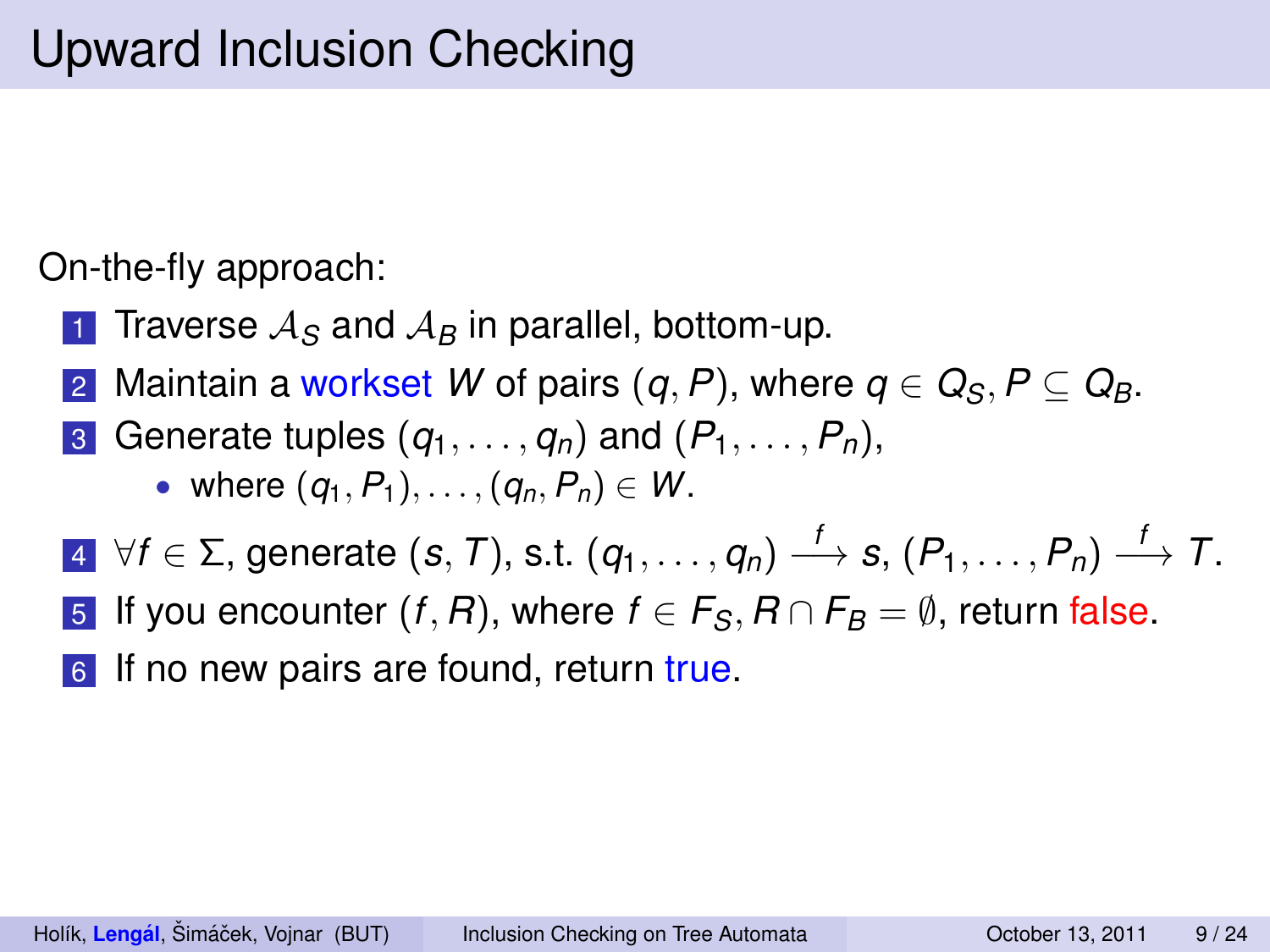Optimisations: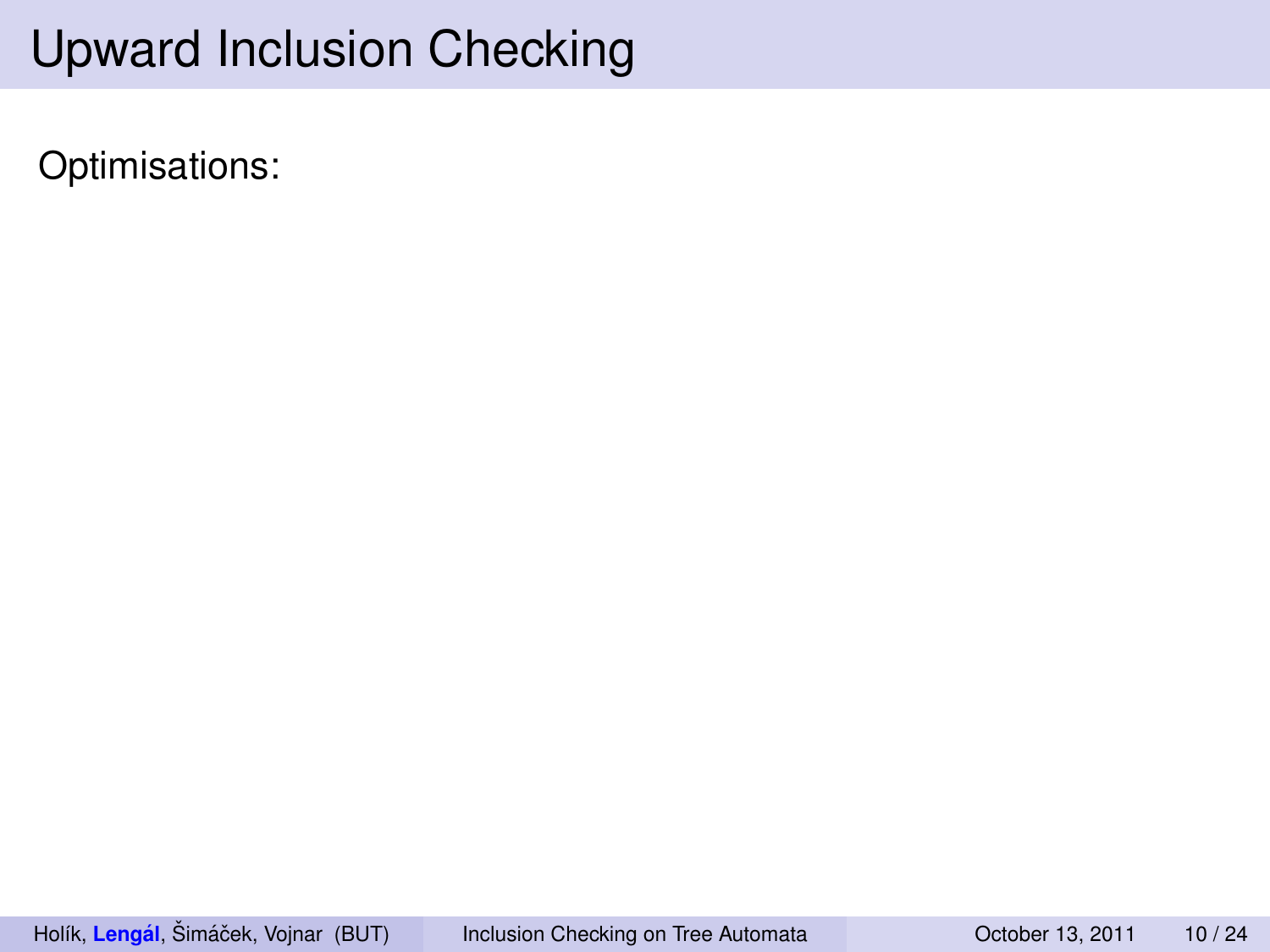Optimisations:

1 use antichains: maintain only such pairs which are sufficient to encounter a counterexample (if it exists):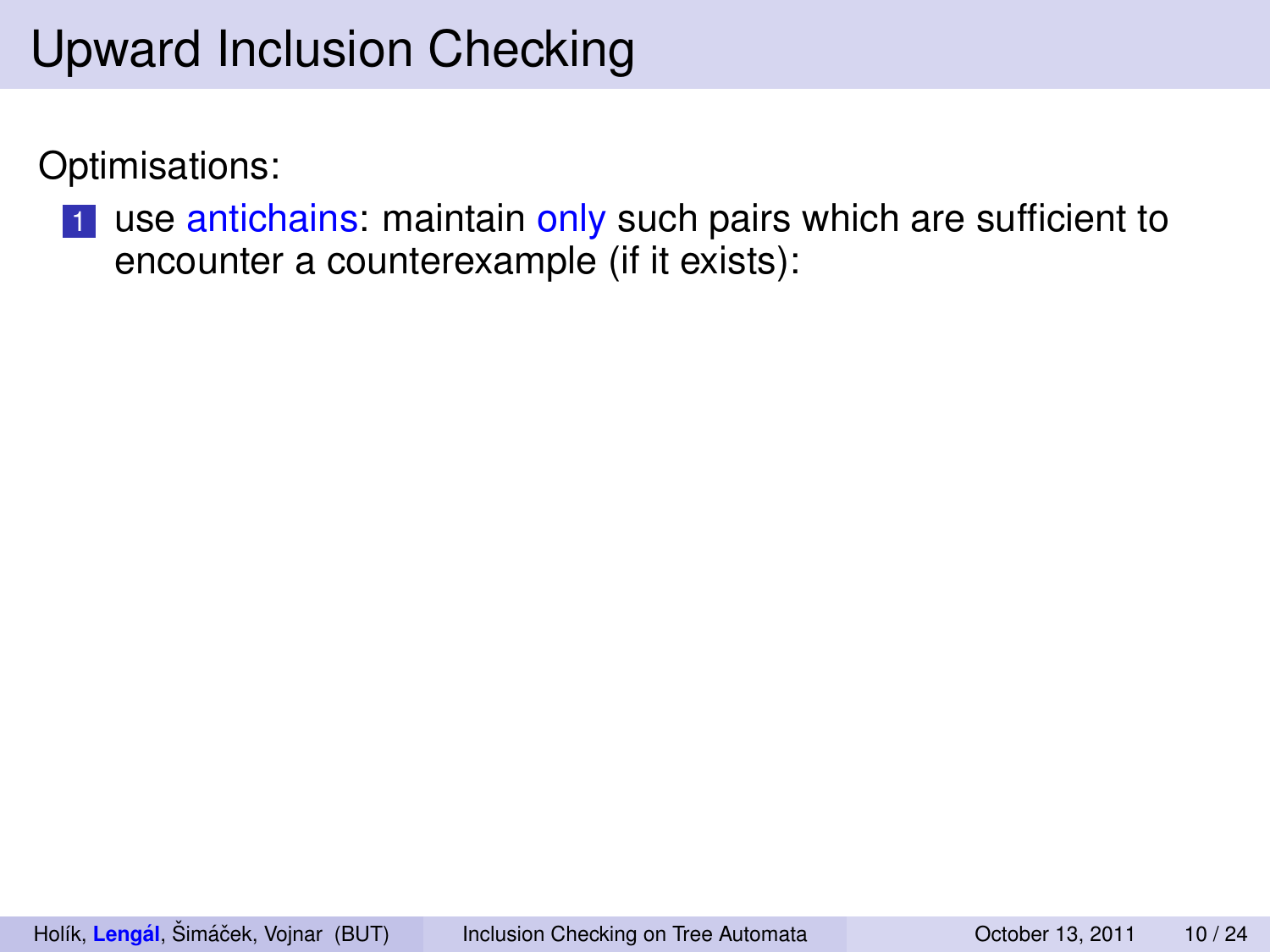Optimisations:

- **1** use antichains: maintain only such pairs which are sufficient to encounter a counterexample (if it exists):
	- if  $S \subseteq S'$  and both  $(q, S)$  and  $(q, S')$  are in workset  $W$ ,
	- remove  $(q, S')$  from workset  $W$ .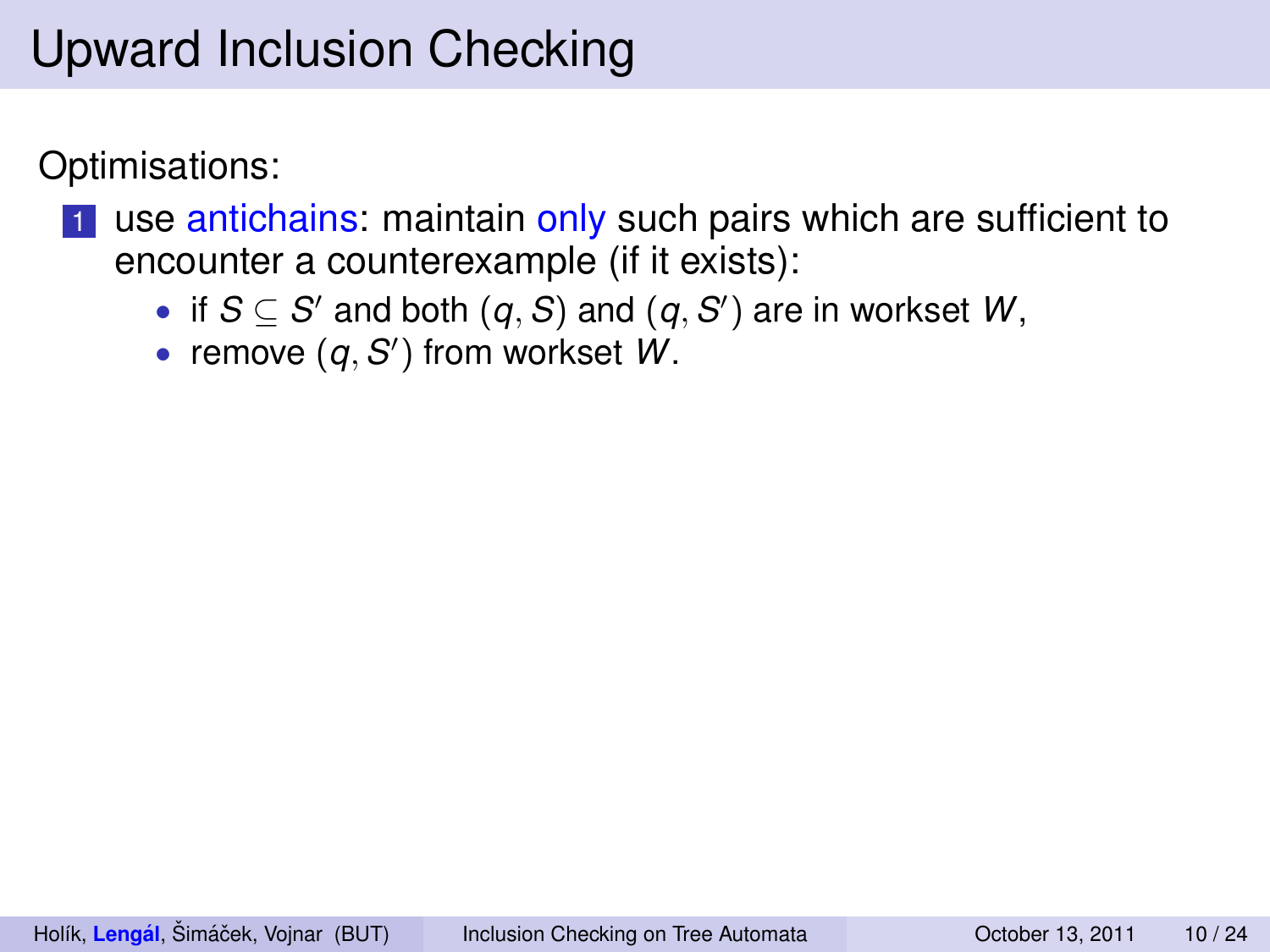Optimisations:

- **1** use antichains: maintain only such pairs which are sufficient to encounter a counterexample (if it exists):
	- if  $S \subseteq S'$  and both  $(q, S)$  and  $(q, S')$  are in workset  $W$ ,
	- remove  $(q, S')$  from workset  $W$ .

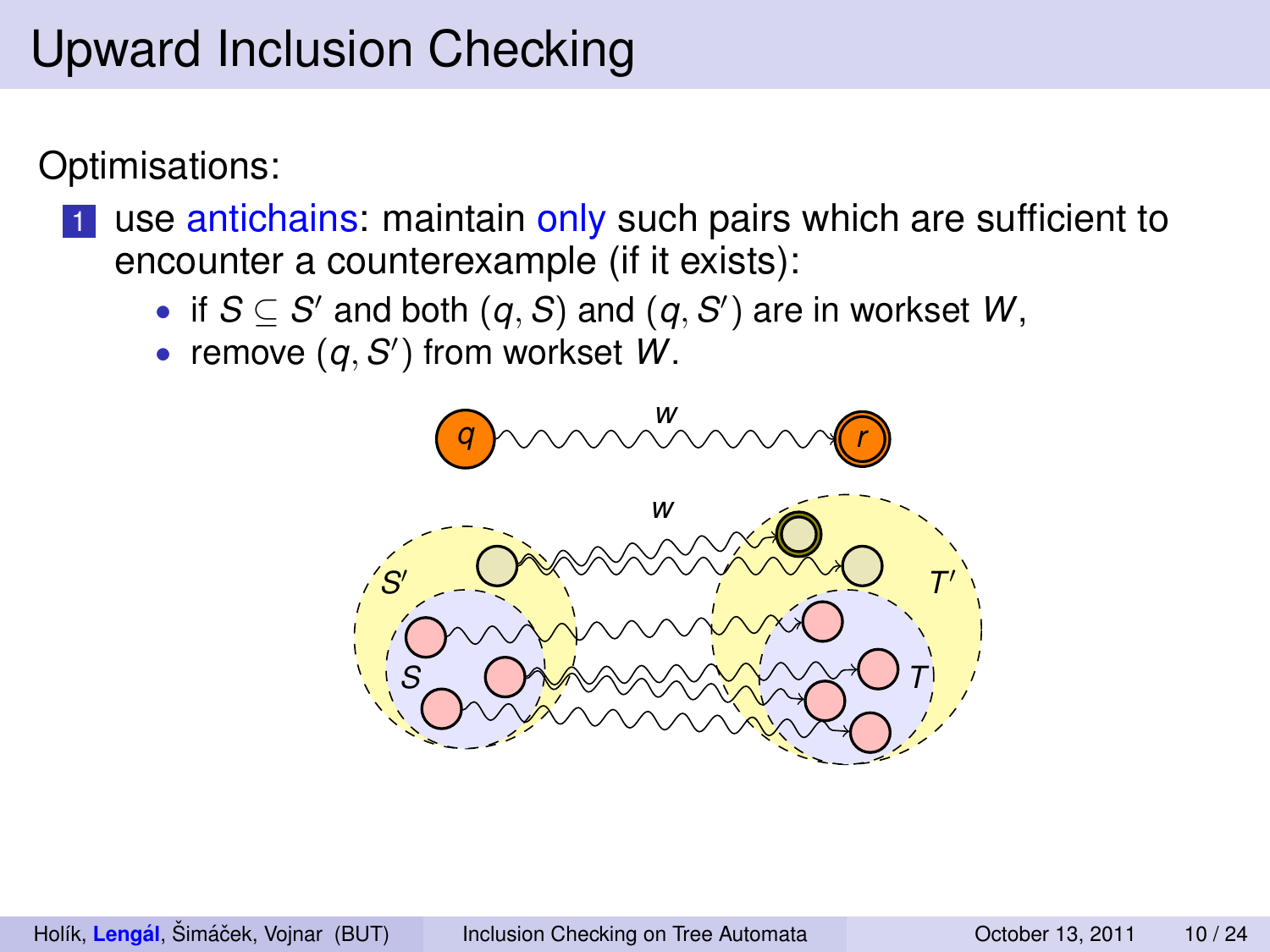Optimisations:

- **1** use antichains: maintain only such pairs which are sufficient to encounter a counterexample (if it exists):
	- if  $S \subseteq S'$  and both  $(q, S)$  and  $(q, S')$  are in workset  $W$ ,
	- remove  $(q, S')$  from workset  $W$ .



2 use simulation to furter prune the searched space.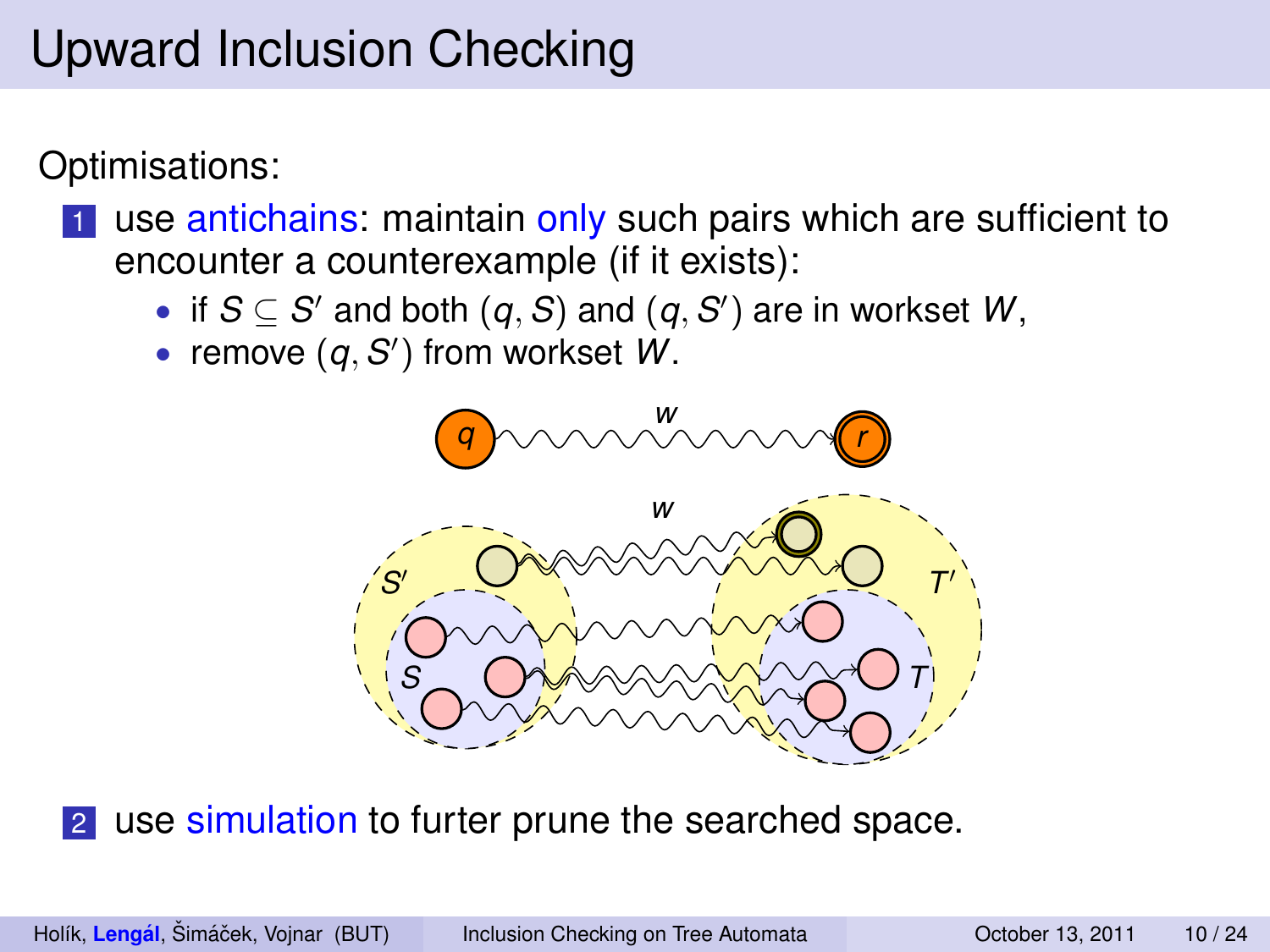Advantages: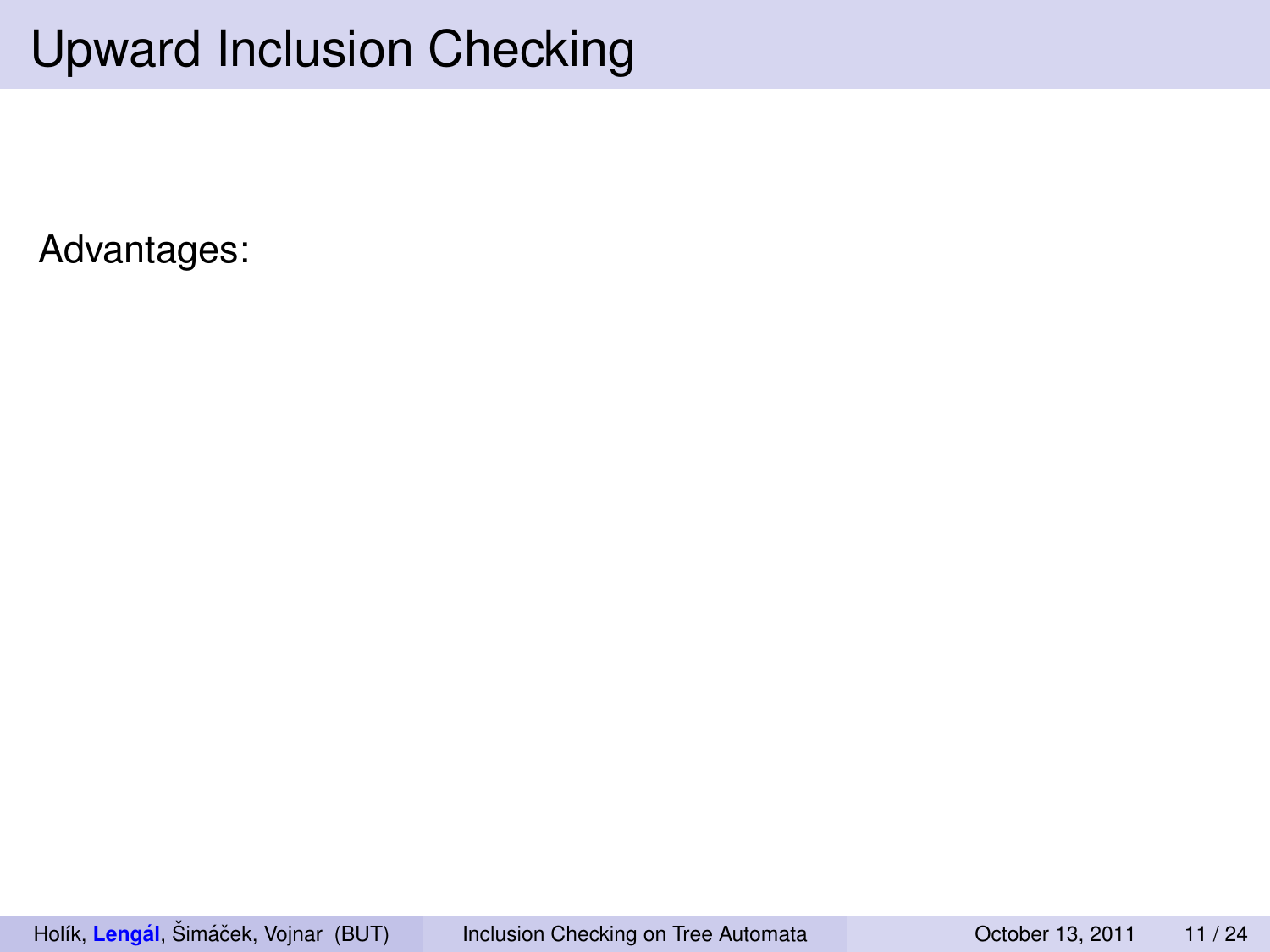Straightforward extension of the antichain algorithm for FA.  $\odot$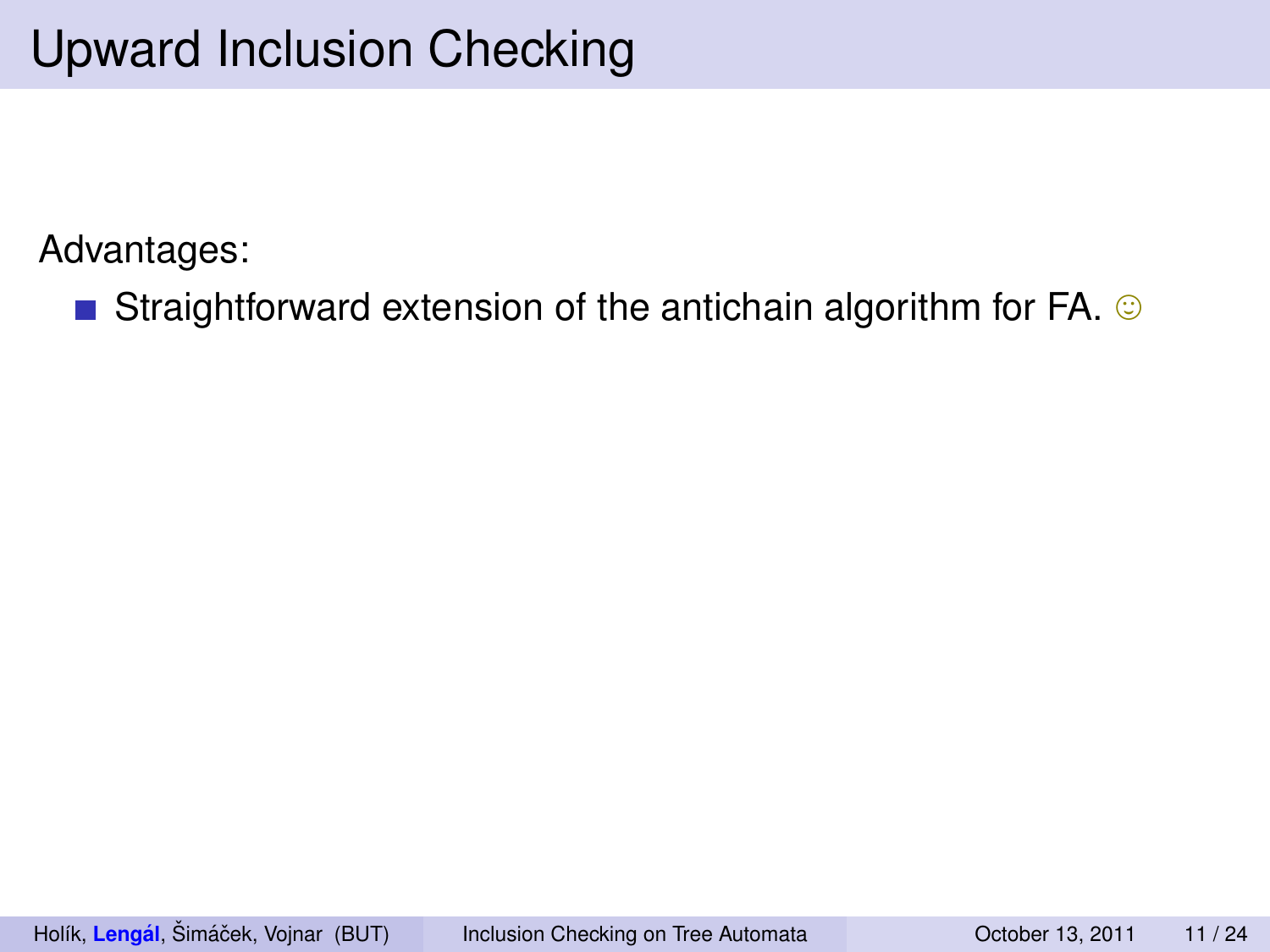Straightforward extension of the antichain algorithm for FA.  $\odot$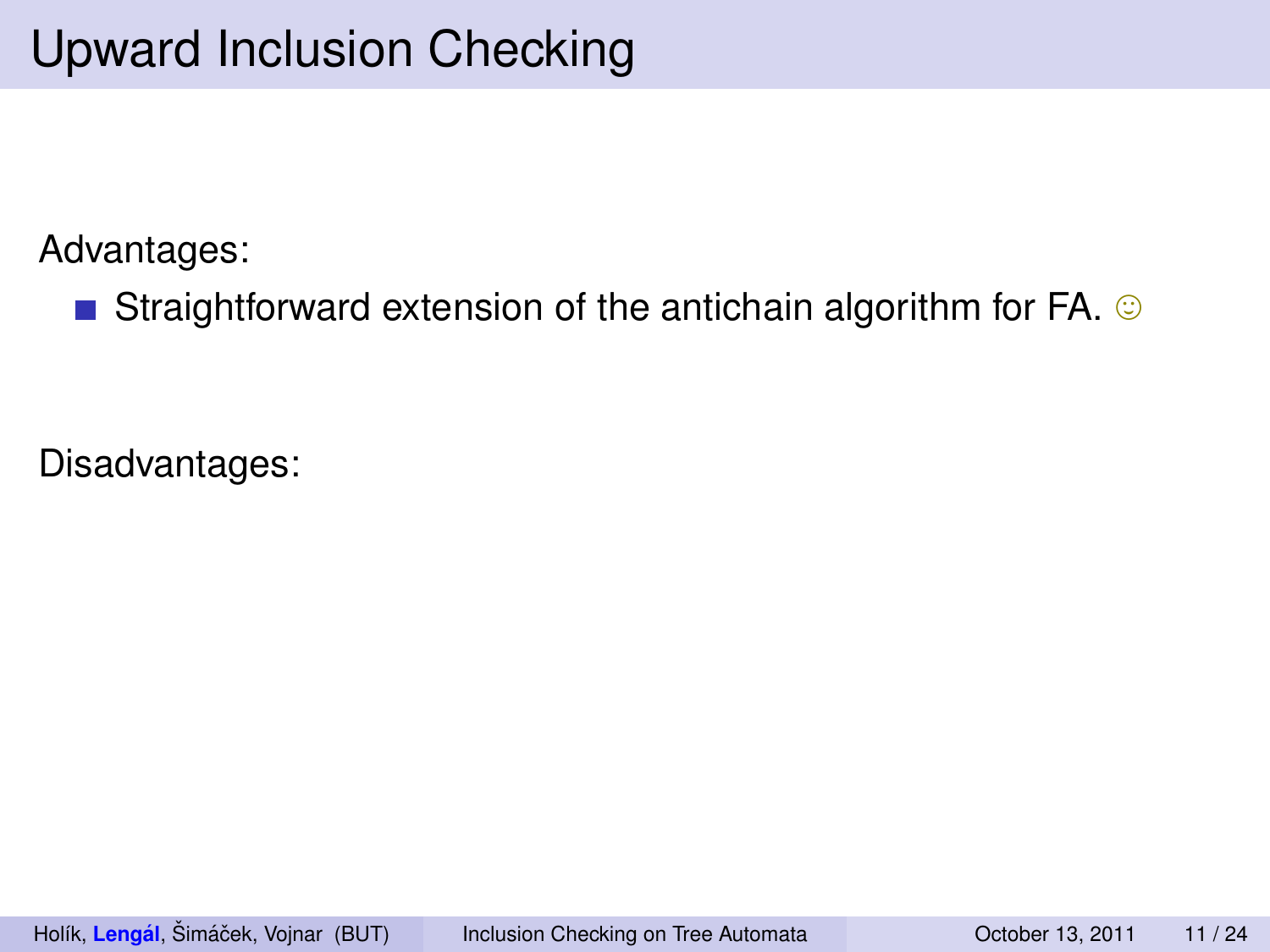Straightforward extension of the antichain algorithm for FA.  $\odot$ 

Disadvantages:

Generating tuples is expensive.  $\odot$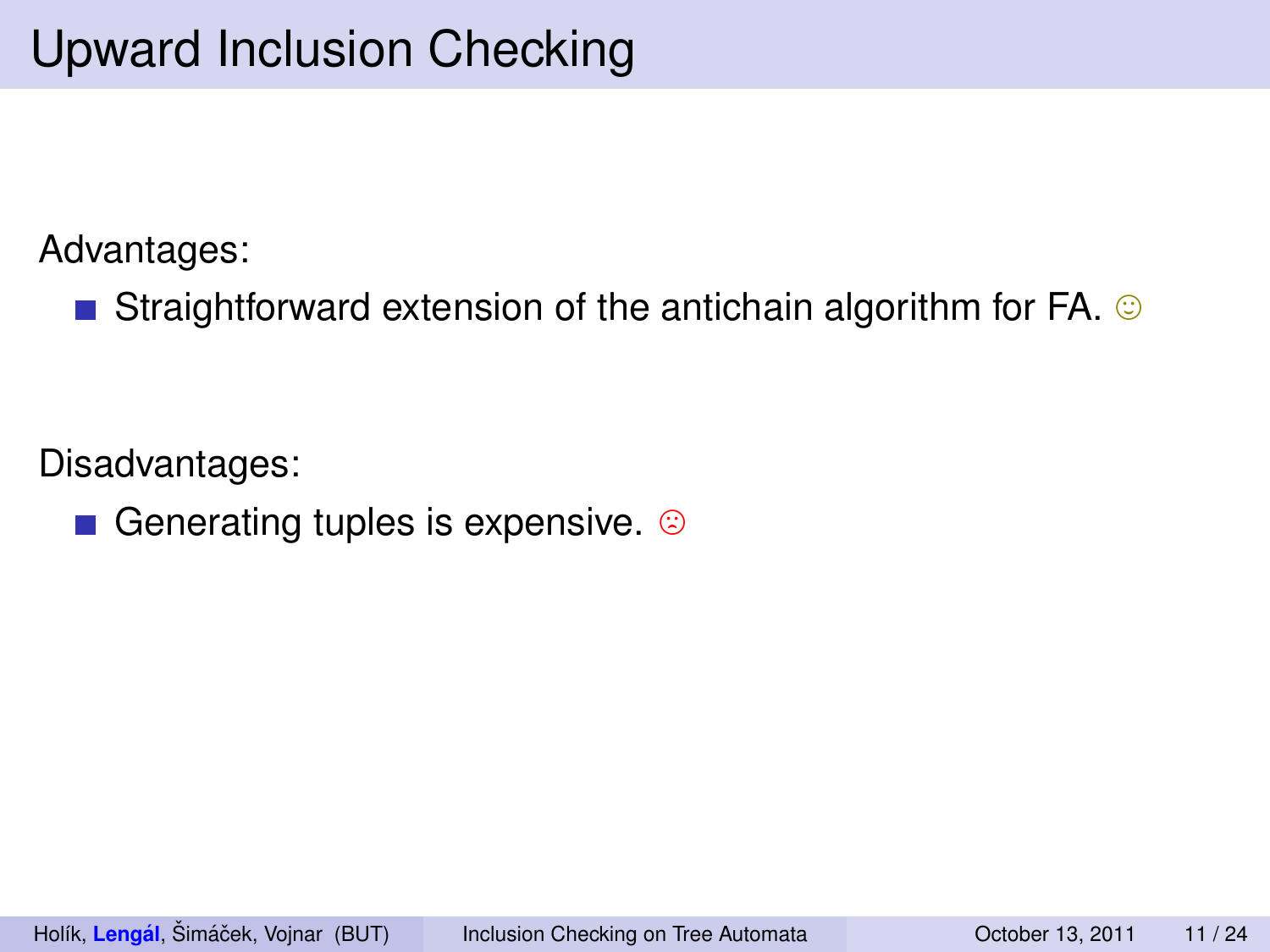Straightforward extension of the antichain algorithm for FA.  $\odot$ 

- Generating tuples is expensive.  $\odot$
- **The counterexample may be at root ... takes long to get there.**  $\circledcirc$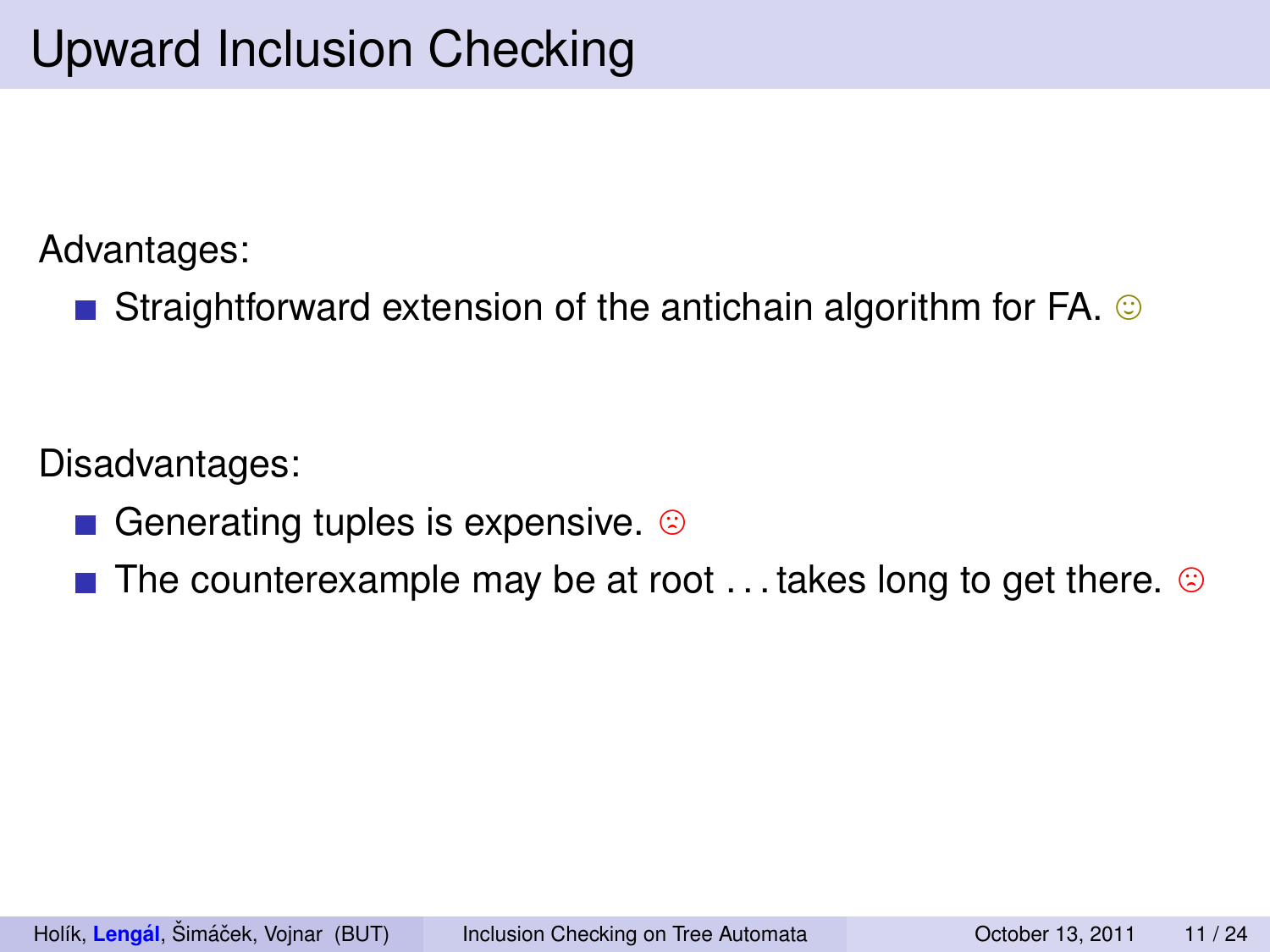**Straightforward extension of the antichain algorithm for FA.**  $\odot$ 

- Generating tuples is expensive.  $\odot$
- **The counterexample may be at root ... takes long to get there.**  $\circledcirc$
- Upward simulation  $\rightarrow$  hard to compute and too strong. ©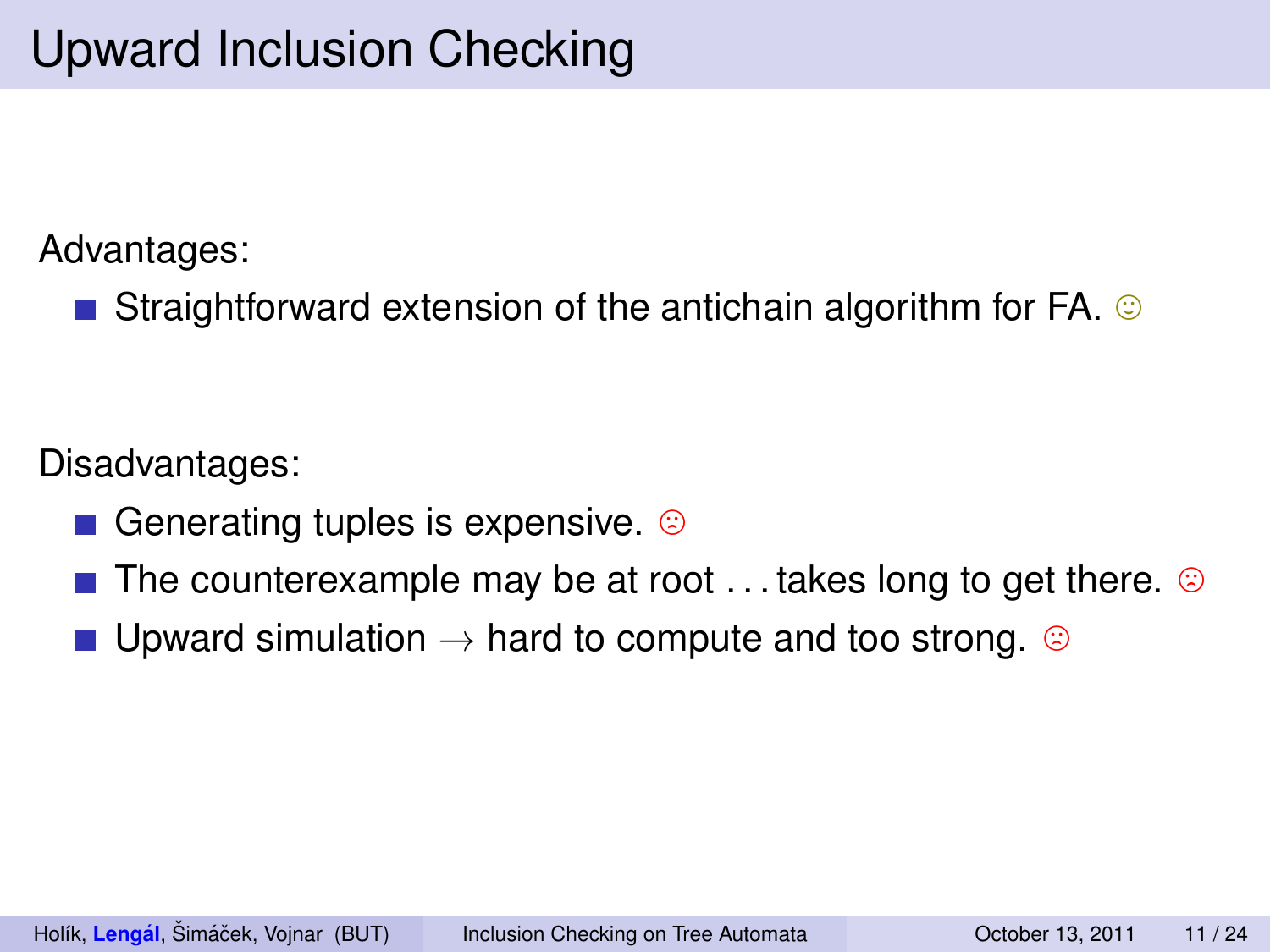**Straightforward extension of the antichain algorithm for FA.**  $\odot$ 

- Generating tuples is expensive.  $\odot$
- **The counterexample may be at root ... takes long to get there.**  $\circledcirc$
- Upward simulation  $\rightarrow$  hard to compute and too strong. ©
- Not compatible with downward simulation (easy & rich).  $\odot$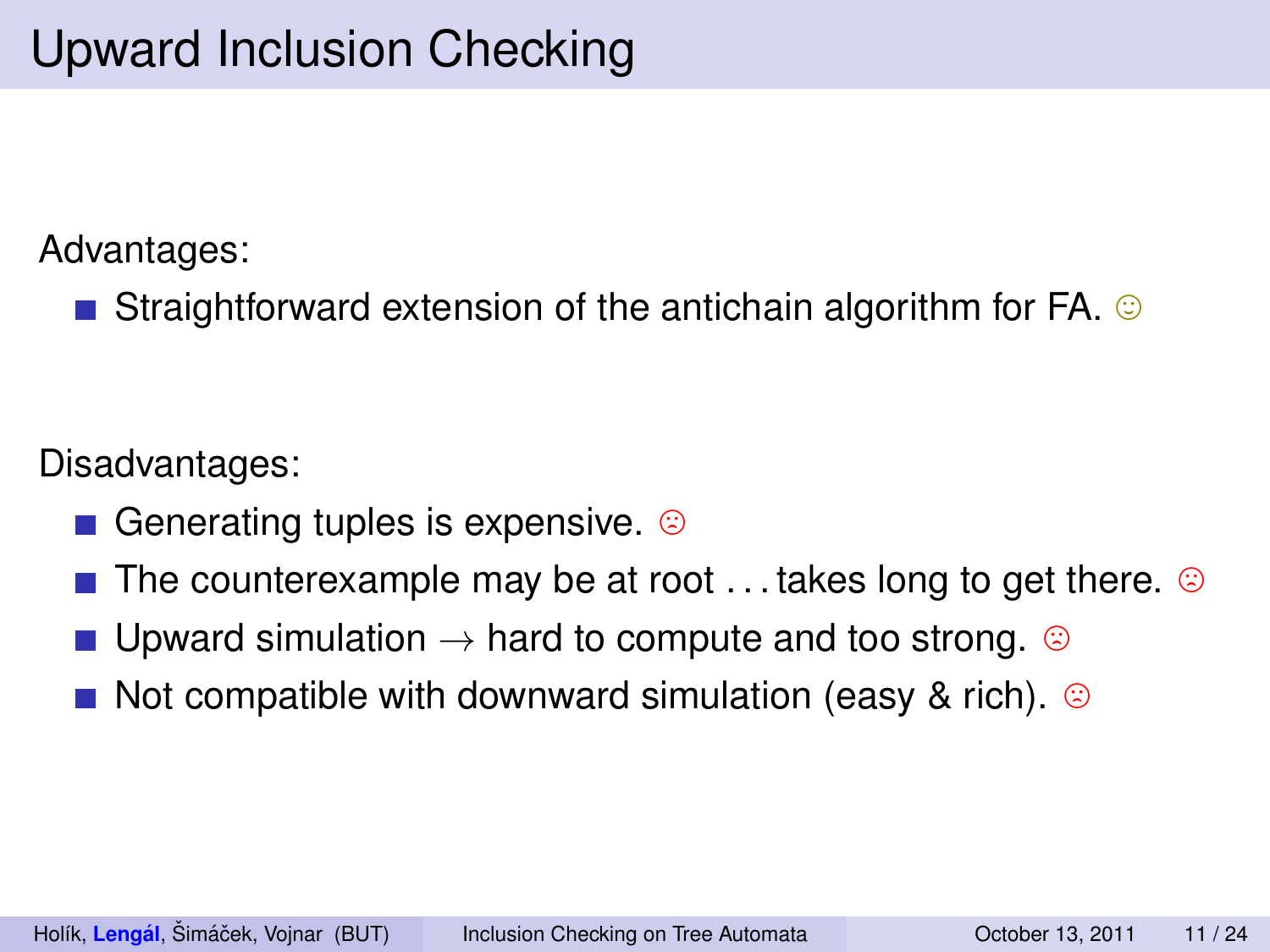Downward Inclusion Checking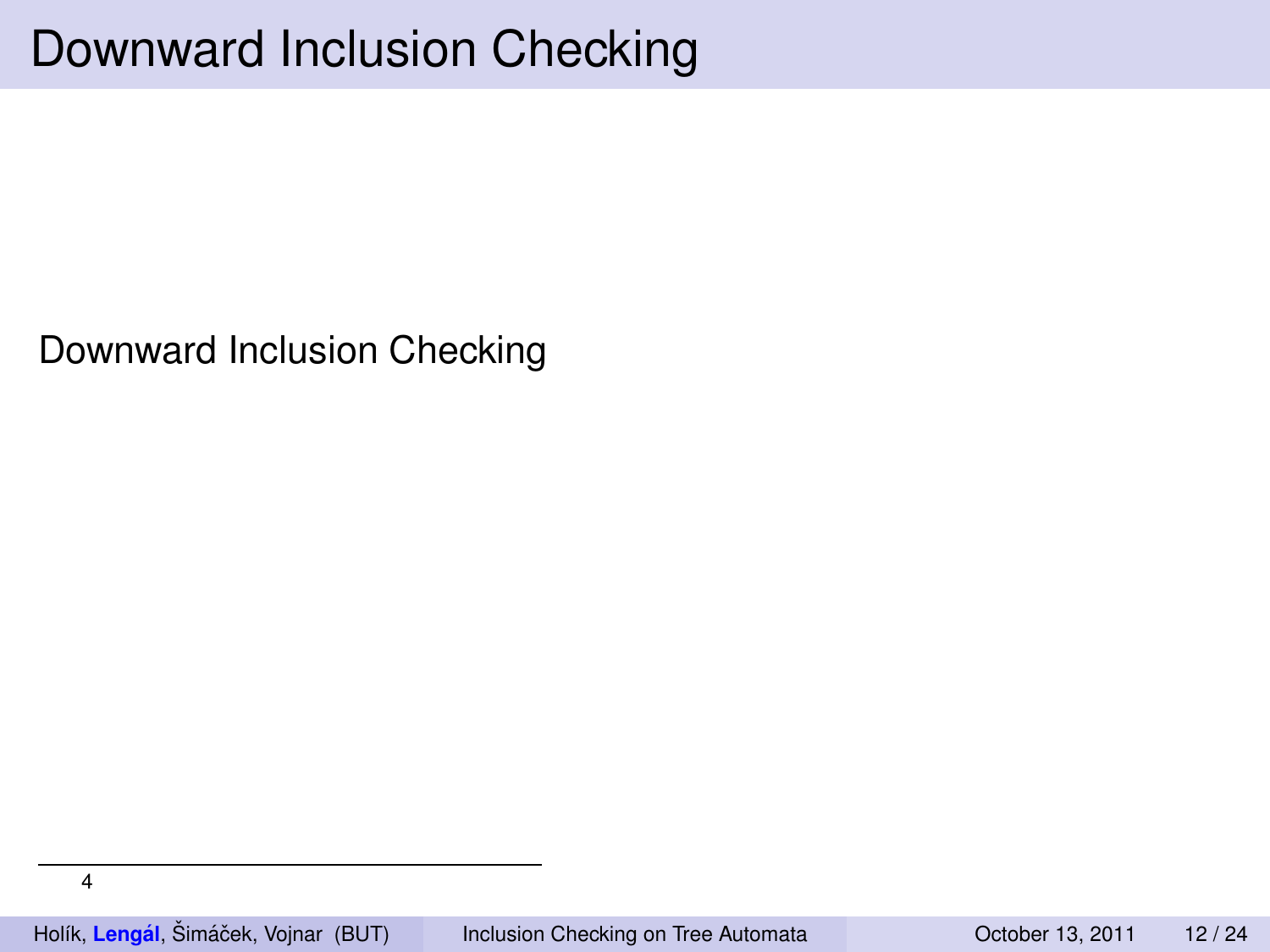inspired by XML Schema containment checking<sup>4</sup>,

<sup>4</sup> H. Hosoya, J. Vouillon, B. C. Pierce. Regular Expression Types for XML. ACM Trans. Program. Lang. Sys., 27, 2005.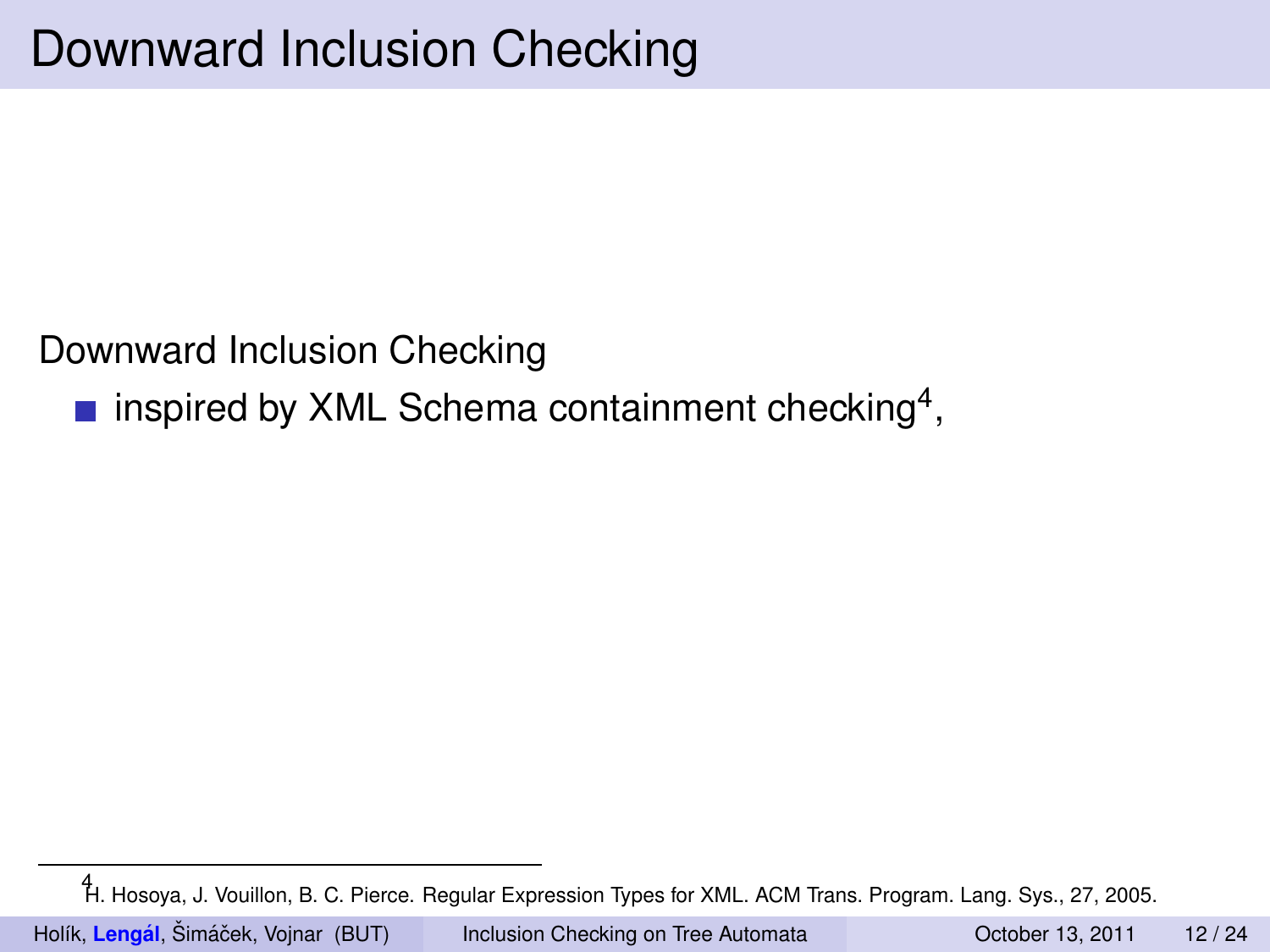- inspired by XML Schema containment checking<sup>4</sup>,
- does not follow the classic schema of inclusion algorithms,

<sup>4</sup> H. Hosoya, J. Vouillon, B. C. Pierce. Regular Expression Types for XML. ACM Trans. Program. Lang. Sys., 27, 2005.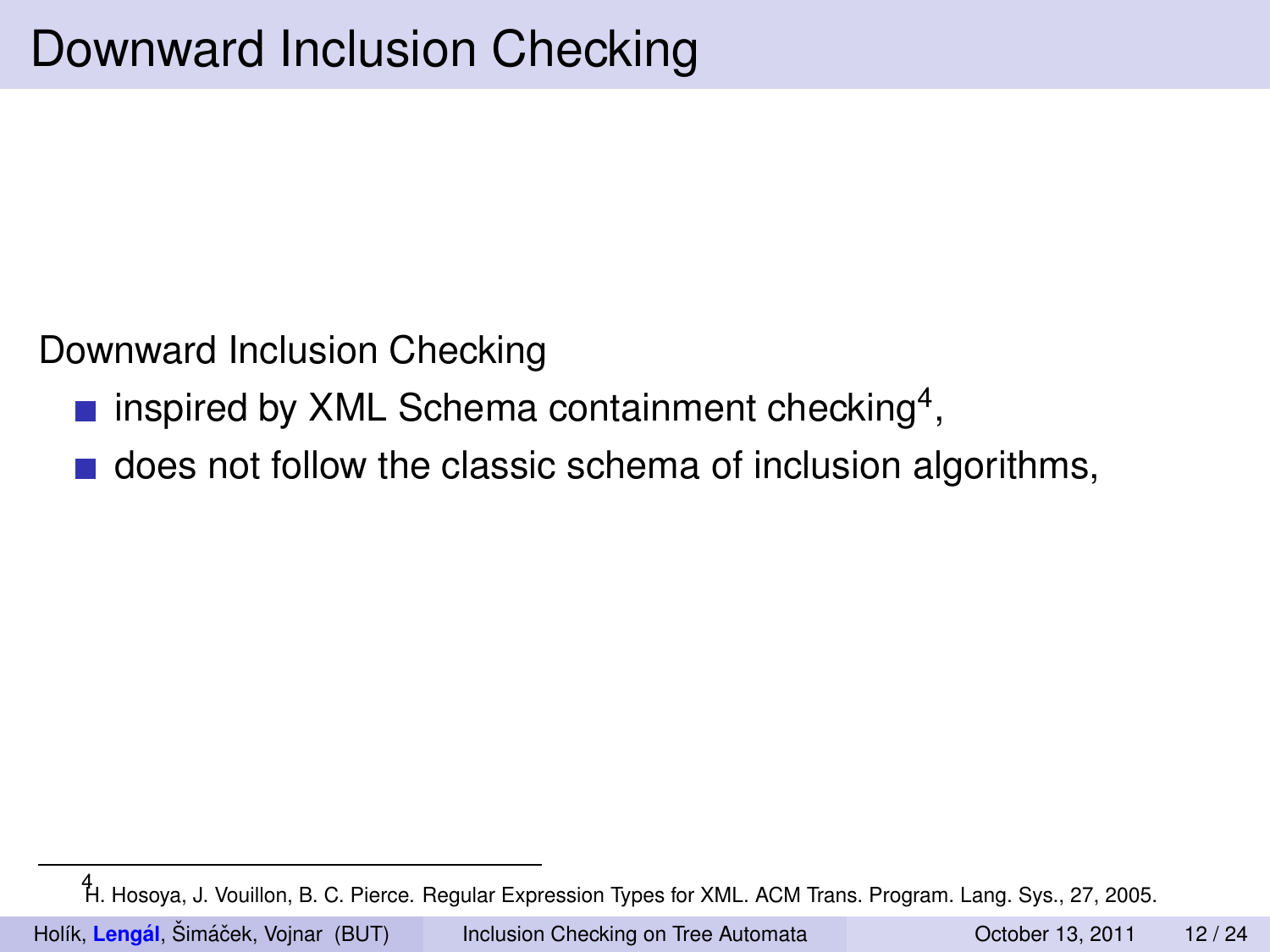- inspired by XML Schema containment checking<sup>4</sup>,
- **does not follow the classic schema of inclusion algorithms,**
- uses antichains and downward simulation.

<sup>4</sup> H. Hosoya, J. Vouillon, B. C. Pierce. Regular Expression Types for XML. ACM Trans. Program. Lang. Sys., 27, 2005.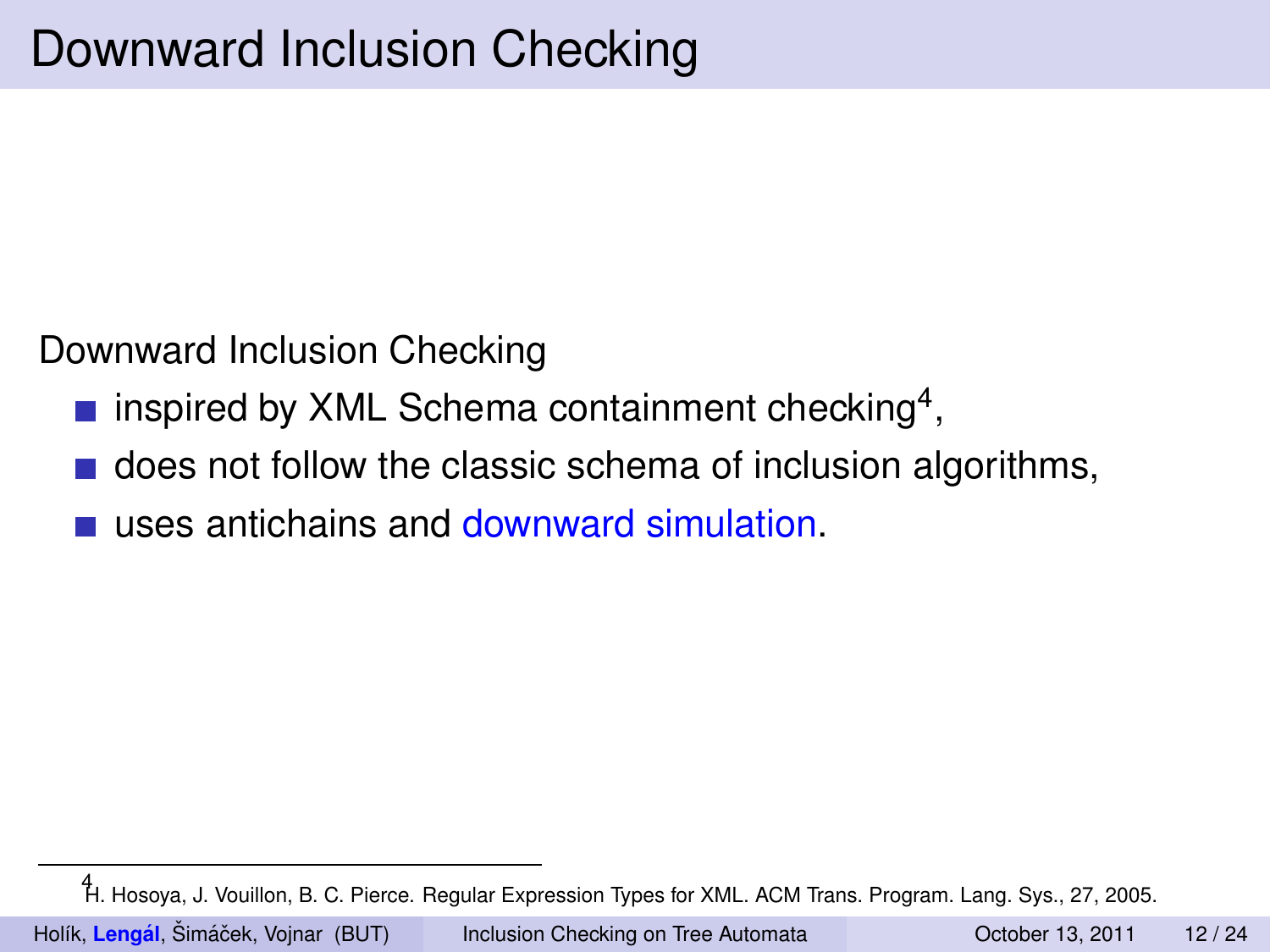A*<sup>S</sup>*



 $\mathcal{A}_B$  $\underline{\mu} \stackrel{f}{\longrightarrow}$   $(\nu,\nu)$ *u f* −→ (*w*, *w*)  $v \xrightarrow{a}$  $w \stackrel{b}{\longrightarrow}$ *u v a v a f u w b w b f*

Holík, Lengál, Šimáček, Vojnar (BUT) **inclusion Checking on Tree Automata** October 13, 2011 13 / 24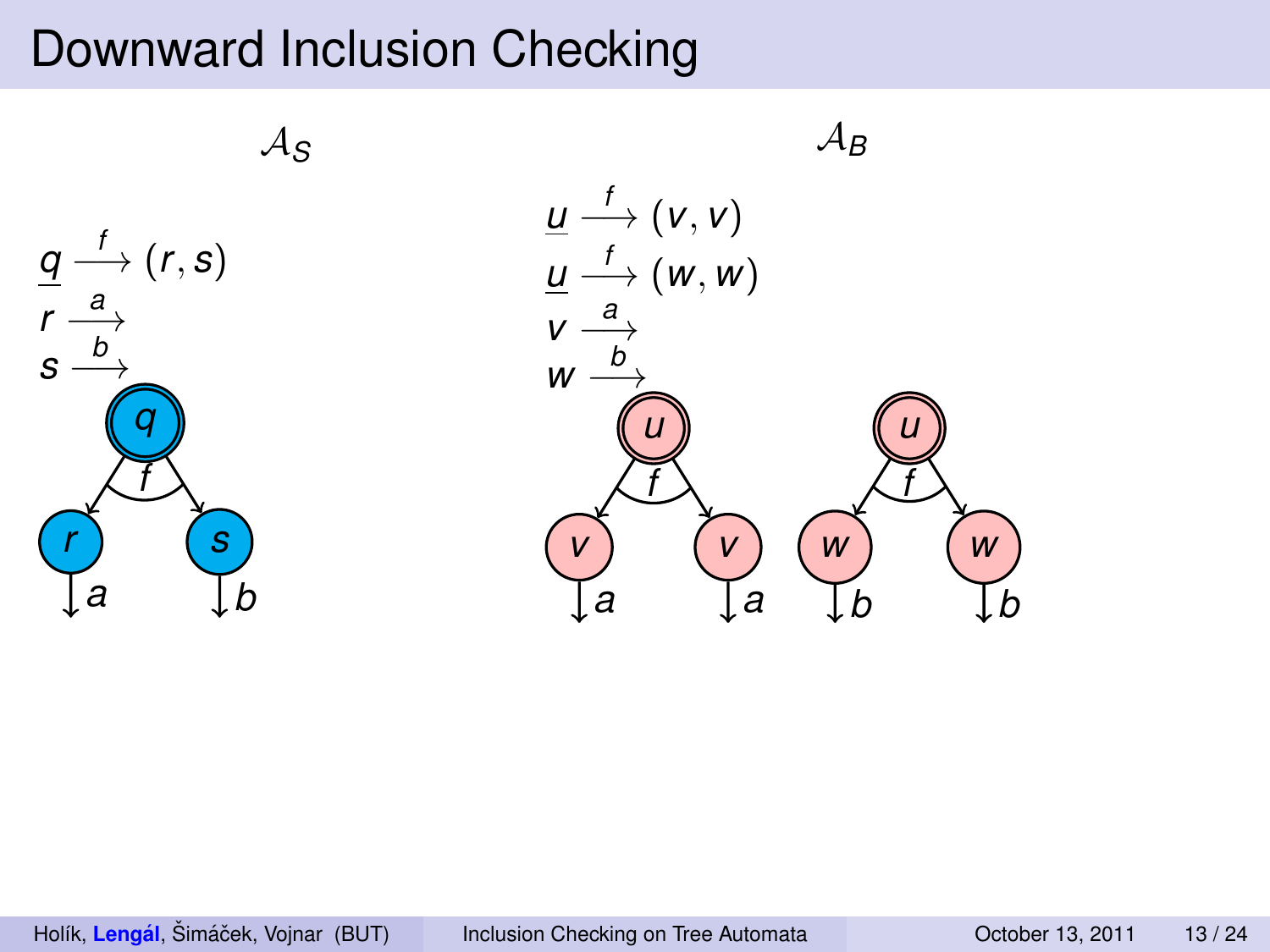

 $\mathcal{L}(q) \subseteq \mathcal{L}(u)$  if and only if

 $\mathcal{L}(r) \times \mathcal{L}(s) \subseteq (\mathcal{L}(v) \times \mathcal{L}(v)) \cup (\mathcal{L}(w) \times \mathcal{L}(w))$ 

(language inclusion of tuples!)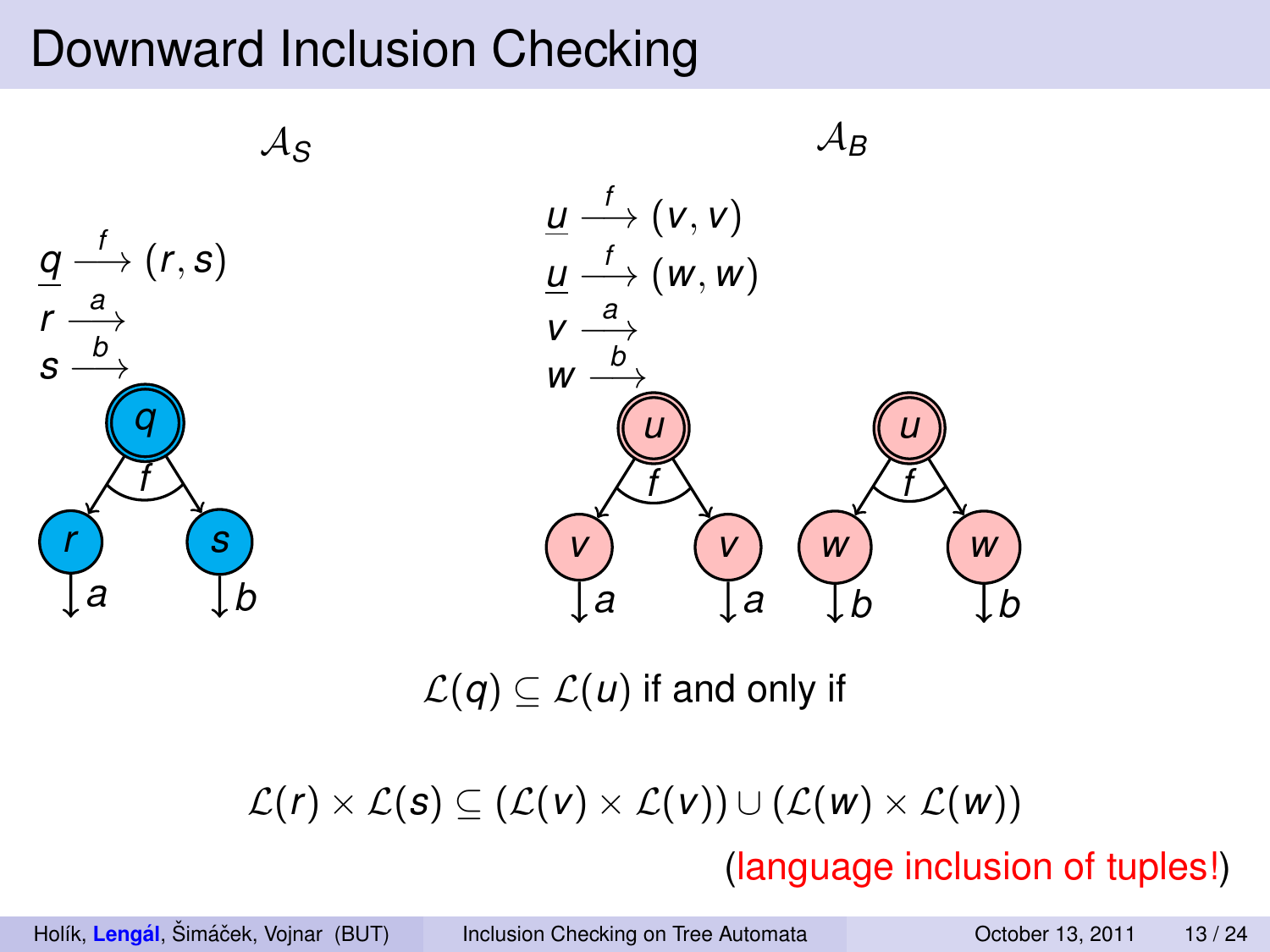#### Note that in general

 $(\mathcal{L}(v_1) \times \mathcal{L}(v_2)) \cup (\mathcal{L}(w_1) \times \mathcal{L}(w_2))$  ≠ ( $\mathcal{L}(v_1) \cup \mathcal{L}(w_1) \times (\mathcal{L}(v_2) \cup \mathcal{L}(w_2))$ )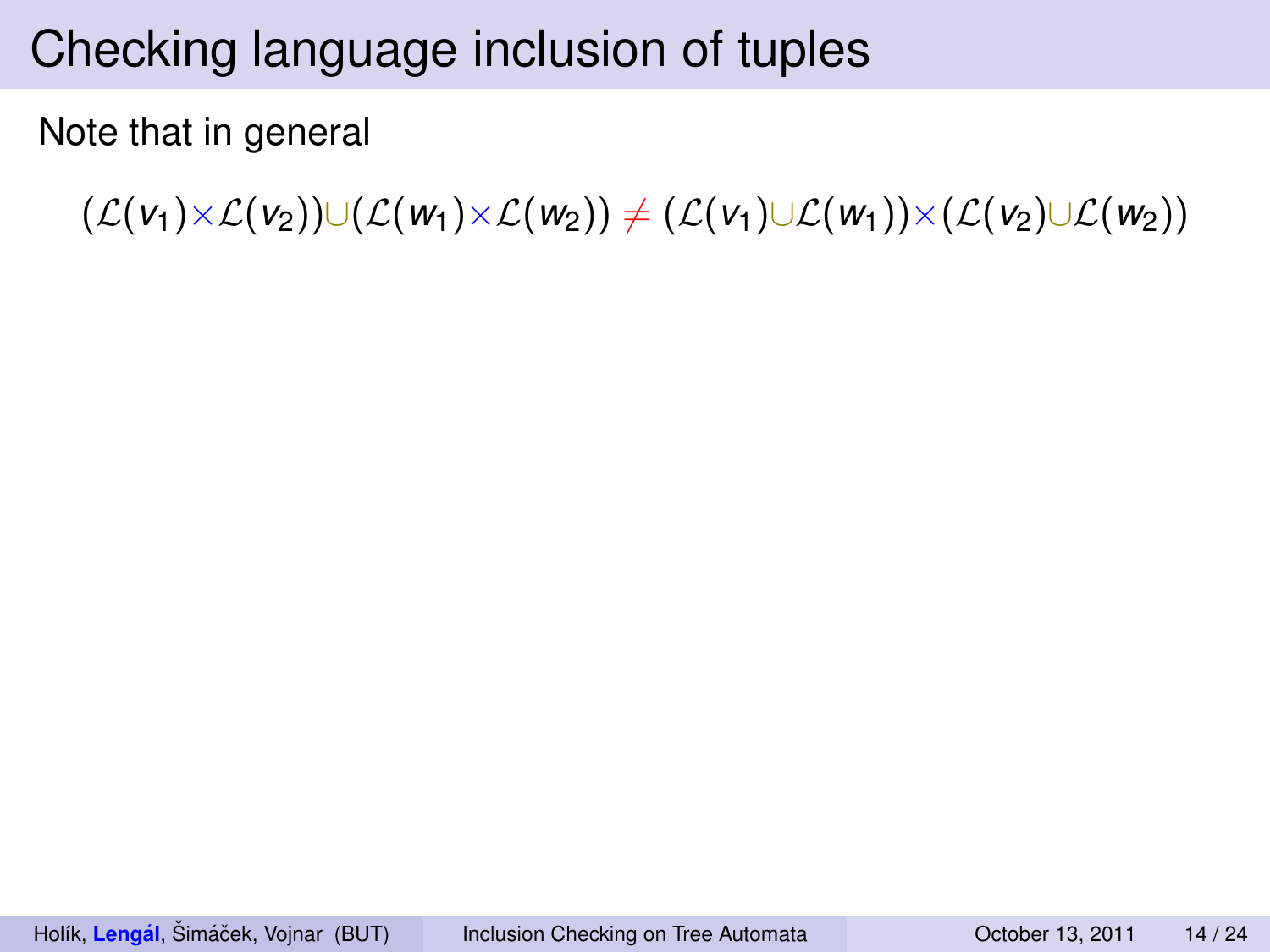Note that in general

 $(\mathcal{L}(v_1) \times \mathcal{L}(v_2)) \cup (\mathcal{L}(w_1) \times \mathcal{L}(w_2))$  ≠ ( $\mathcal{L}(v_1) \cup \mathcal{L}(w_1) \times (\mathcal{L}(v_2) \cup \mathcal{L}(w_2))$ )

However, for universe  $U$  and  $G, H \subseteq U$ :

 $G \times H = (G \times U) \cap (U \times H)$ 

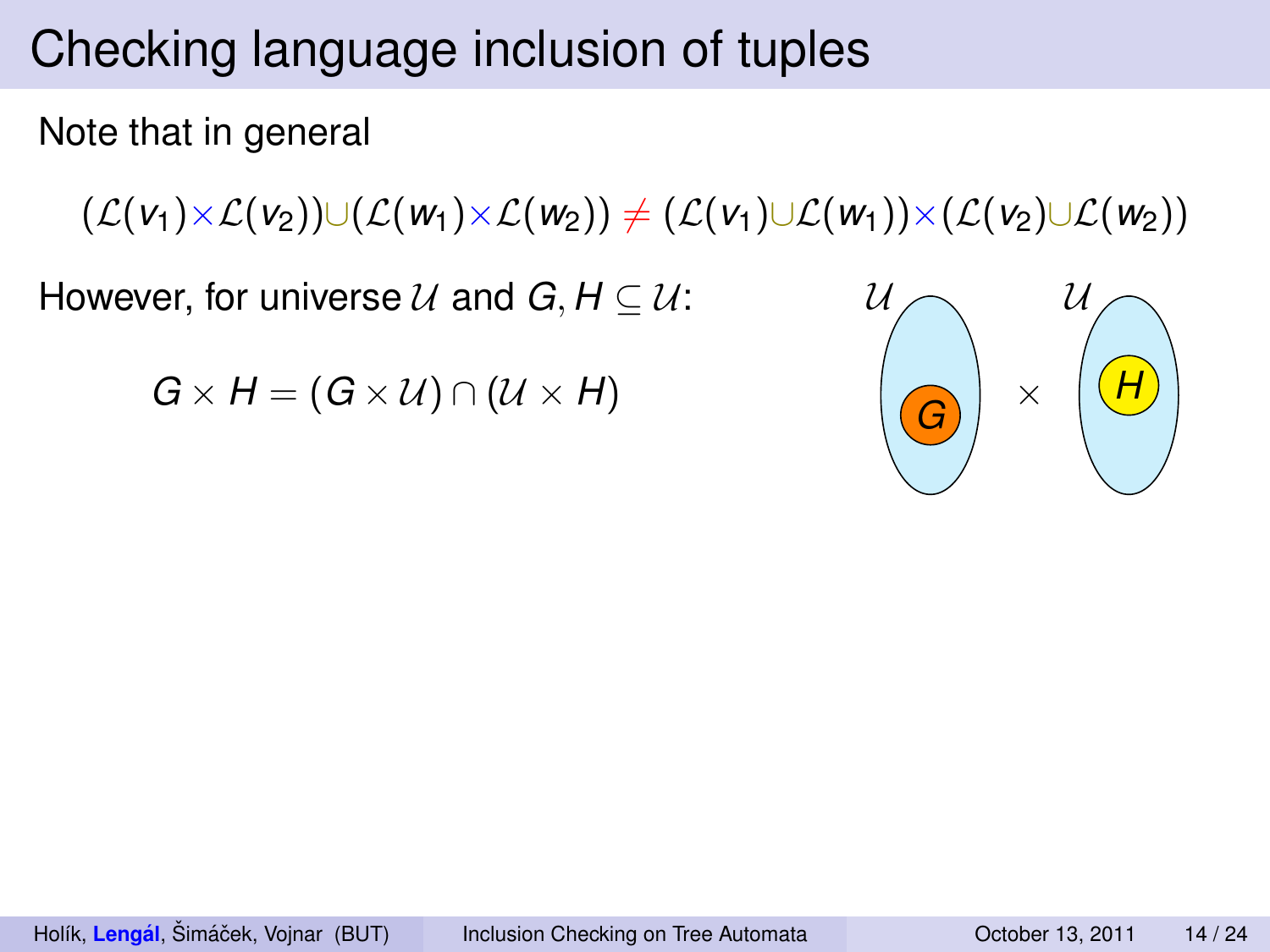Note that in general

 $(\mathcal{L}(v_1) \times \mathcal{L}(v_2)) \cup (\mathcal{L}(w_1) \times \mathcal{L}(w_2))$  ≠ ( $\mathcal{L}(v_1) \cup \mathcal{L}(w_1) \times (\mathcal{L}(v_2) \cup \mathcal{L}(w_2))$ )

However, for universe  $U$  and  $G, H \subseteq U$ :

 $G \times H = (G \times U) \cap (U \times H)$ 

(let  $U = T_5$  ... all trees over  $\Sigma$ )

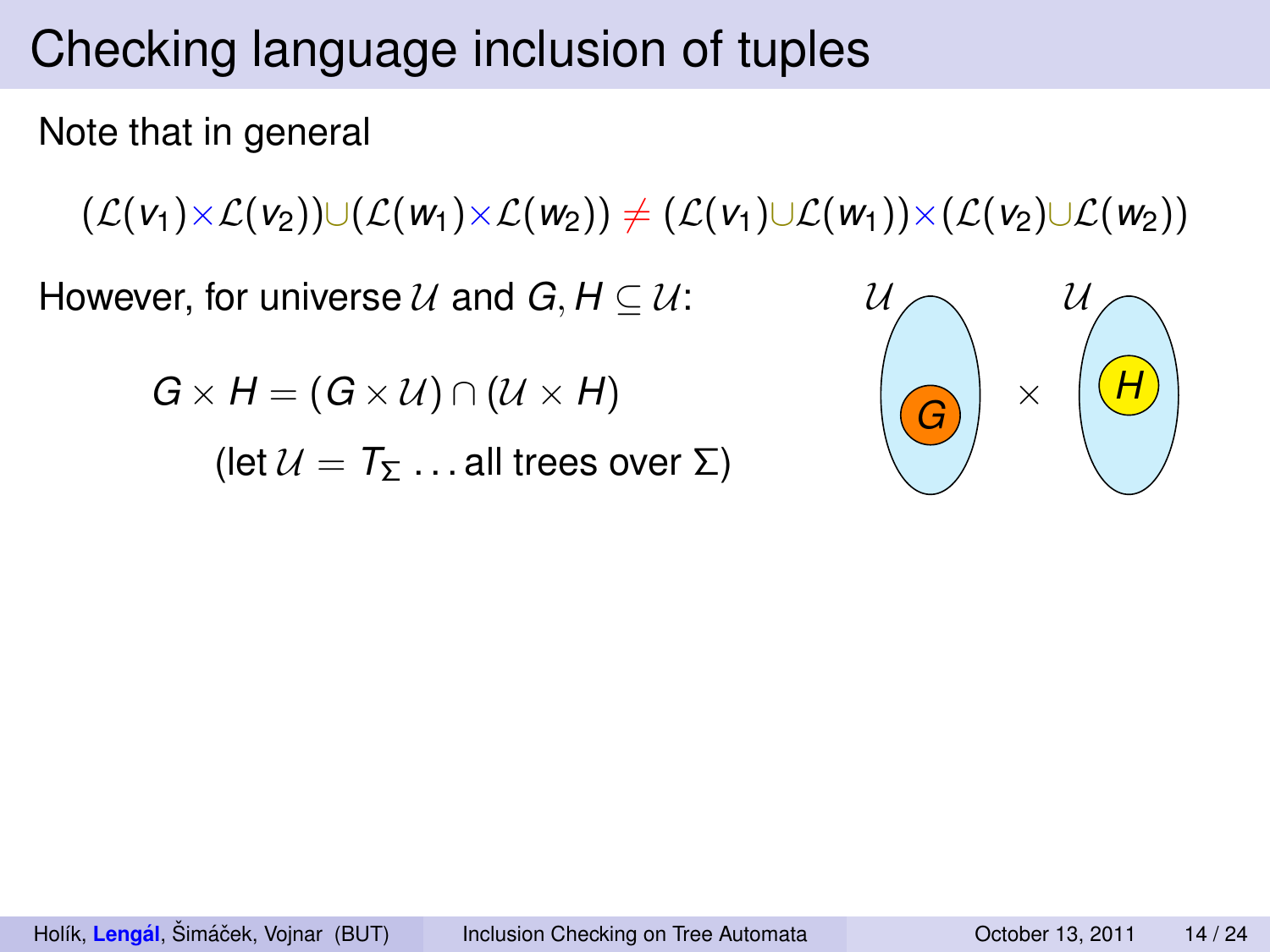Note that in general

 $(\mathcal{L}(v_1) \times \mathcal{L}(v_2)) \cup (\mathcal{L}(w_1) \times \mathcal{L}(w_2))$  ≠ ( $\mathcal{L}(v_1) \cup \mathcal{L}(w_1) \times (\mathcal{L}(v_2) \cup \mathcal{L}(w_2))$ )

However, for universe  $U$  and  $G, H \subseteq U$ :

 $G \times H = (G \times U) \cap (U \times H)$ 

(let  $U = T_5$  ... all trees over  $\Sigma$ )



 $(\mathcal{L}(v_1) \times \mathcal{L}(v_2))$  ∪  $(\mathcal{L}(w_1) \times \mathcal{L}(w_2)) =$  $((\mathcal{L}(v_1)\times \mathcal{T}_\Sigma) \cap (\mathcal{T}_\Sigma\times \mathcal{L}(v_2))) \cup ((\mathcal{L}(w_1)\times \mathcal{T}_\Sigma) \cap (\mathcal{T}_\Sigma\times \mathcal{L}(w_2))) =$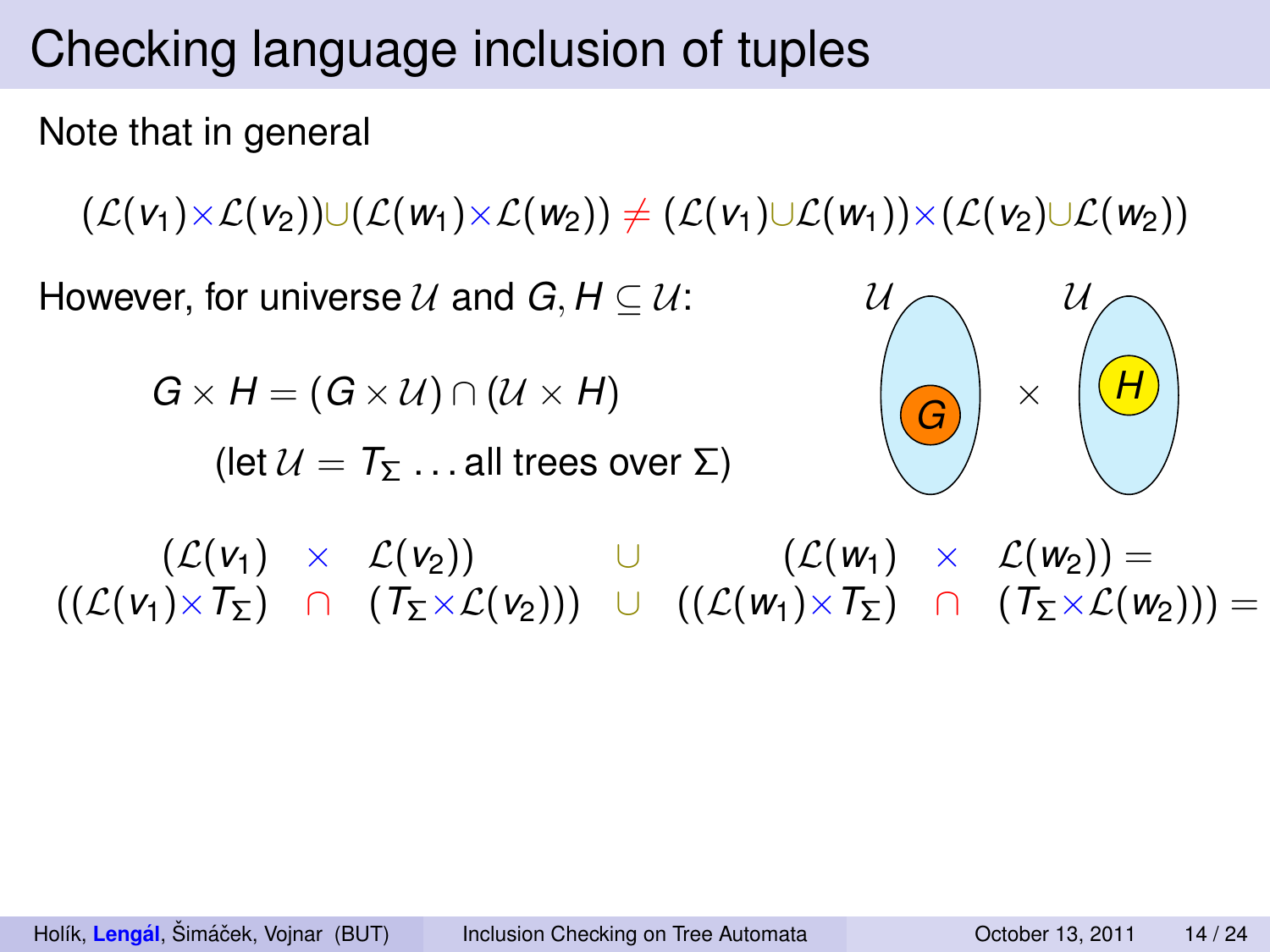Note that in general

 $(\mathcal{L}(v_1) \times \mathcal{L}(v_2)) \cup (\mathcal{L}(w_1) \times \mathcal{L}(w_2))$  ≠ ( $\mathcal{L}(v_1) \cup \mathcal{L}(w_1) \times (\mathcal{L}(v_2) \cup \mathcal{L}(w_2))$ )

However, for universe  $U$  and  $G, H \subseteq U$ :

 $G \times H = (G \times U) \cap (U \times H)$ 

(let  $U = T_5$  ... all trees over  $\Sigma$ )



 $(\mathcal{L}(v_1) \times \mathcal{L}(v_2))$  ∪  $(\mathcal{L}(w_1) \times \mathcal{L}(w_2)) =$  $((\mathcal{L}(v_1)\times \mathcal{T}_\Sigma) \cap (\mathcal{T}_\Sigma\times \mathcal{L}(v_2))) \cup ((\mathcal{L}(w_1)\times \mathcal{T}_\Sigma) \cap (\mathcal{T}_\Sigma\times \mathcal{L}(w_2))) =$ 

Using distributive laws, this becomes

 $((\mathcal{L}(v_1) \times T_{\Sigma})$  ∪  $(\mathcal{L}(w_1) \times T_{\Sigma})$  ∩  $((\mathcal{L}(v_1) \times T_{\Sigma})$  ∪  $(T_{\Sigma} \times \mathcal{L}(w_2))$ ) ∩  $((T_{\Sigma}\times\mathcal{L}(v_2))$  ∪  $(\mathcal{L}(w_1)\times T_{\Sigma})$  ∩  $((T_{\Sigma}\times\mathcal{L}(v_2))$  ∪  $(T_{\Sigma}\times\mathcal{L}(w_2)))$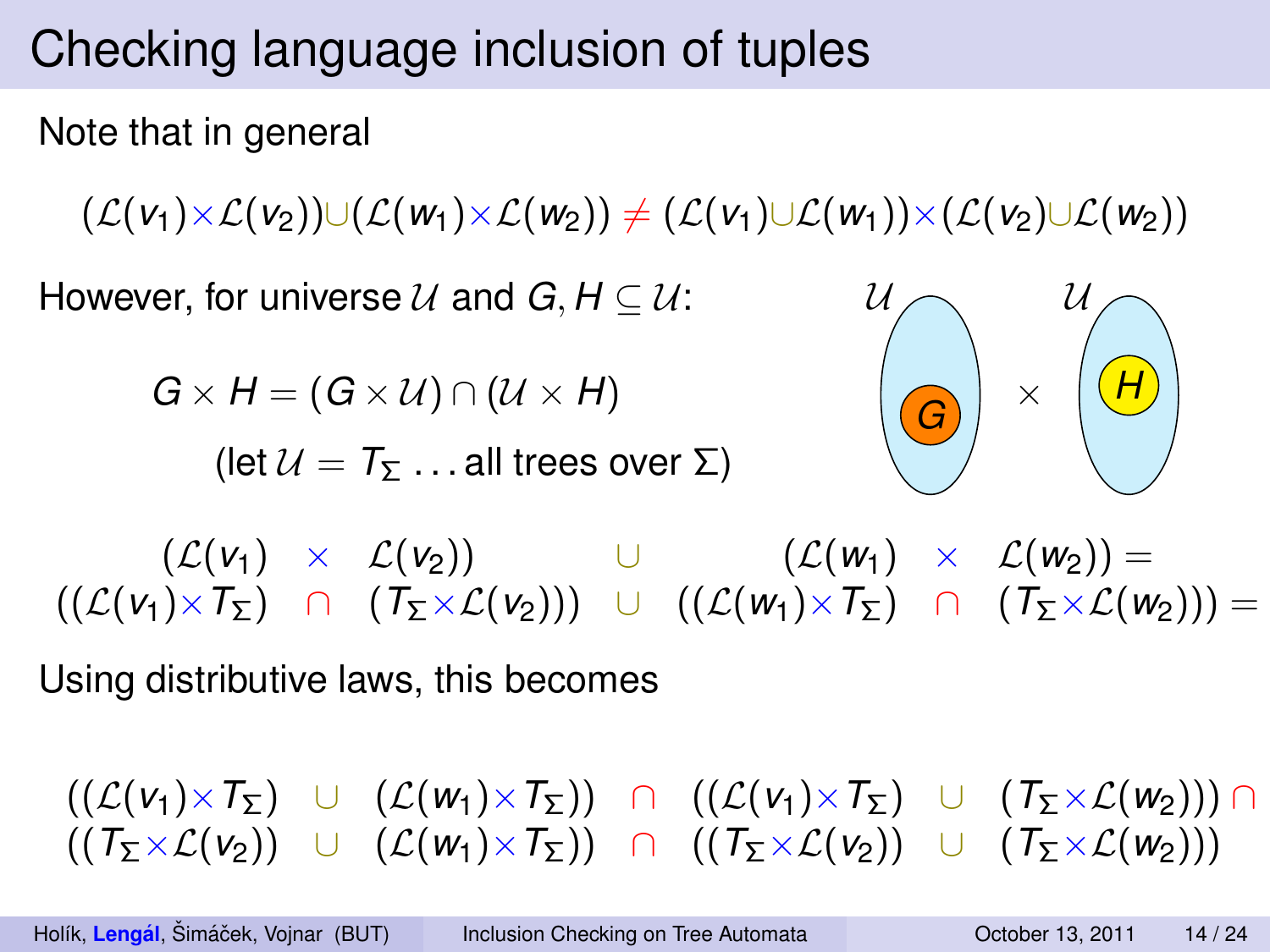$L(r) \times L(s)$  ⊂

 $((\mathcal{L}(v_1) \times \mathcal{T}_\Sigma)$  ∪  $(\mathcal{L}(w_1) \times \mathcal{T}_\Sigma)$  ∩  $((\mathcal{L}(v_1) \times \mathcal{T}_\Sigma)$  ∪  $(\mathcal{T}_\Sigma \times \mathcal{L}(w_2)))$  ∩  $((T_\Sigma \times \mathcal{L}(v_2))$  ∪  $(\mathcal{L}(w_1) \times T_\Sigma)$  ∩  $((T_\Sigma \times \mathcal{L}(v_2))$  ∪  $(T_\Sigma \times \mathcal{L}(w_2)))$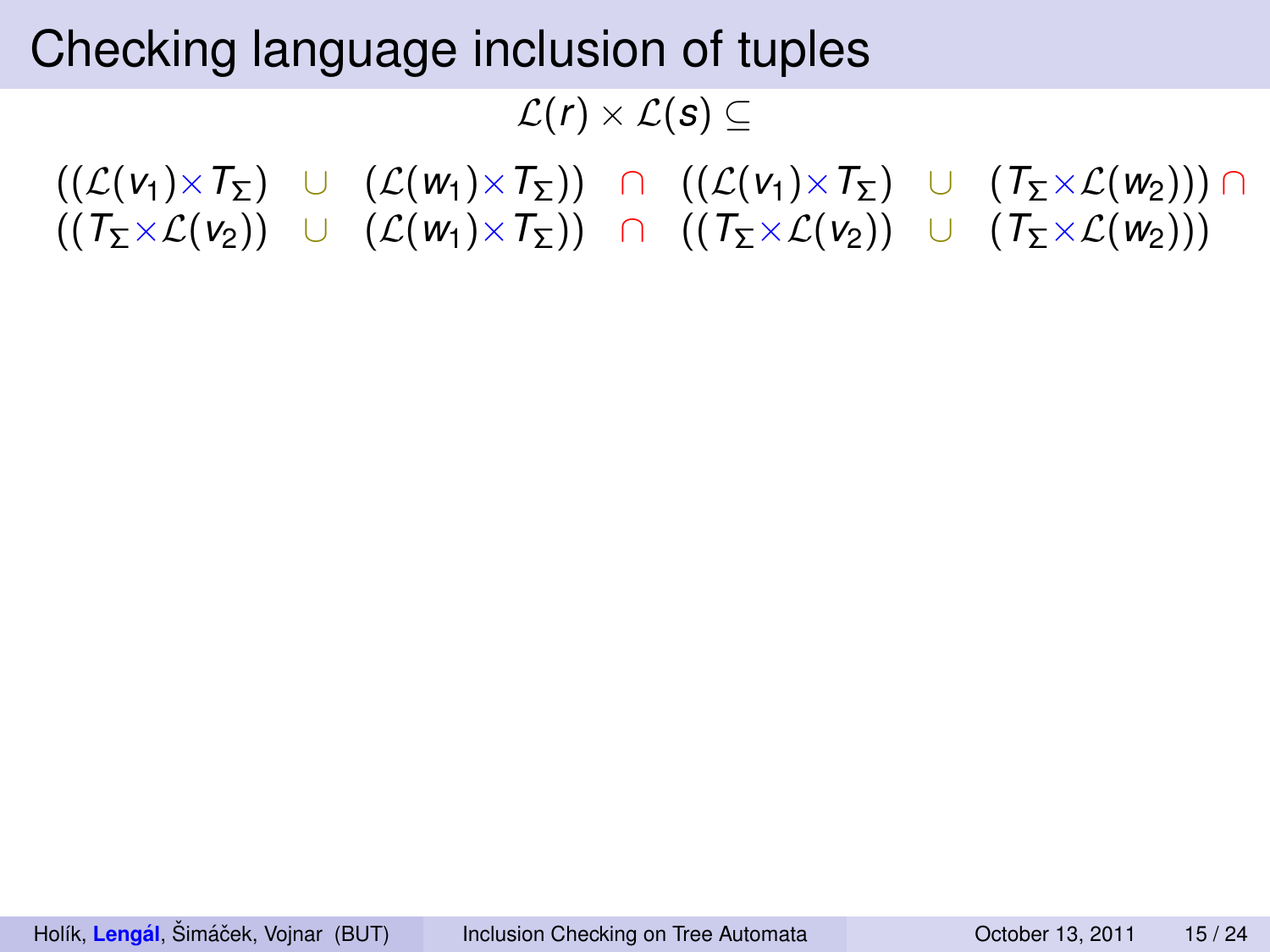$L(r) \times L(s)$  ⊂

 $((\mathcal{L}(v_1) \times \mathcal{T}_\Sigma)$  ∪  $(\mathcal{L}(w_1) \times \mathcal{T}_\Sigma)$  ∩  $((\mathcal{L}(v_1) \times \mathcal{T}_\Sigma)$  ∪  $(\mathcal{T}_\Sigma \times \mathcal{L}(w_2)))$  ∩  $((T_\Sigma \times \mathcal{L}(v_2))$  ∪  $(\mathcal{L}(w_1) \times T_\Sigma)$  ∩  $((T_\Sigma \times \mathcal{L}(v_2))$  ∪  $(T_\Sigma \times \mathcal{L}(w_2)))$ 

. . . is equal to checking

$$
\begin{array}{rcl}\n((\mathcal{L}(r) \times \mathcal{L}(s)) & \subseteq & (\mathcal{L}(v_1) \times \mathcal{T}_\Sigma) \cup (\mathcal{L}(w_1) \times \mathcal{T}_\Sigma)) \wedge \\
((\mathcal{L}(r) \times \mathcal{L}(s)) & \subseteq & (\mathcal{L}(v_1) \times \mathcal{T}_\Sigma) \cup (\mathcal{T}_\Sigma \times \mathcal{L}(w_2))) \wedge \dots\n\end{array}
$$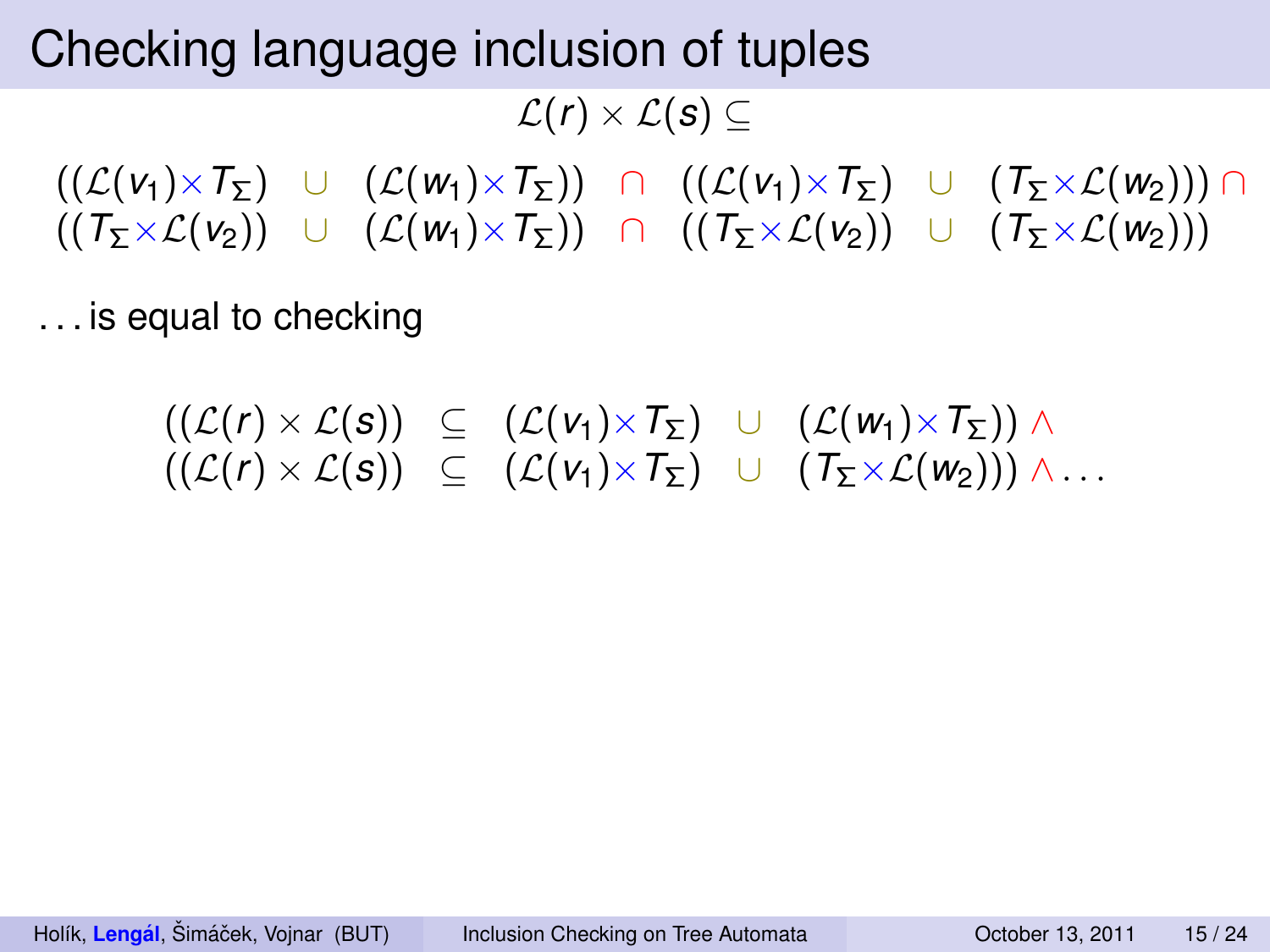$L(r) \times L(s)$  ⊂

 $((\mathcal{L}(v_1) \times \mathcal{T}_\Sigma)$  ∪  $(\mathcal{L}(w_1) \times \mathcal{T}_\Sigma)$  ∩  $((\mathcal{L}(v_1) \times \mathcal{T}_\Sigma)$  ∪  $(\mathcal{T}_\Sigma \times \mathcal{L}(w_2)))$  ∩  $((T_\Sigma \times \mathcal{L}(v_2))$  ∪  $(\mathcal{L}(w_1) \times T_\Sigma)$  ∩  $((T_\Sigma \times \mathcal{L}(v_2))$  ∪  $(T_\Sigma \times \mathcal{L}(w_2)))$ 

. . . is equal to checking

$$
\begin{array}{rcl}\n((\mathcal{L}(r) \times \mathcal{L}(s)) & \subseteq & (\mathcal{L}(v_1) \times T_{\Sigma}) \quad \cup \quad (\mathcal{L}(w_1) \times T_{\Sigma})) \land \\
((\mathcal{L}(r) \times \mathcal{L}(s)) & \subseteq & (\mathcal{L}(v_1) \times T_{\Sigma}) \quad \cup \quad (T_{\Sigma} \times \mathcal{L}(w_2))) \land \dots\n\end{array}
$$

Each clause can be checked separately ...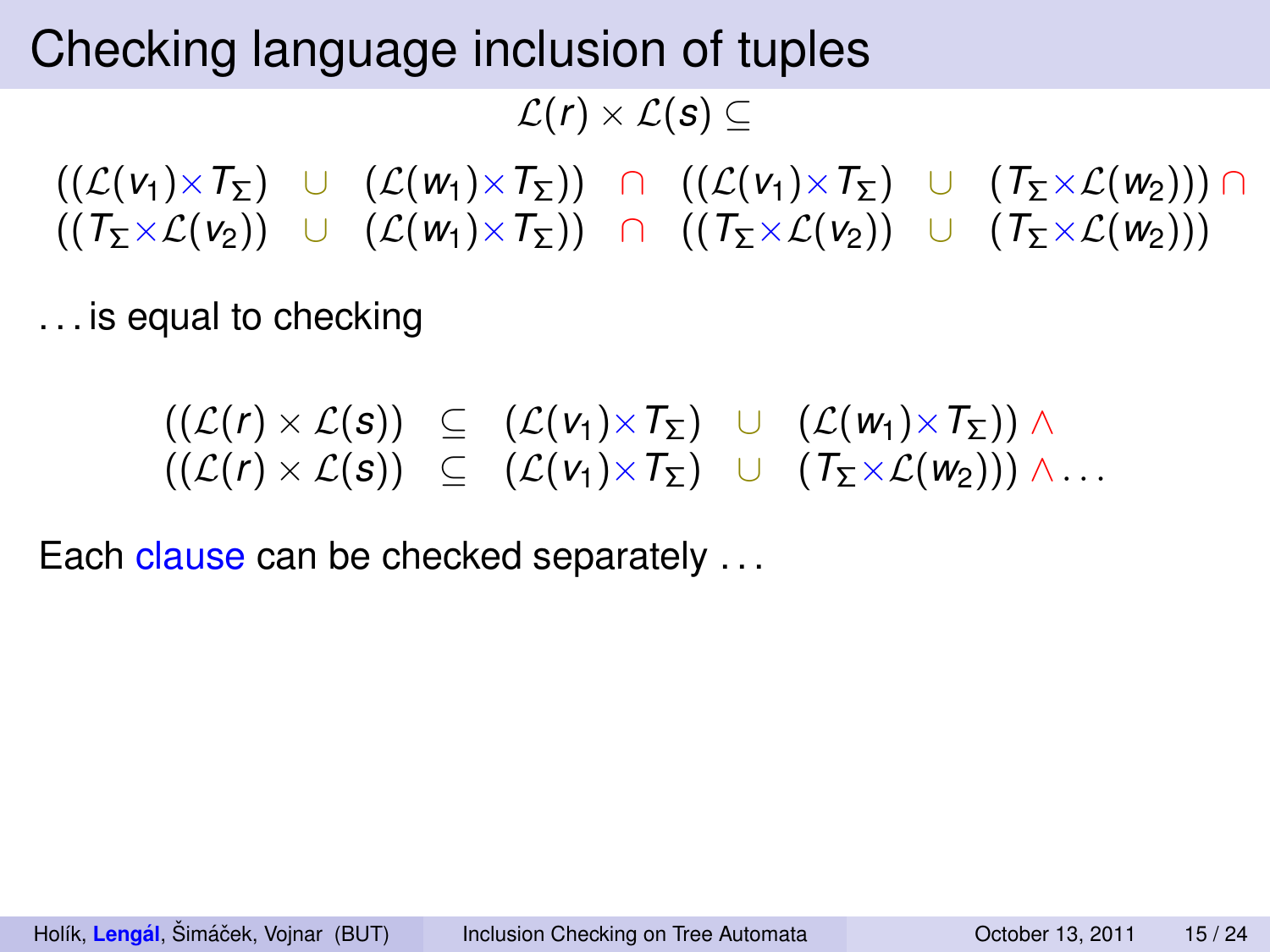$L(r) \times L(s)$  ⊂

 $((\mathcal{L}(v_1) \times \mathcal{T}_\Sigma)$  ∪  $(\mathcal{L}(w_1) \times \mathcal{T}_\Sigma)$  ∩  $((\mathcal{L}(v_1) \times \mathcal{T}_\Sigma)$  ∪  $(\mathcal{T}_\Sigma \times \mathcal{L}(w_2)))$  ∩  $((T_\Sigma \times \mathcal{L}(v_2))$  ∪  $(\mathcal{L}(w_1) \times T_\Sigma)$  ∩  $((T_\Sigma \times \mathcal{L}(v_2))$  ∪  $(T_\Sigma \times \mathcal{L}(w_2)))$ 

. . . is equal to checking

$$
\begin{array}{rcl}\n((\mathcal{L}(r) \times \mathcal{L}(s)) & \subseteq & (\mathcal{L}(v_1) \times T_{\Sigma}) \quad \cup \quad (\mathcal{L}(w_1) \times T_{\Sigma})) \land \\
((\mathcal{L}(r) \times \mathcal{L}(s)) & \subseteq & (\mathcal{L}(v_1) \times T_{\Sigma}) \quad \cup \quad (T_{\Sigma} \times \mathcal{L}(w_2))) \land \dots\n\end{array}
$$

Each clause can be checked separately ...

... which is again checking inclusion of union of tuples, but now ...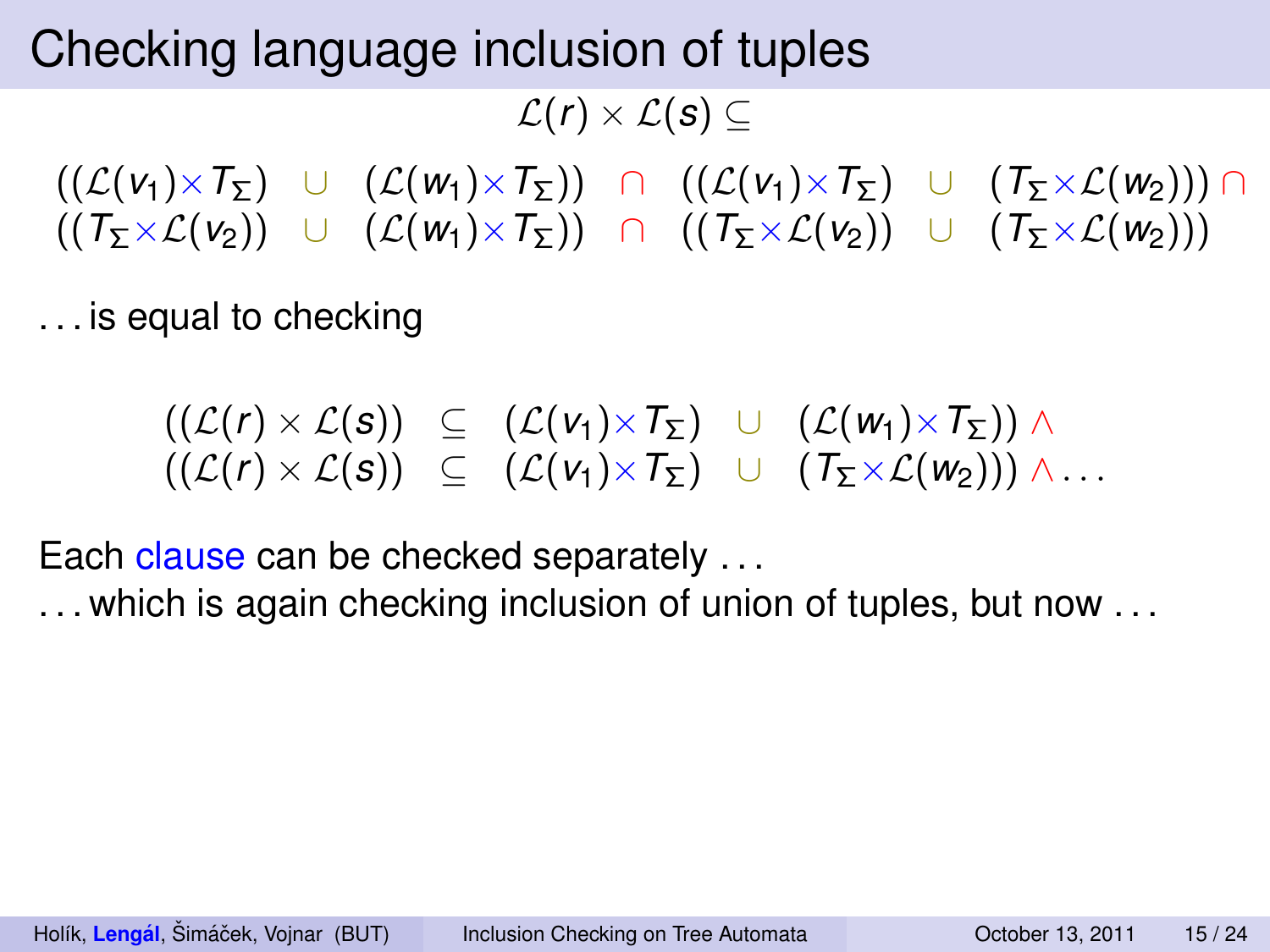$L(r) \times L(s)$  ⊂

 $((\mathcal{L}(v_1) \times \mathcal{T}_\Sigma)$  ∪  $(\mathcal{L}(w_1) \times \mathcal{T}_\Sigma)$  ∩  $((\mathcal{L}(v_1) \times \mathcal{T}_\Sigma)$  ∪  $(\mathcal{T}_\Sigma \times \mathcal{L}(w_2)))$  ∩  $((T_\Sigma \times \mathcal{L}(v_2))$  ∪  $(\mathcal{L}(w_1) \times T_\Sigma)$  ∩  $((T_\Sigma \times \mathcal{L}(v_2))$  ∪  $(T_\Sigma \times \mathcal{L}(w_2)))$ 

. . . is equal to checking

$$
\begin{array}{rcl}\n((\mathcal{L}(r) \times \mathcal{L}(s)) & \subseteq & (\mathcal{L}(v_1) \times T_{\Sigma}) \quad \cup \quad (\mathcal{L}(w_1) \times T_{\Sigma})) \land \\
((\mathcal{L}(r) \times \mathcal{L}(s)) & \subseteq & (\mathcal{L}(v_1) \times T_{\Sigma}) \quad \cup \quad (T_{\Sigma} \times \mathcal{L}(w_2))) \land \dots\n\end{array}
$$

Each clause can be checked separately ...

... which is again checking inclusion of union of tuples, but now ... ... each tuple has a non- $T_{\Sigma}$  language on a single position.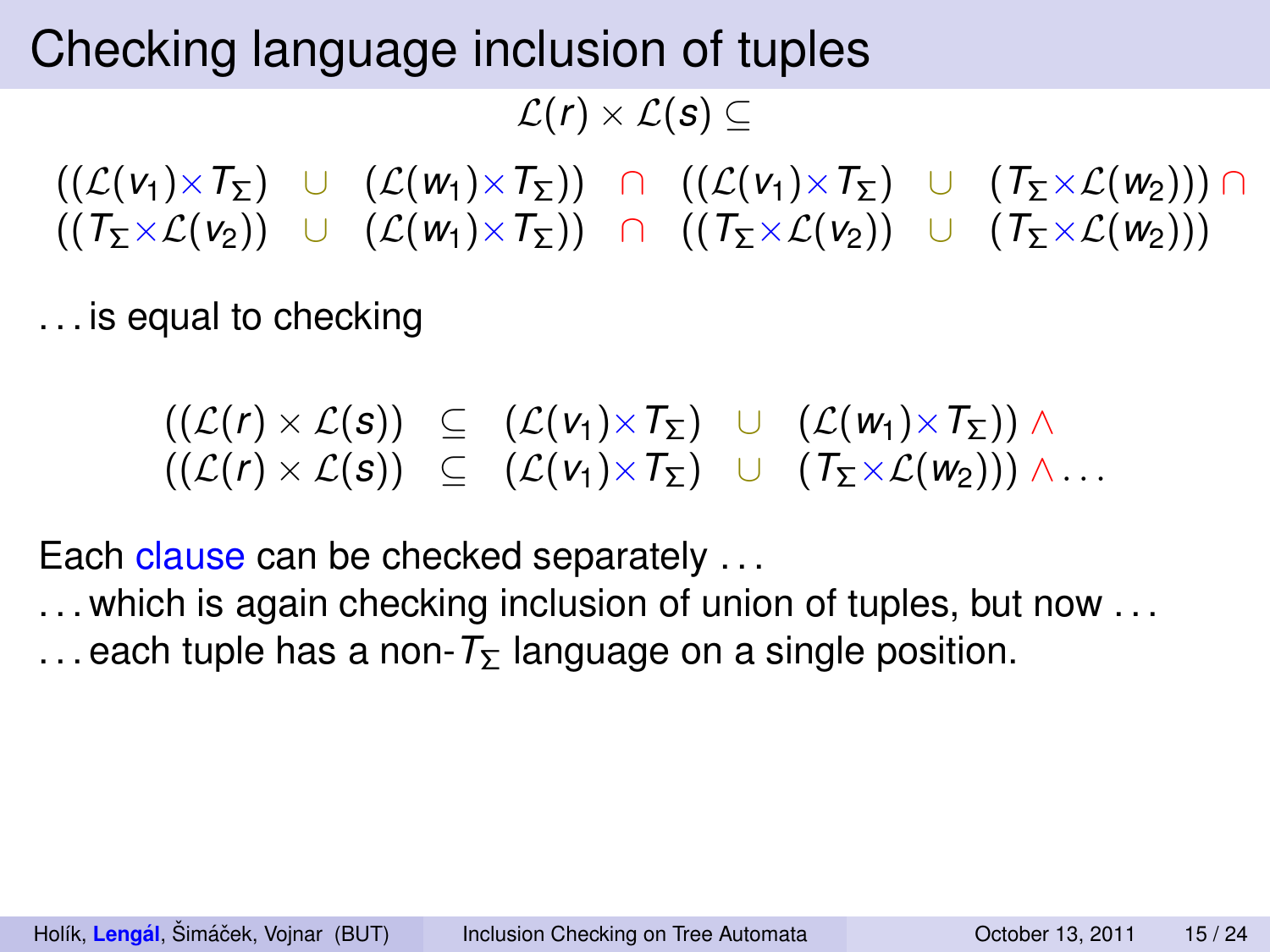$L(r) \times L(s)$  ⊂

 $((\mathcal{L}(v_1) \times \mathcal{T}_\Sigma)$  ∪  $(\mathcal{L}(w_1) \times \mathcal{T}_\Sigma)$  ∩  $((\mathcal{L}(v_1) \times \mathcal{T}_\Sigma)$  ∪  $(\mathcal{T}_\Sigma \times \mathcal{L}(w_2)))$  ∩  $((T_\Sigma \times \mathcal{L}(v_2))$  ∪  $(\mathcal{L}(w_1) \times T_\Sigma)$  ∩  $((T_\Sigma \times \mathcal{L}(v_2))$  ∪  $(T_\Sigma \times \mathcal{L}(w_2)))$ 

. . . is equal to checking

$$
\begin{array}{rcl}\n((\mathcal{L}(r) \times \mathcal{L}(s)) & \subseteq & (\mathcal{L}(v_1) \times T_{\Sigma}) \quad \cup \quad (\mathcal{L}(w_1) \times T_{\Sigma})) \land \\
((\mathcal{L}(r) \times \mathcal{L}(s)) & \subseteq & (\mathcal{L}(v_1) \times T_{\Sigma}) \quad \cup \quad (T_{\Sigma} \times \mathcal{L}(w_2))) \land \dots\n\end{array}
$$

Each clause can be checked separately ...

- ... which is again checking inclusion of union of tuples, but now ...
- ... each tuple has a non- $T_{\Sigma}$  language on a single position.
- ⇒ **Checking language inclusion can be done component-wise.** ⇒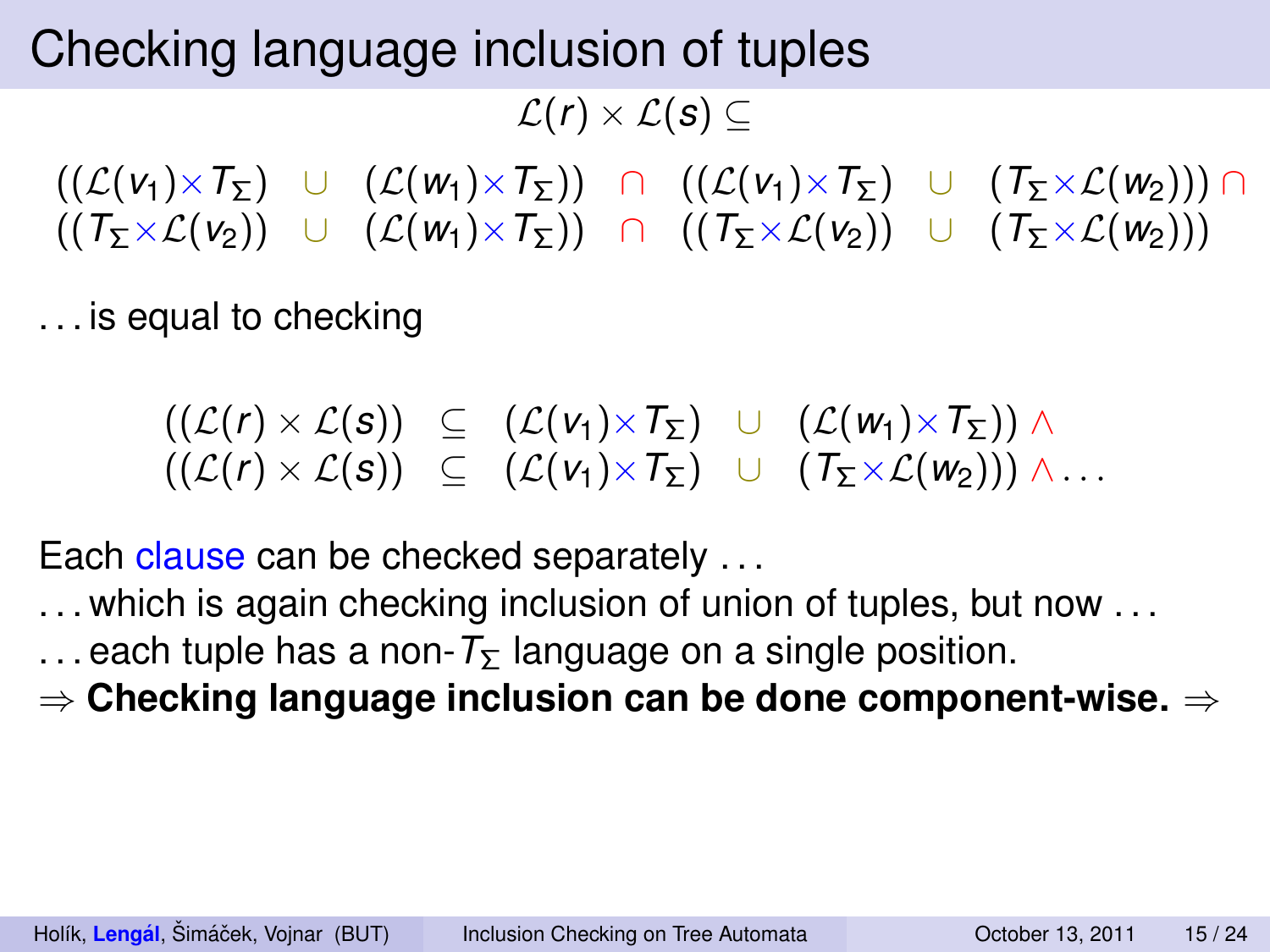$L(r) \times L(s)$  ⊂

 $((\mathcal{L}(v_1) \times \mathcal{T}_\Sigma)$  ∪  $(\mathcal{L}(w_1) \times \mathcal{T}_\Sigma)$  ∩  $((\mathcal{L}(v_1) \times \mathcal{T}_\Sigma)$  ∪  $(\mathcal{T}_\Sigma \times \mathcal{L}(w_2)))$  ∩  $((T_\Sigma \times \mathcal{L}(v_2))$  ∪  $(\mathcal{L}(w_1) \times T_\Sigma)$  ∩  $((T_\Sigma \times \mathcal{L}(v_2))$  ∪  $(T_\Sigma \times \mathcal{L}(w_2)))$ 

. . . is equal to checking

$$
\begin{array}{rcl}\n((\mathcal{L}(r) \times \mathcal{L}(s)) & \subseteq & (\mathcal{L}(v_1) \times \mathcal{T}_\Sigma) \quad \cup \quad (\mathcal{L}(w_1) \times \mathcal{T}_\Sigma) \land \\
((\mathcal{L}(r) \times \mathcal{L}(s)) & \subseteq & (\mathcal{L}(v_1) \times \mathcal{T}_\Sigma) \quad \cup \quad (\mathcal{T}_\Sigma \times \mathcal{L}(w_2)) \land \dots\n\end{array}
$$

Each clause can be checked separately ...

... which is again checking inclusion of union of tuples, but now ...

... each tuple has a non- $T_{\Sigma}$  language on a single position.

⇒ **Checking language inclusion can be done component-wise.** ⇒

$$
\iff ((\mathcal{L}(r) \subseteq \mathcal{L}(\{v_1, w_1\})) \lor (\mathcal{L}(s) \subseteq \mathcal{T}_{\Sigma})) \land ((\mathcal{L}(r) \subseteq \mathcal{L}(v_1)) \lor (\mathcal{L}(s) \subseteq \mathcal{L}(w_2)) \land ...
$$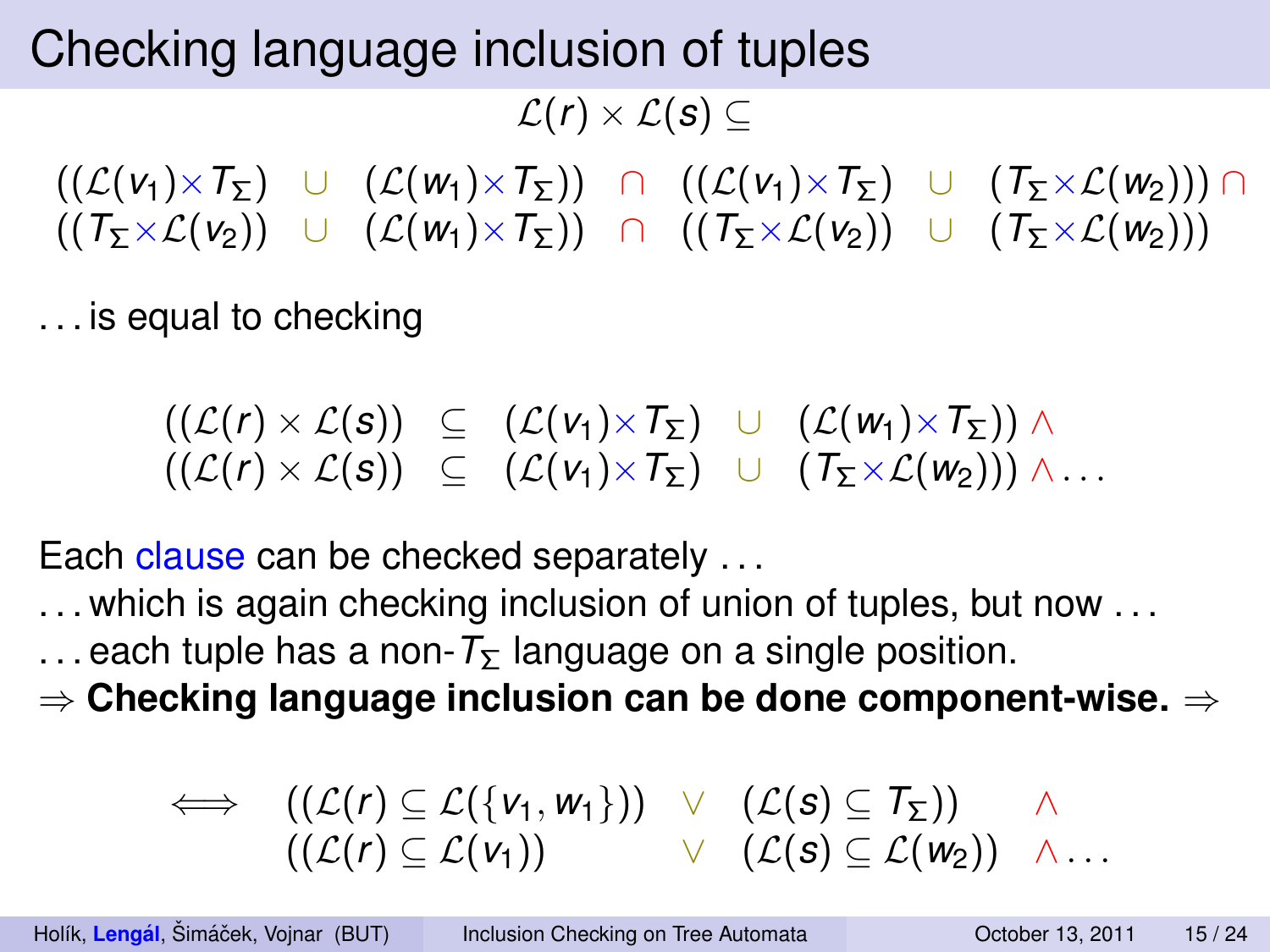#### Basic Downward Inclusion Checking Algorithm

#### $\blacksquare$  DFS, maintain a workset *W* of product states  $(q_S, P_B)$ .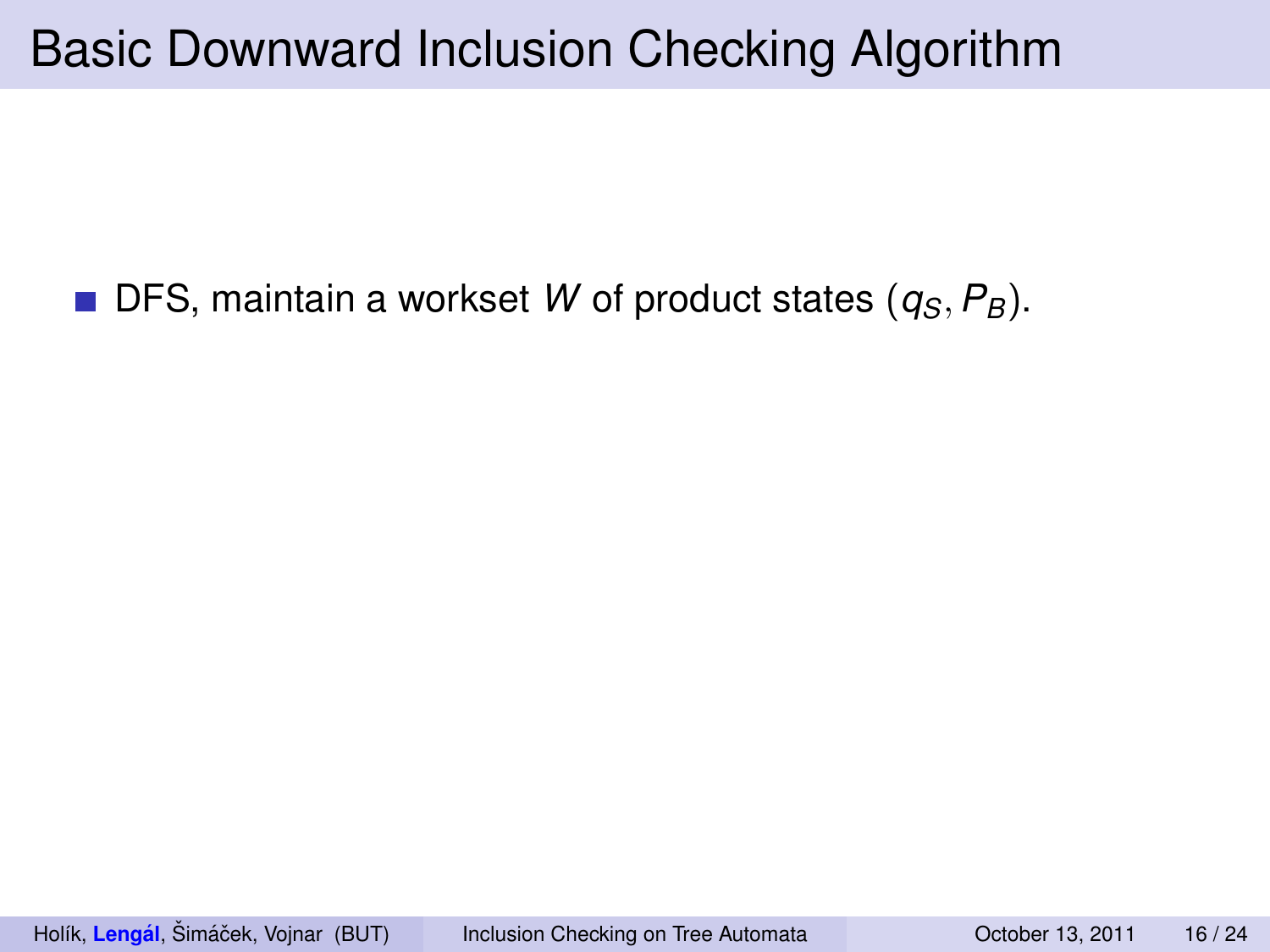- DFS, maintain a workset *W* of product states (*qS*, *PB*).  $\mathcal{O}(\mathcal{A})$
- Start the algorithm from  $(f, F_B)$  for each  $f \in F_S$ .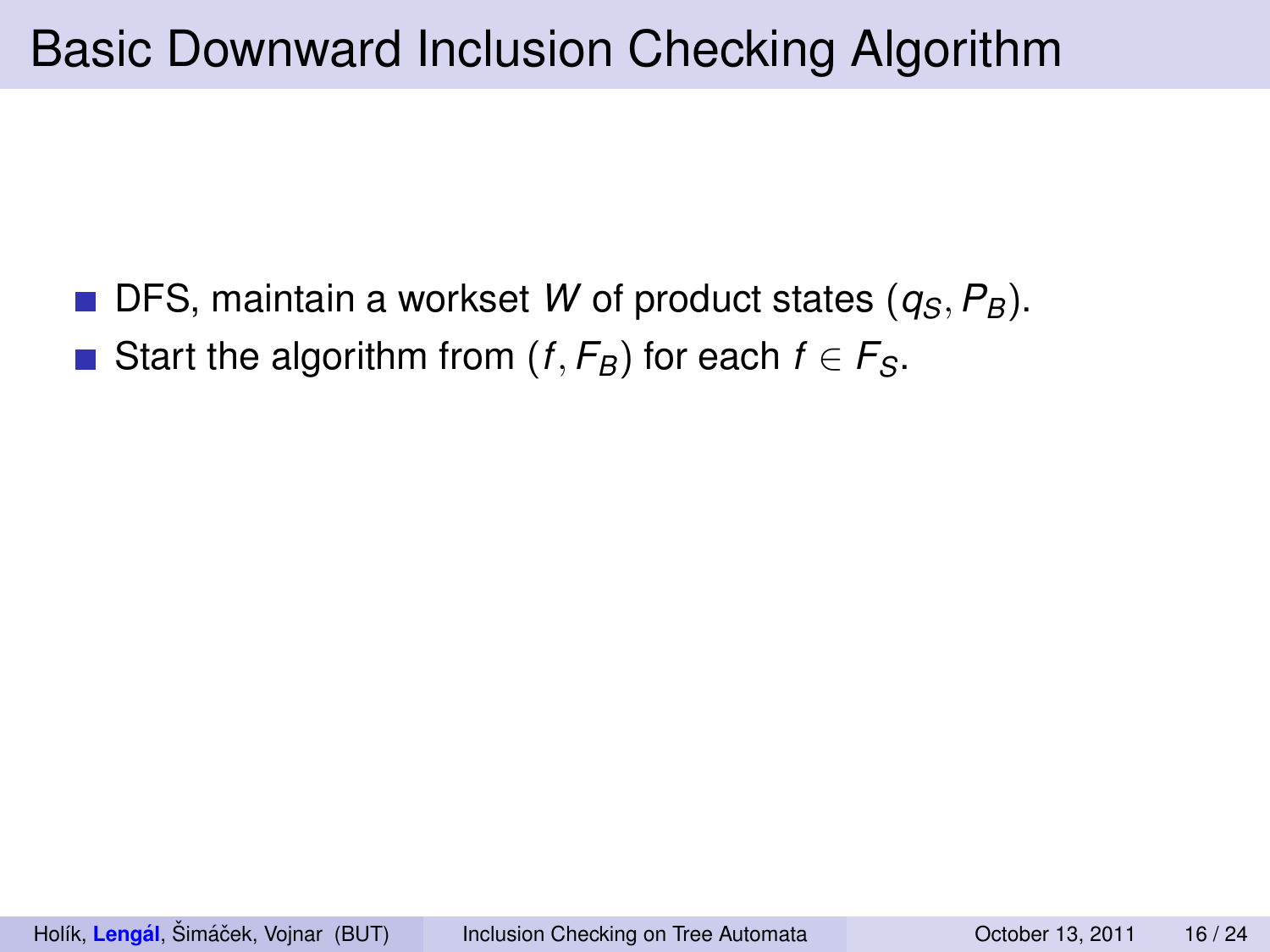- DFS, maintain a workset *W* of product states (*qS*, *PB*).
- Start the algorithm from  $(f, F_B)$  for each  $f \in F_S$ .
- Alternating structure: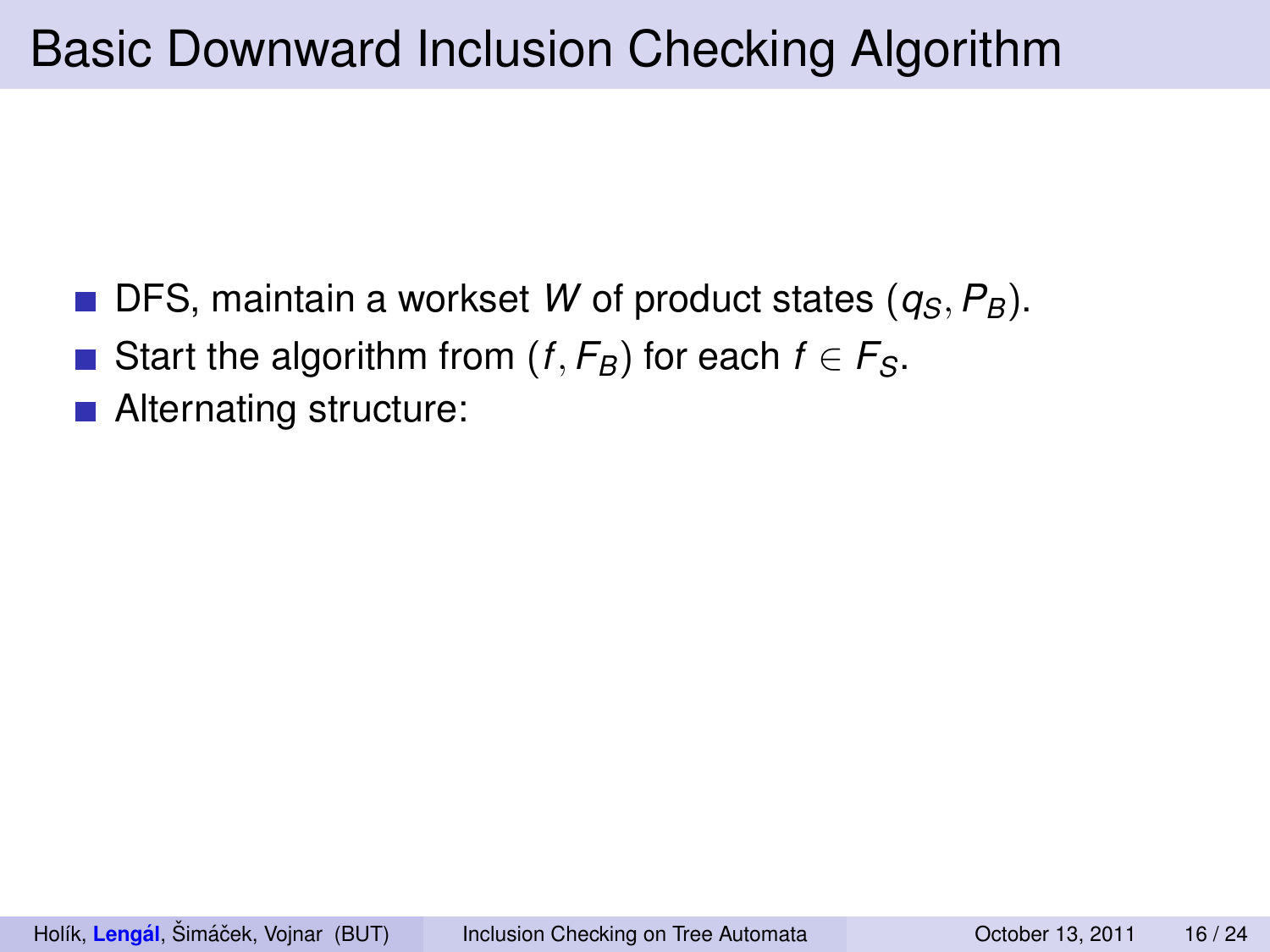- DFS, maintain a workset *W* of product states (*qS*, *PB*).
- Start the algorithm from  $(f, F_B)$  for each  $f \in F_S$ .
- Alternating structure:
	- $\bullet$  for all clauses .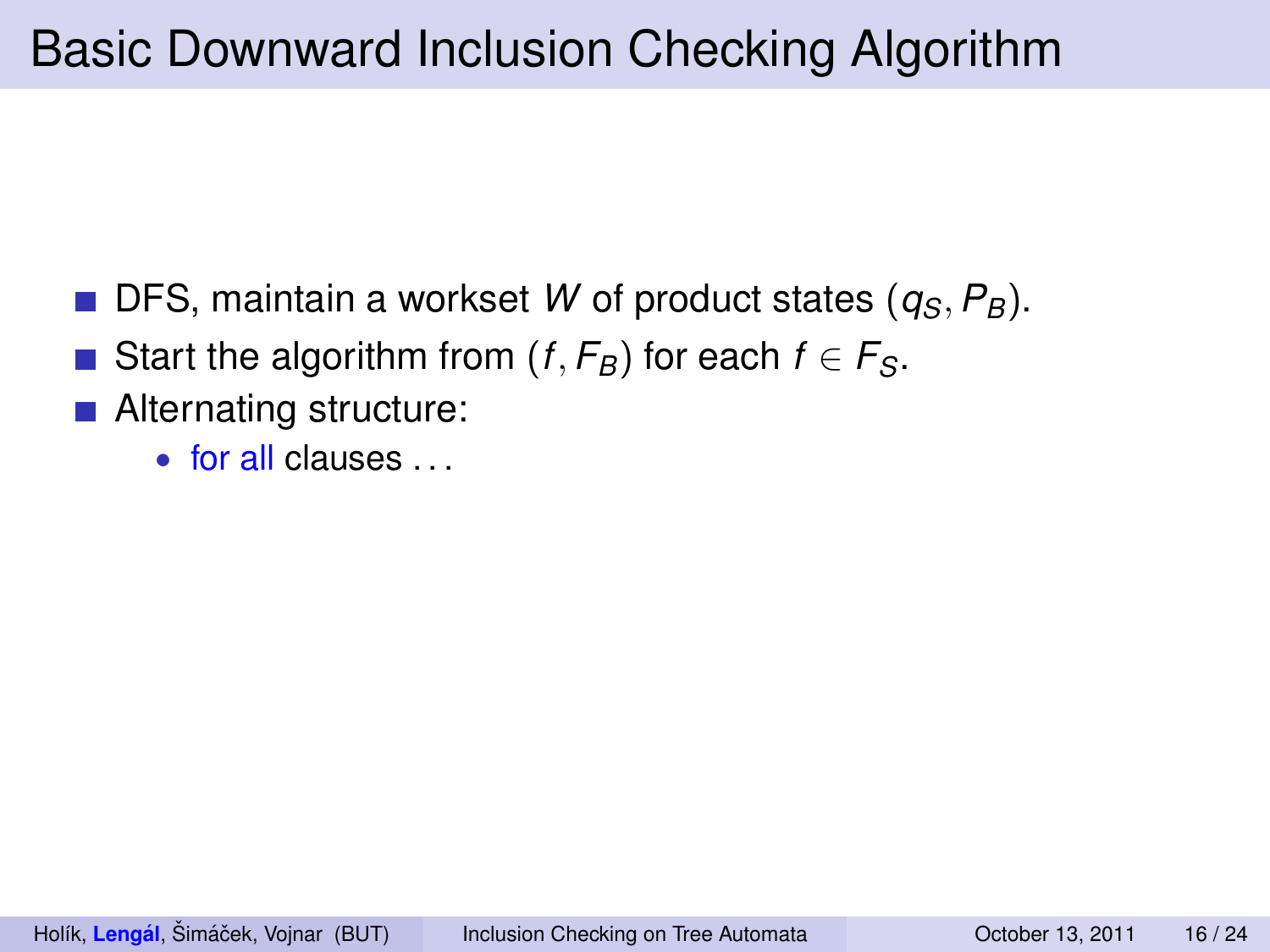- DFS, maintain a workset *W* of product states (*qS*, *PB*).
- Start the algorithm from  $(f, F_B)$  for each  $f \in F_S$ .
- Alternating structure:
	- $\bullet$  for all clauses  $\bullet$
	- exists a position such that inclusion holds.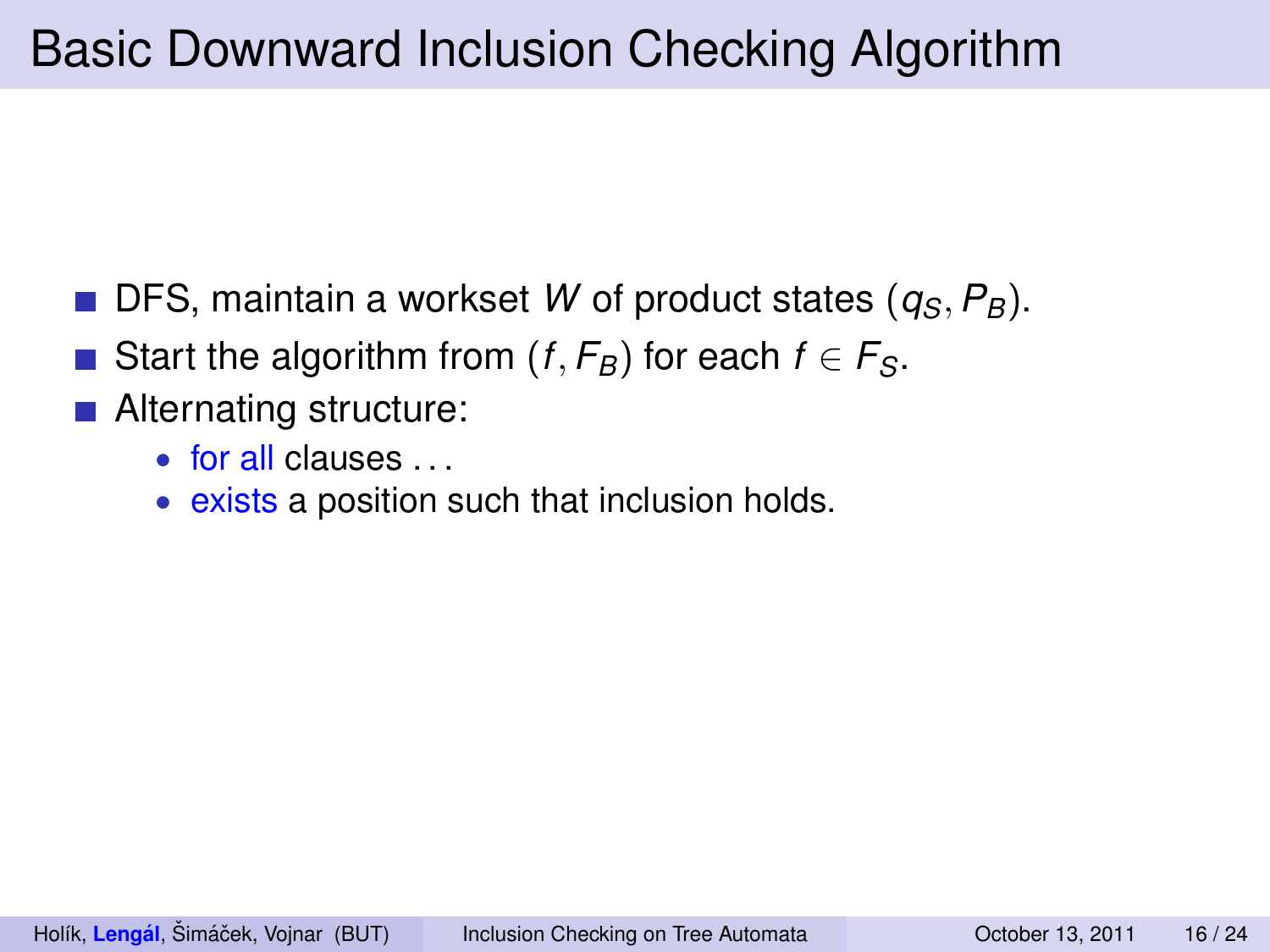- DFS, maintain a workset *W* of product states (*qS*, *PB*).
- Start the algorithm from  $(f, F_B)$  for each  $f \in F_S$ .
- Alternating structure:
	- $\bullet$  for all clauses  $\bullet$
	- exists a position such that inclusion holds.
- Sooner or later, the DFS either
	- reaches a leaf, or
	- reaches a pair (*qS*, *PB*) which is already in *W*.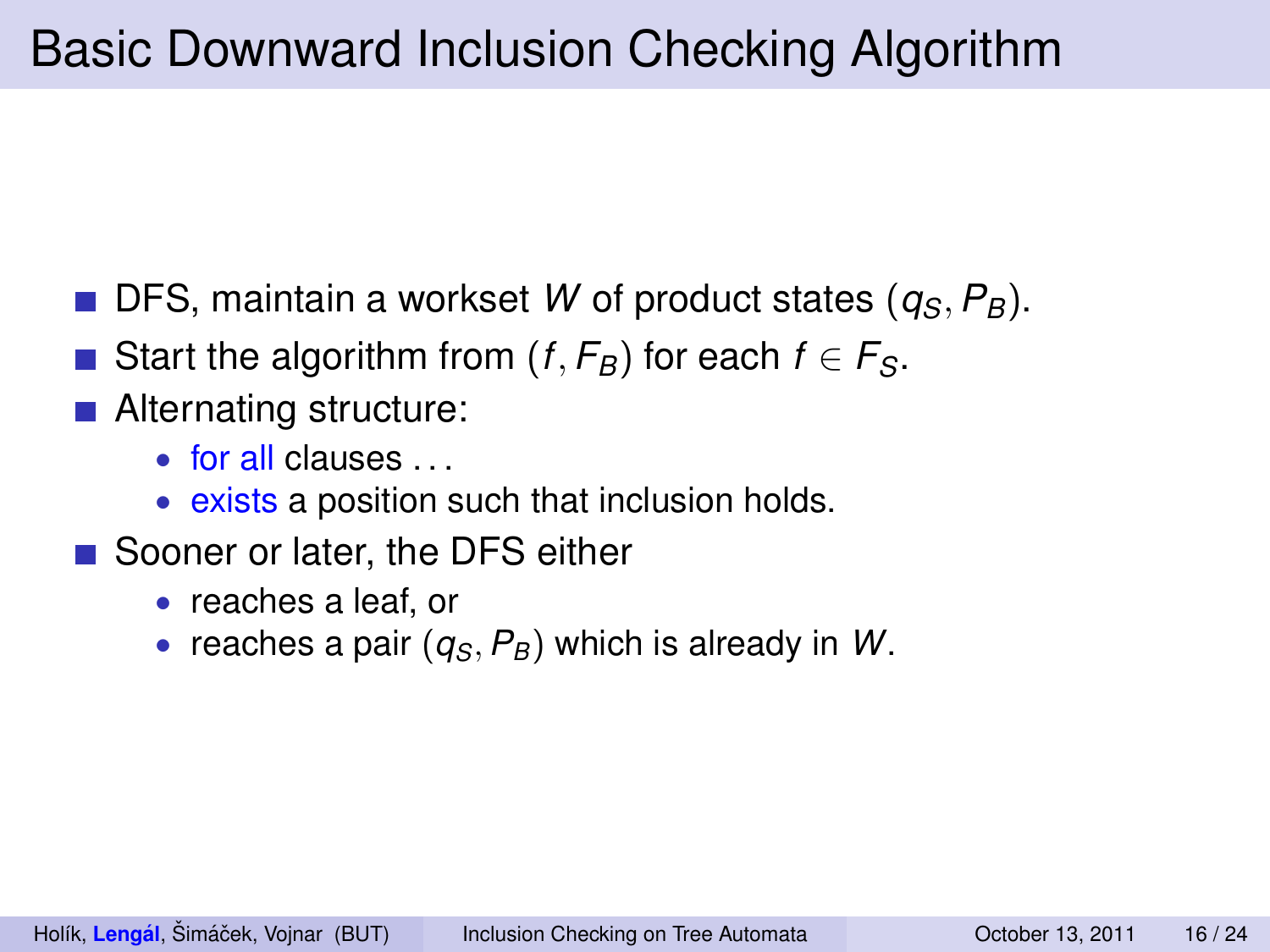Optimisations:

1 It is possible to maintain a cache *NN* of pairs  $(q_S, P_B)$  for which  $\mathcal{L}(q_s) \not\subset \mathcal{L}(P_B)$  has been shown and prune the search.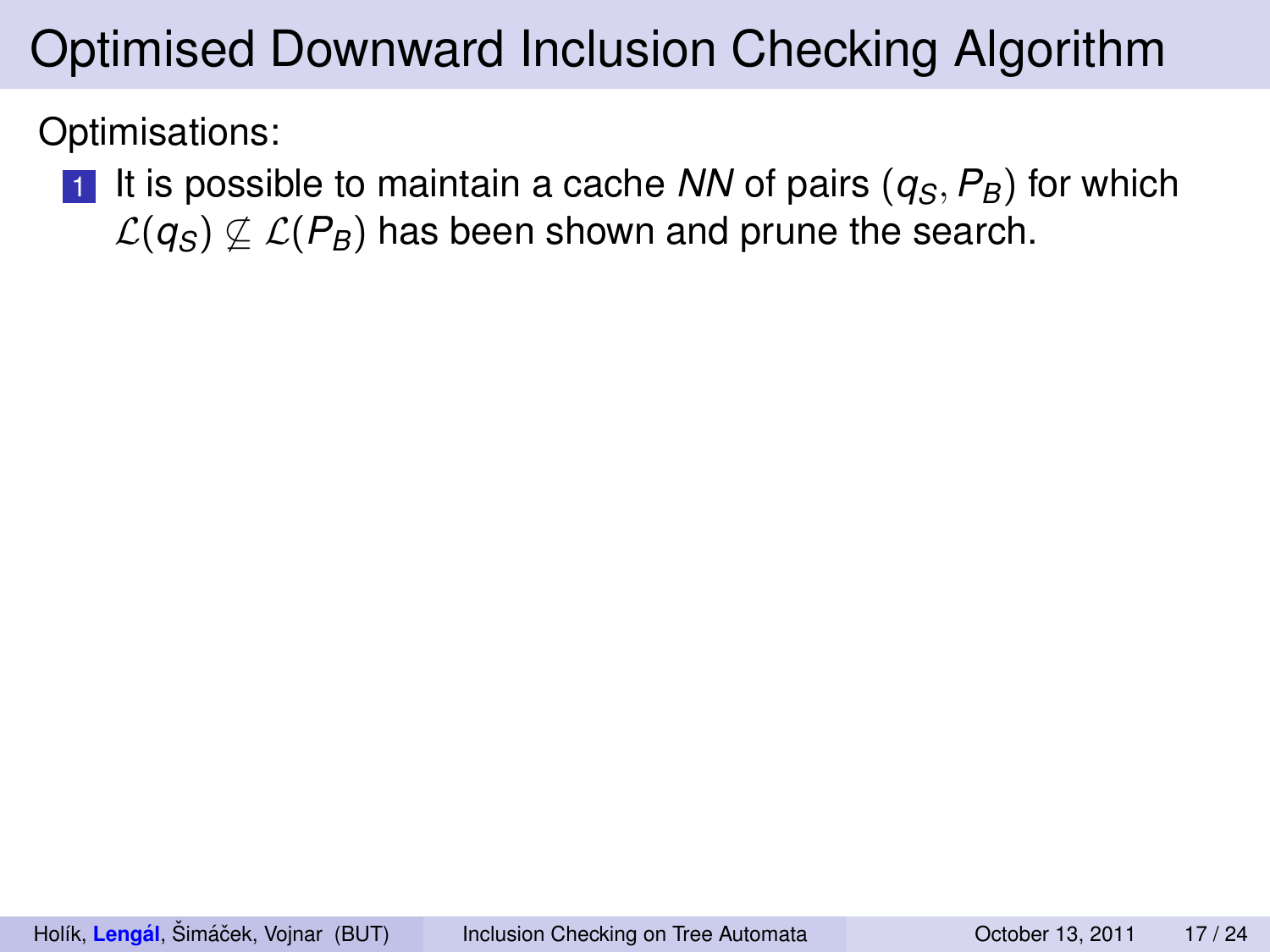Optimisations:

- 1 It is possible to maintain a cache *NN* of pairs  $(q_S, P_B)$  for which  $\mathcal{L}(q_S) \not\subset \mathcal{L}(P_B)$  has been shown and prune the search.
- 2 Further, *NN* can be maintained as an antichain w.r.t. ⊃
	- when  $S \subseteq S'$ , why store both  $(q, S)$  and  $(q, S')$ ?
	- when  $\mathcal{L}(q) \not\subseteq \mathcal{L}(S')$ , then surely  $\mathcal{L}(q) \not\subseteq \mathcal{L}(S)$ .



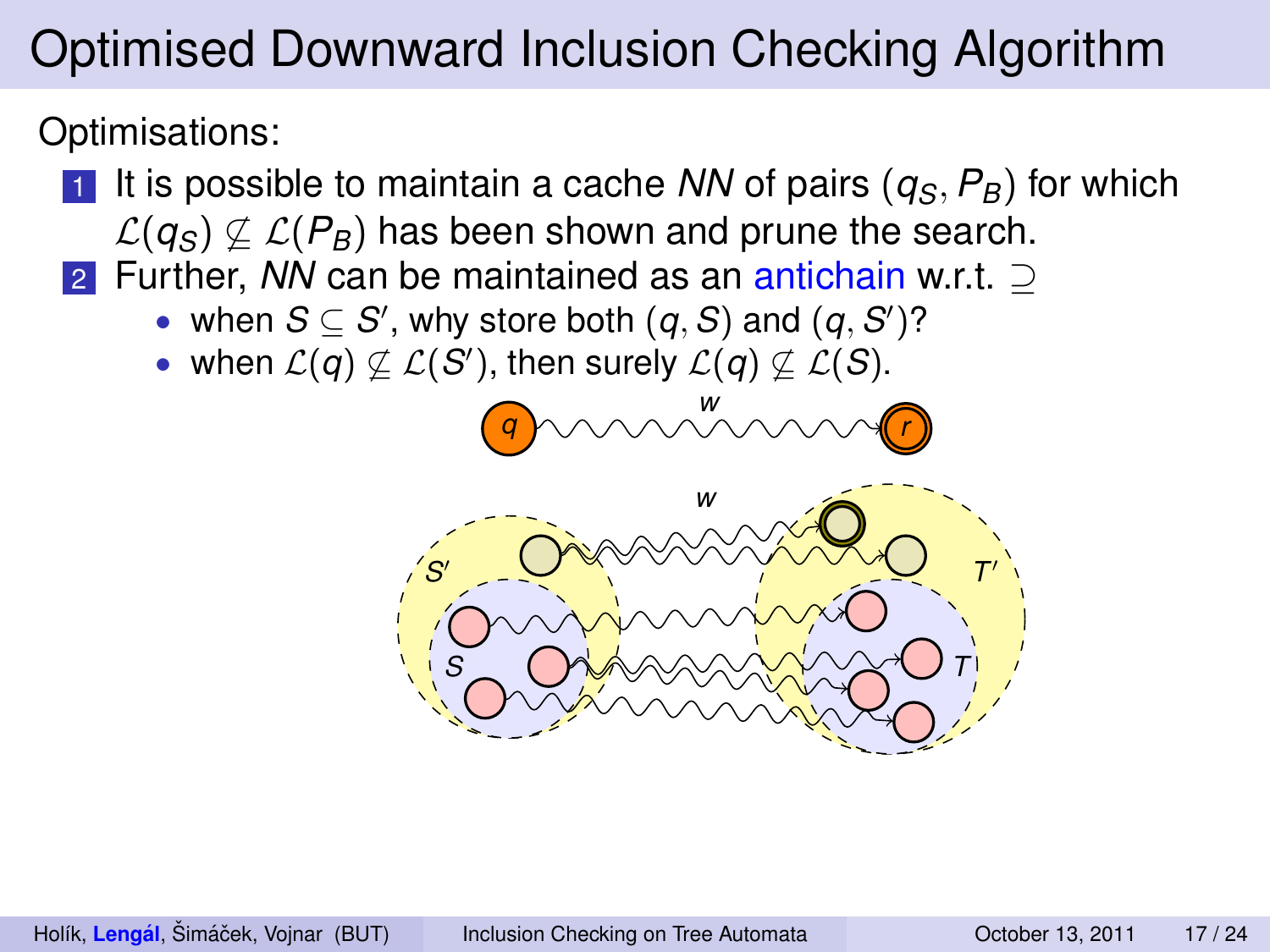Optimisations:

- 1 It is possible to maintain a cache *NN* of pairs  $(q_S, P_B)$  for which  $\mathcal{L}(q_s) \not\subset \mathcal{L}(P_B)$  has been shown and prune the search.
- 2 Further, *NN* can be maintained as an antichain w.r.t. ⊃
	- when  $S \subseteq S'$ , why store both  $(q, S)$  and  $(q, S')$ ?
	- when  $\mathcal{L}(q) \not\subseteq \mathcal{L}(S')$ , then surely  $\mathcal{L}(q) \not\subseteq \mathcal{L}(S)$ .

**3** Moreover, *NN* can be maintained w.r.t. downward simulation  $\leq_{\Omega}$ .

•  $q \preceq_D r \implies \mathcal{L}(q) \subseteq \mathcal{L}(r)$ 

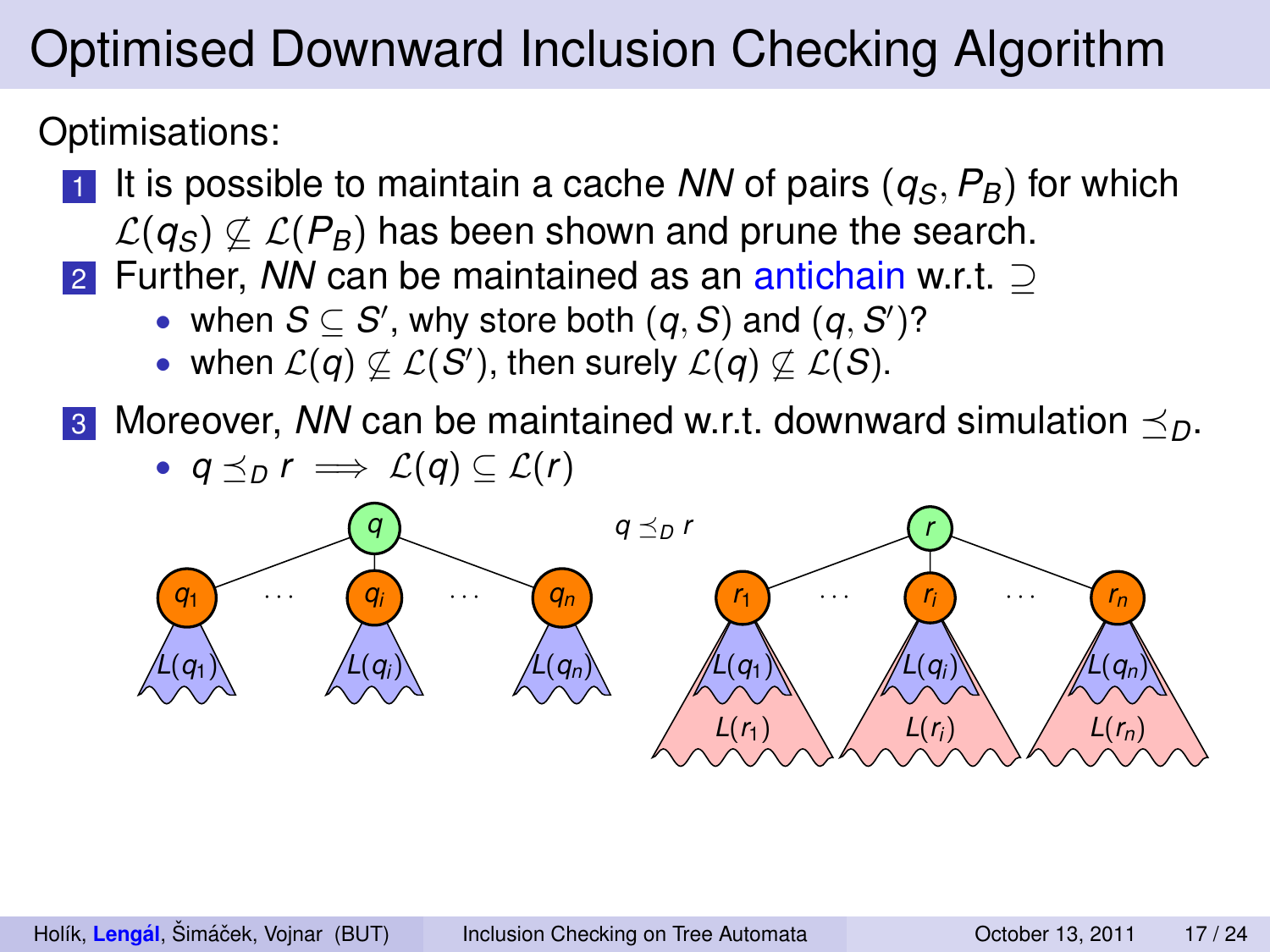Optimisations:

- 1 It is possible to maintain a cache *NN* of pairs  $(q_S, P_B)$  for which  $\mathcal{L}(q_S) \not\subset \mathcal{L}(P_B)$  has been shown and prune the search.
- 2 Further, *NN* can be maintained as an antichain w.r.t. ⊃
	- when  $S \subseteq S'$ , why store both  $(q, S)$  and  $(q, S')$ ?
	- when  $\mathcal{L}(q) \not\subseteq \mathcal{L}(S')$ , then surely  $\mathcal{L}(q) \not\subseteq \mathcal{L}(S)$ .
- **3** Moreover, *NN* can be maintained w.r.t. downward simulation  $\leq_{D}$ .
	- $q \preceq_D r \implies \mathcal{L}(q) \subseteq \mathcal{L}(r)$
- 4 Furthermore, workset can be also maintained w.r.t.  $\prec_{\Omega}$ .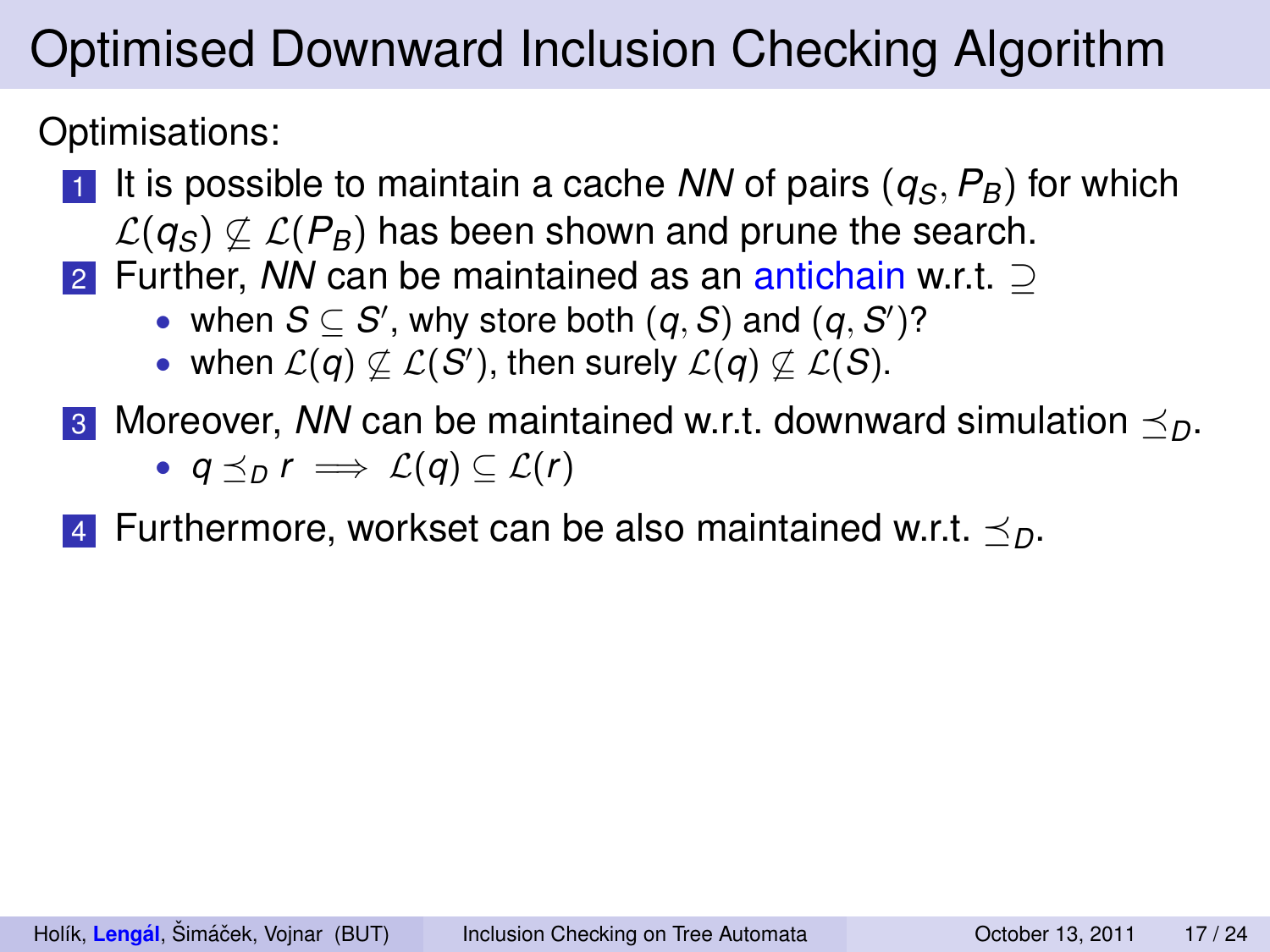Optimisations:

- 1 It is possible to maintain a cache *NN* of pairs  $(q_S, P_B)$  for which  $\mathcal{L}(q_S) \not\subset \mathcal{L}(P_B)$  has been shown and prune the search.
- 2 Further, *NN* can be maintained as an antichain w.r.t. ⊃
	- when  $S \subseteq S'$ , why store both  $(q, S)$  and  $(q, S')$ ?
	- when  $\mathcal{L}(q) \not\subseteq \mathcal{L}(S')$ , then surely  $\mathcal{L}(q) \not\subseteq \mathcal{L}(S)$ .
- **3** Moreover, *NN* can be maintained w.r.t. downward simulation  $\leq_{D}$ .
	- $q \preceq_D r \implies \mathcal{L}(q) \subseteq \mathcal{L}(r)$
- 4 Furthermore, workset can be also maintained w.r.t.  $\prec_{\Omega}$ .
- **5** Even further, if  $\exists s \in S : q \leq_D s$ , then surely  $\mathcal{L}(q) \subseteq \mathcal{L}(S)$ .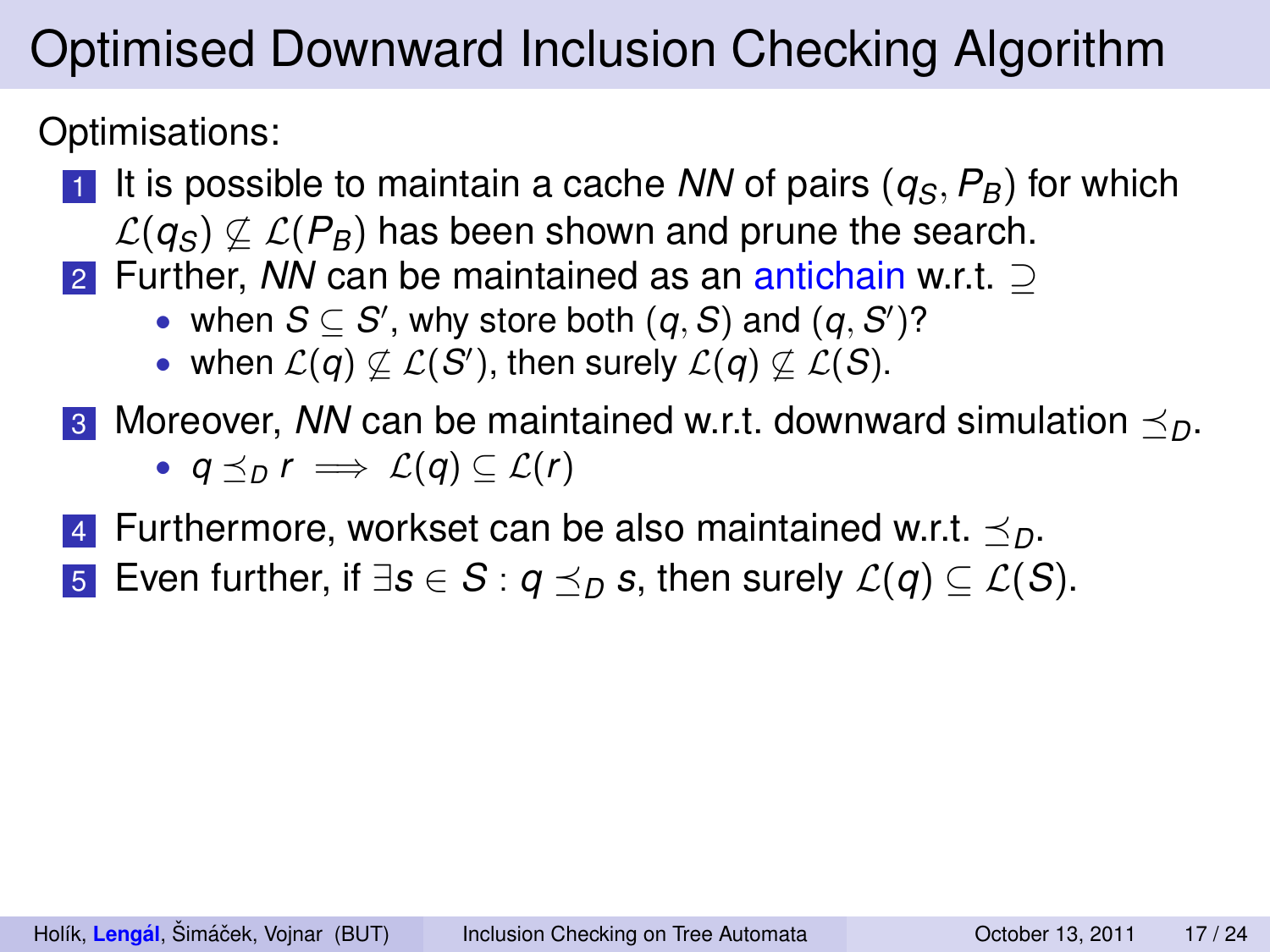| <b>Size</b> | $50 - 250$      | 400-600 |             |                 |         |
|-------------|-----------------|---------|-------------|-----------------|---------|
| Pairs       | 323             | 64      |             |                 |         |
| Timeout     | 20 <sub>s</sub> | 60 s    | <b>Size</b> | $50 - 250$      | 400-600 |
| Up          | 31.21%          | 9.38%   | Pairs       | 323             | 64      |
| $Up+s$      | 0.00%           | 0.00%   | Timeout     | 20 <sub>s</sub> | 60 s    |
| Down        | 53.50%          | 39.06%  | $Up+s$      | 81.82%          | 20.31%  |
| $Down+s$    | 15.29%          | 51.56%  | $Down+s$    | 18.18%          | 79.69%  |
| Avg up      | 1.71            | 0.34    | Avg up      | 1.33            | 9.92    |
| Avg down    | 3.55            | 46.56   | Avg down    | 3.60            | 2116.29 |
| a)          |                 |         | b)          |                 |         |

a) Comparison of methods (w/ simulation computation time).

b) Comparison of methods (w/o simulation computation time).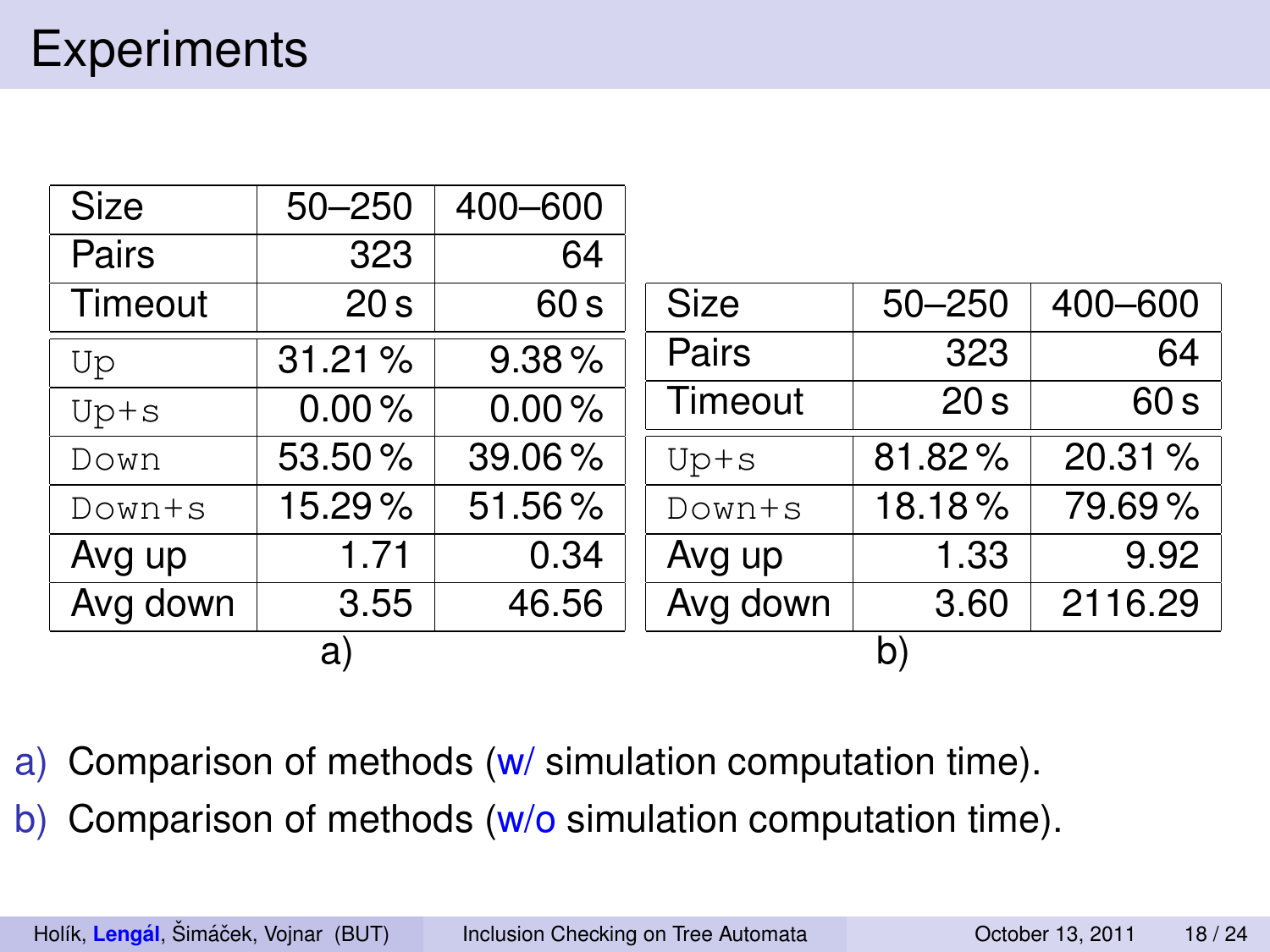Several FV approaches yield automata with large alphabets:

- $\blacksquare$  FV of programs with complex dynamic data structures,
- decision procedures of some logics: WSkS, MSO.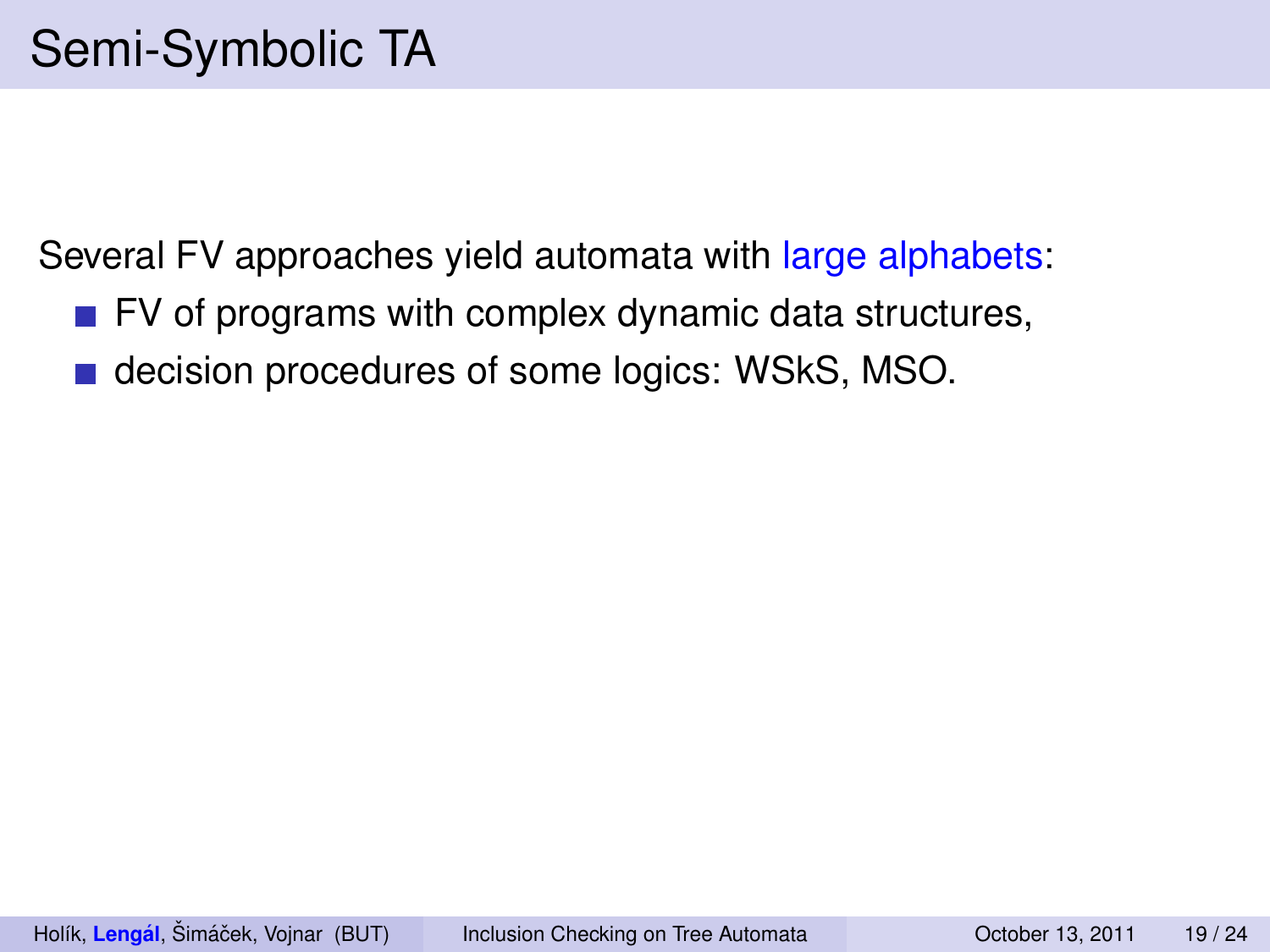Several FV approaches yield automata with large alphabets:

- $\blacksquare$  FV of programs with complex dynamic data structures,
- decision procedures of some logics: WSkS, MSO.

Current approach:

- use the MONA tree automata package (MTBDD-based)
- But only deterministic automata supported  $\rightarrow$ 
	- often runs out of reasonable memory or time.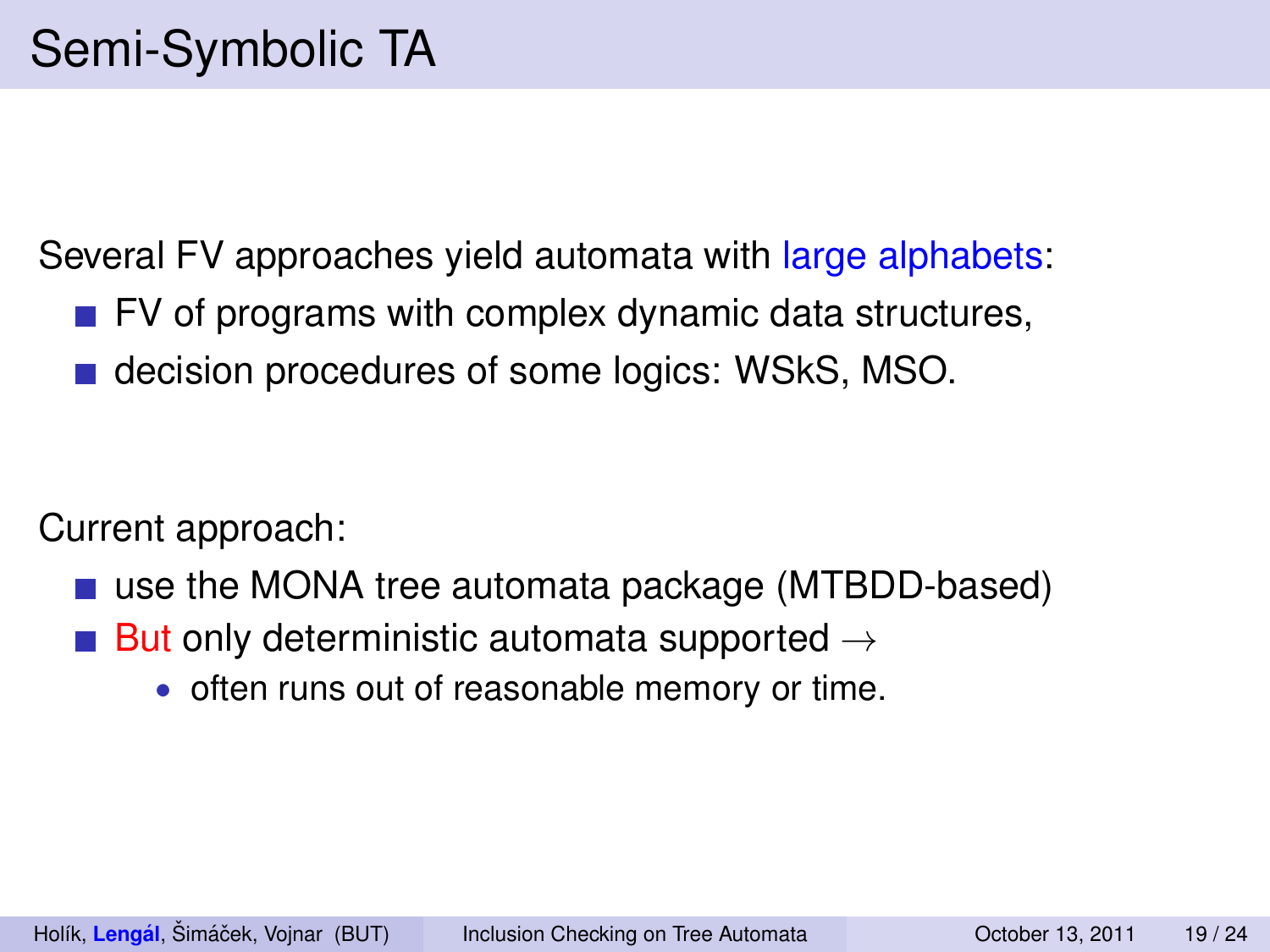#### Dual representation

**Multi-terminal binary decision diagrams (MTBDDs)**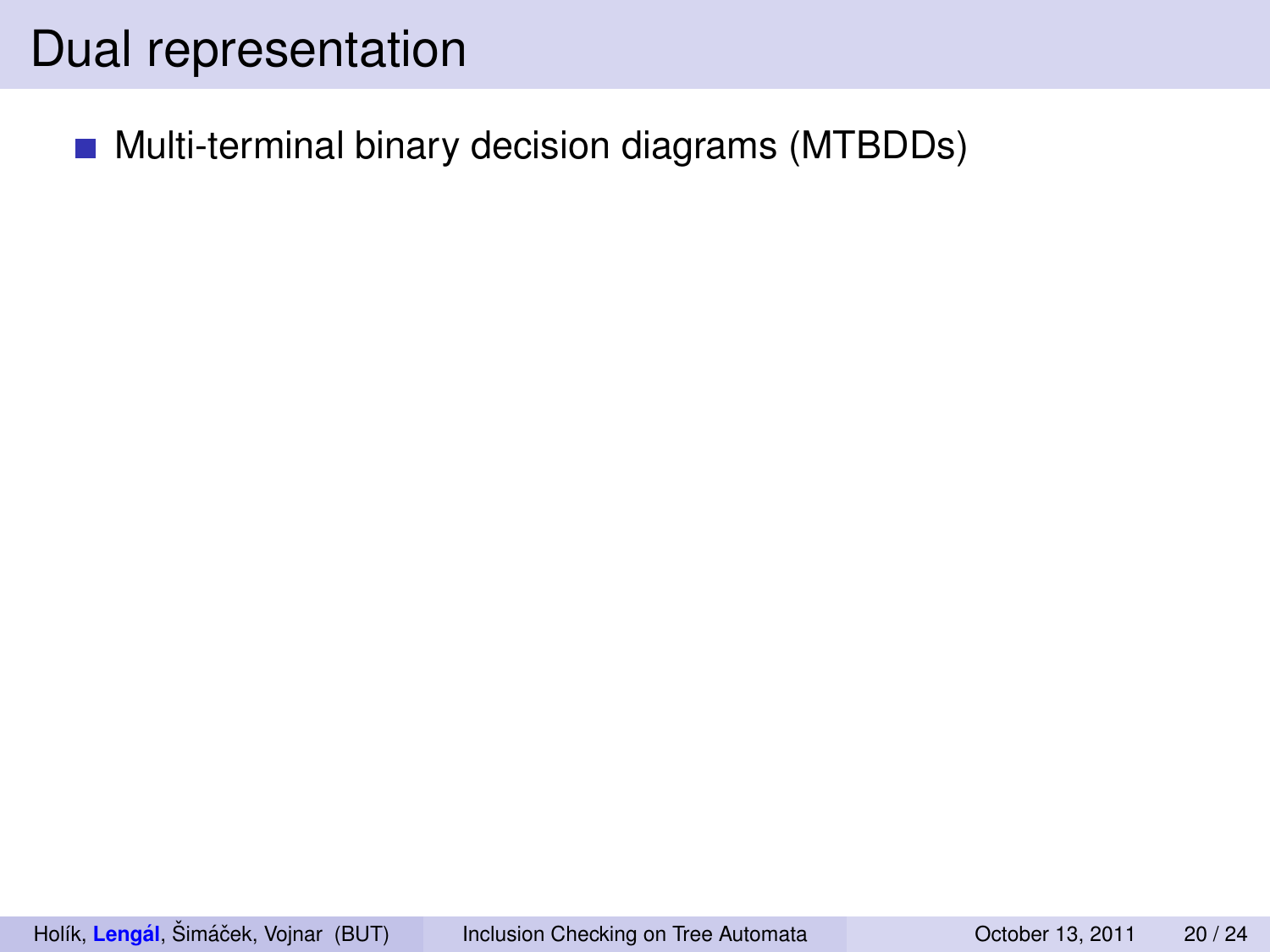#### Dual representation

Multi-terminal binary decision diagrams (MTBDDs) Bottom-up: Top-down:



Bottom-up : inspired by MONA, but has sets of states in leaves. Top-down : sets of state tuples in leaves.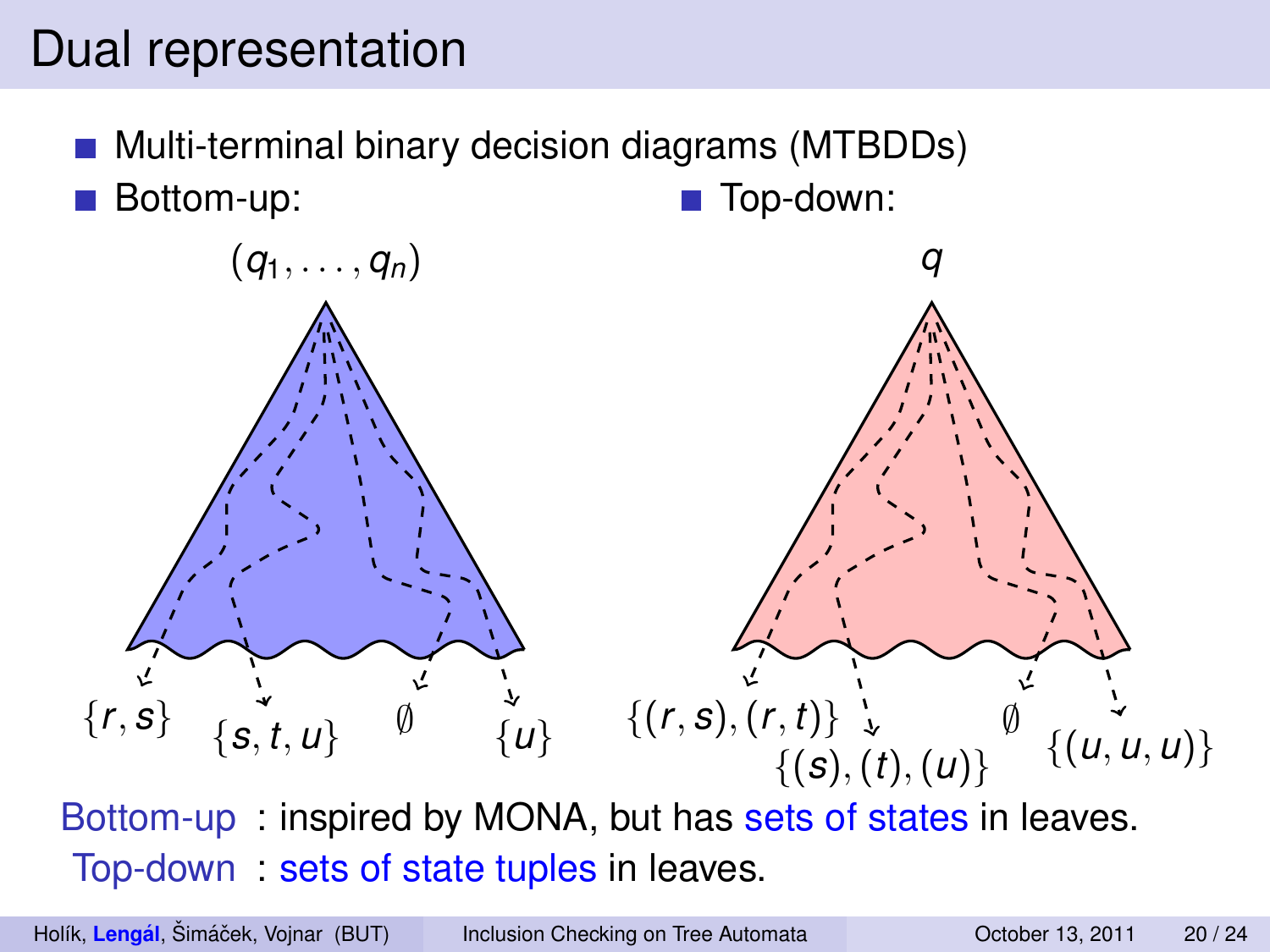#### Algorithms for

- $\blacksquare$  union.
- intersection,
- language inclusion checking (both upward and downward),
- downward simulation computation.
	- based on M. Henzinger, T. Henzinger, and P. Kopke's algorithm.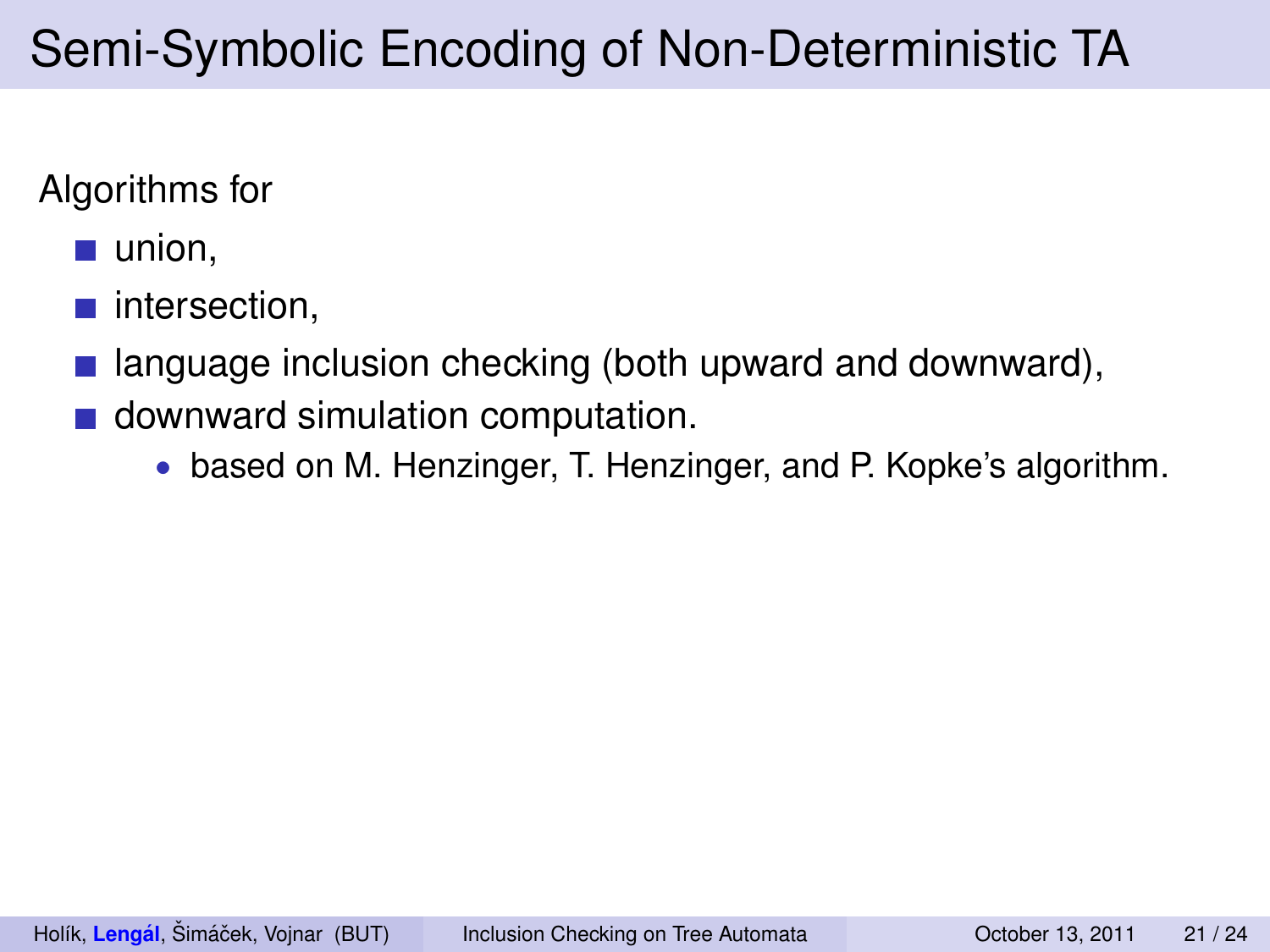#### Algorithms for

- $\blacksquare$  union.
- intersection,
- language inclusion checking (both upward and downward),
- downward simulation computation.
	- based on M. Henzinger, T. Henzinger, and P. Kopke's algorithm.

Experiments: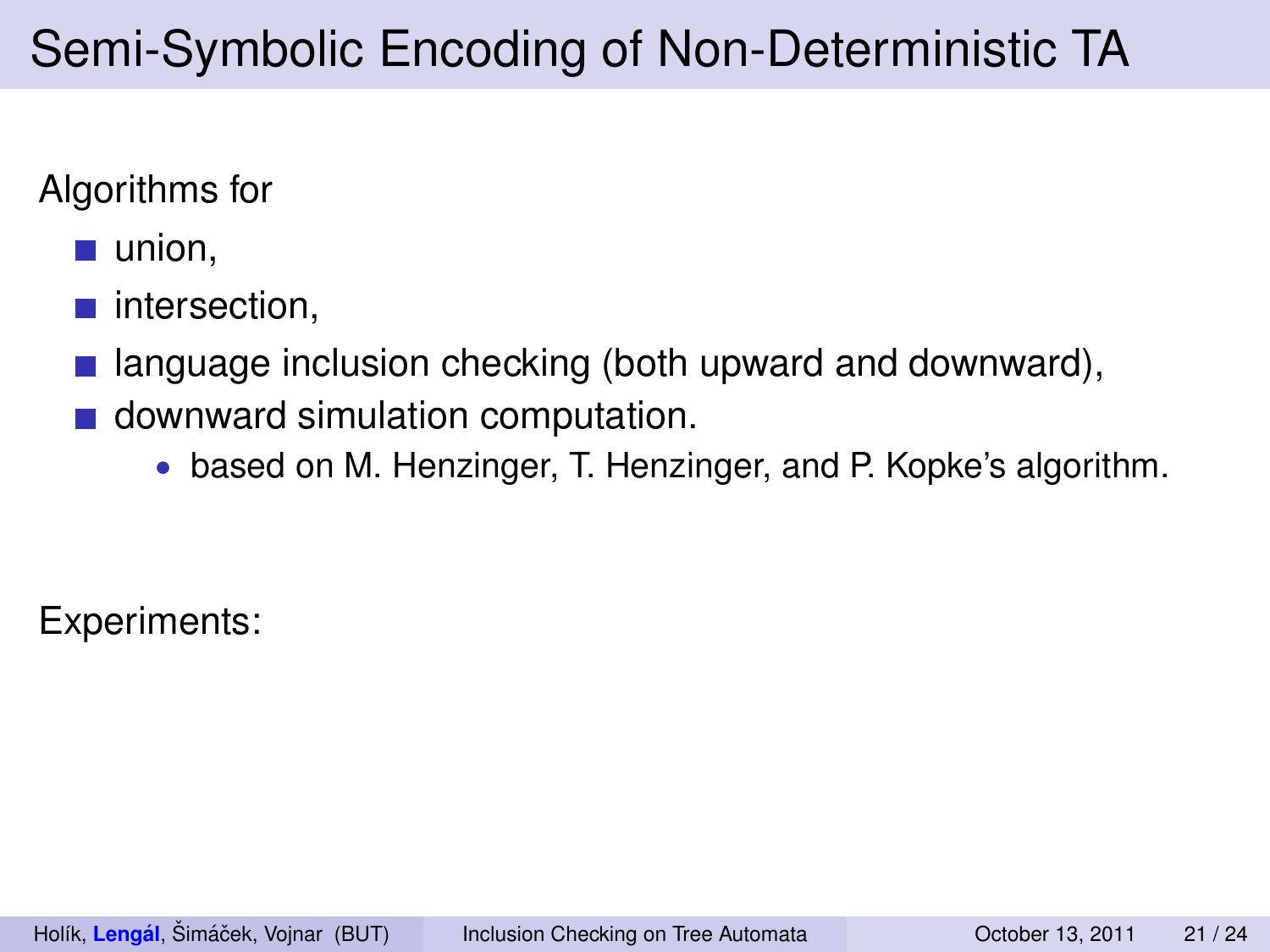#### Algorithms for

- $\blacksquare$  union.
- intersection,
- language inclusion checking (both upward and downward),
- downward simulation computation.
	- based on M. Henzinger, T. Henzinger, and P. Kopke's algorithm.

Experiments:

■ Use of CUDD to implement MTBDDs.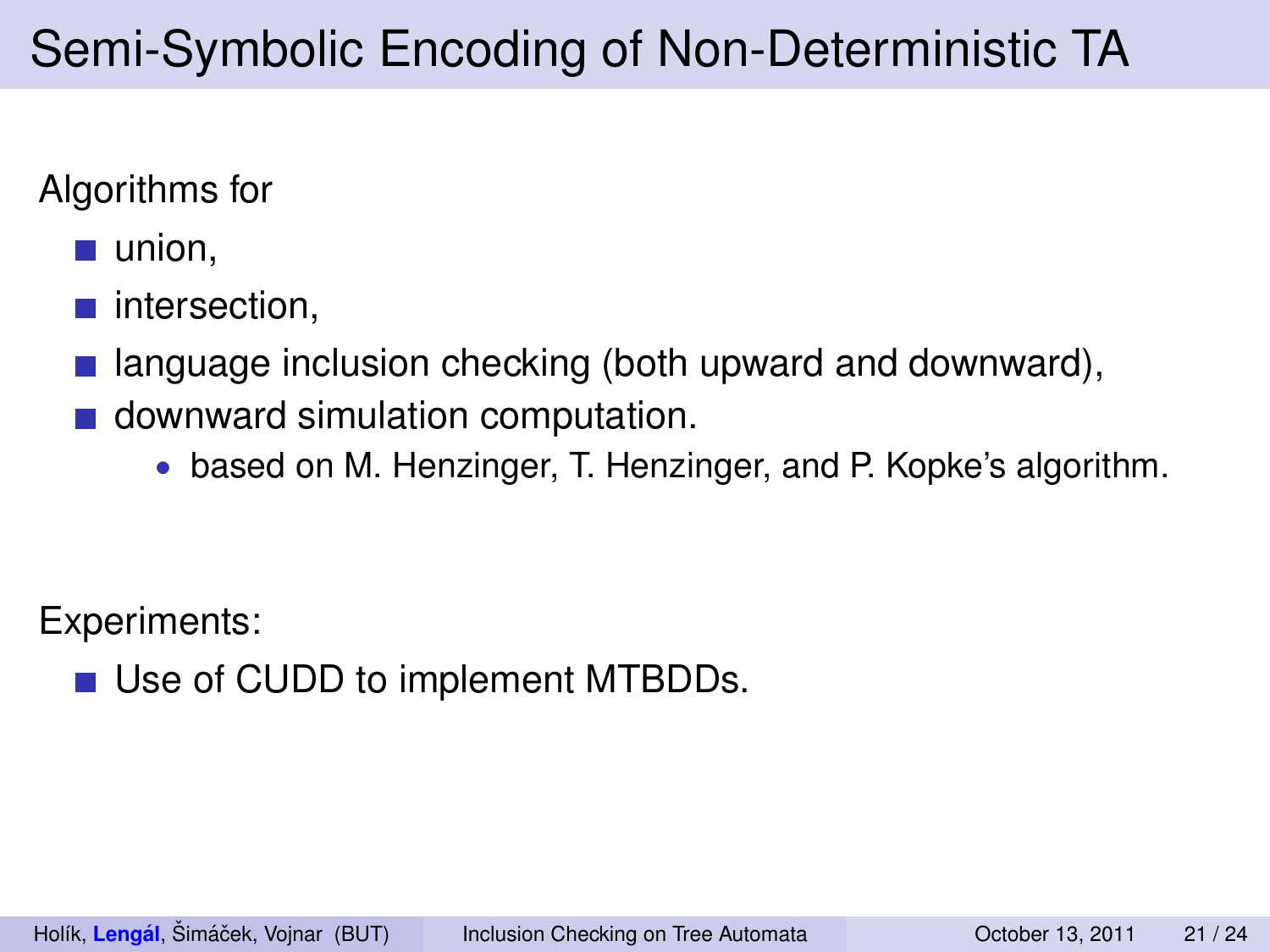#### Algorithms for

- $\blacksquare$  union.
- $\blacksquare$  intersection.
- language inclusion checking (both upward and downward),
- **downward simulation computation.** 
	- based on M. Henzinger, T. Henzinger, and P. Kopke's algorithm.

Experiments:

- Use of CUDD to implement MTBDDs.
- $\blacksquare \sim$  8500 times faster downward inclusion checking than explicit representation for tested automata with large alphabets.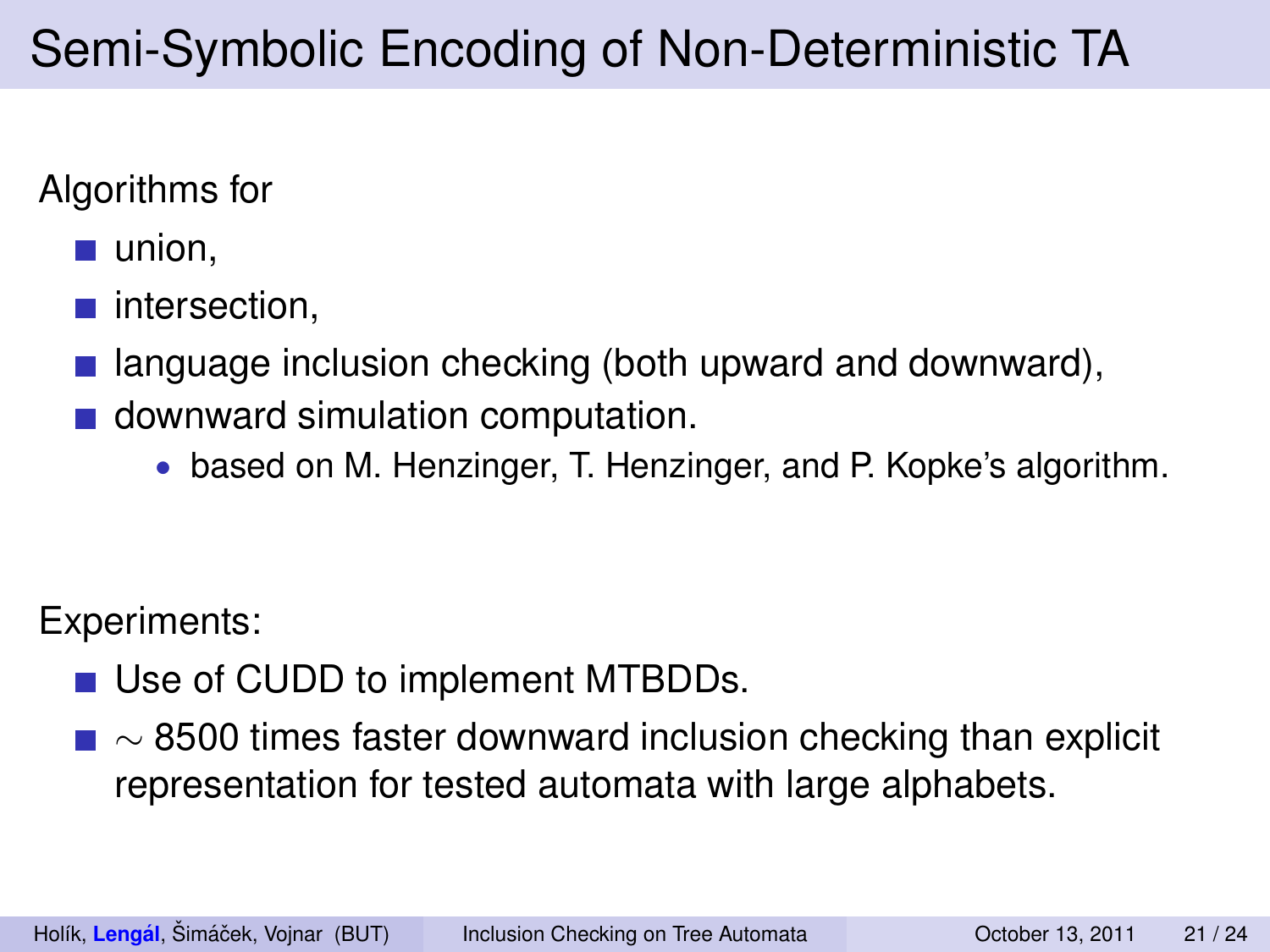#### Conclusion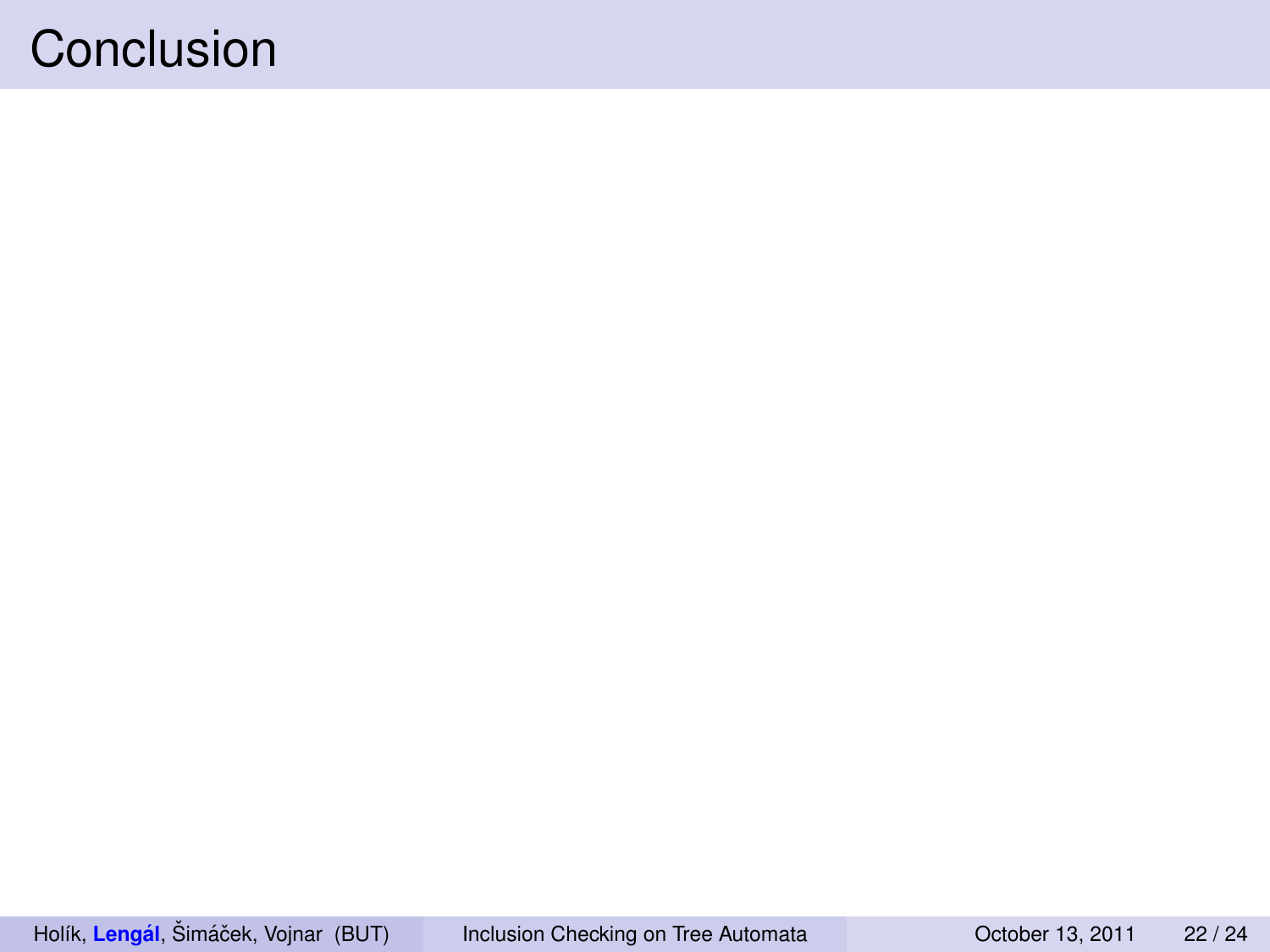An alternative downward approach to checking language inclusion of non-deterministic tree automata proposed, . . .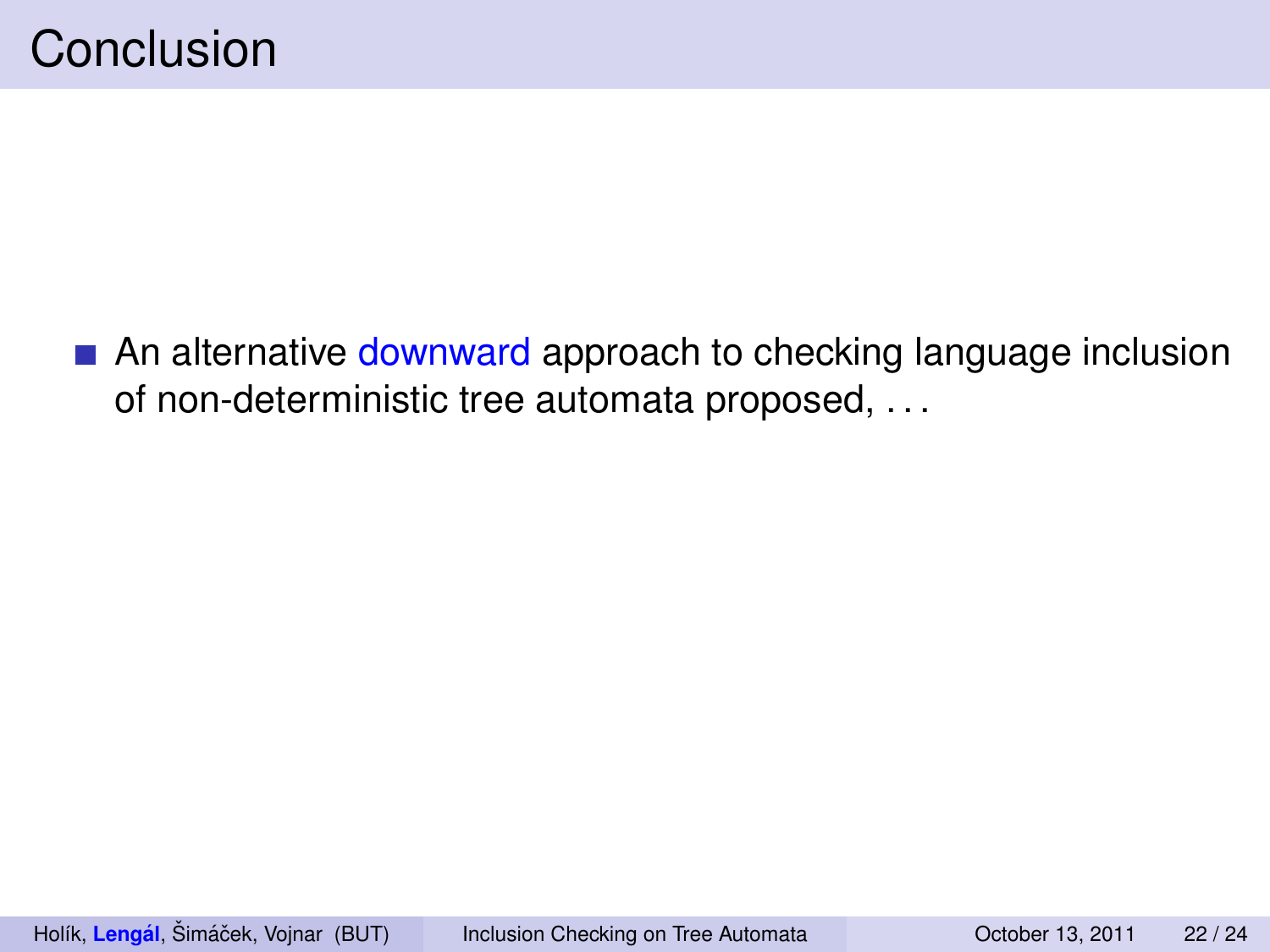- An alternative downward approach to checking language inclusion of non-deterministic tree automata proposed, . . .
- $\blacksquare$  . that makes use of antichains and downward simulation.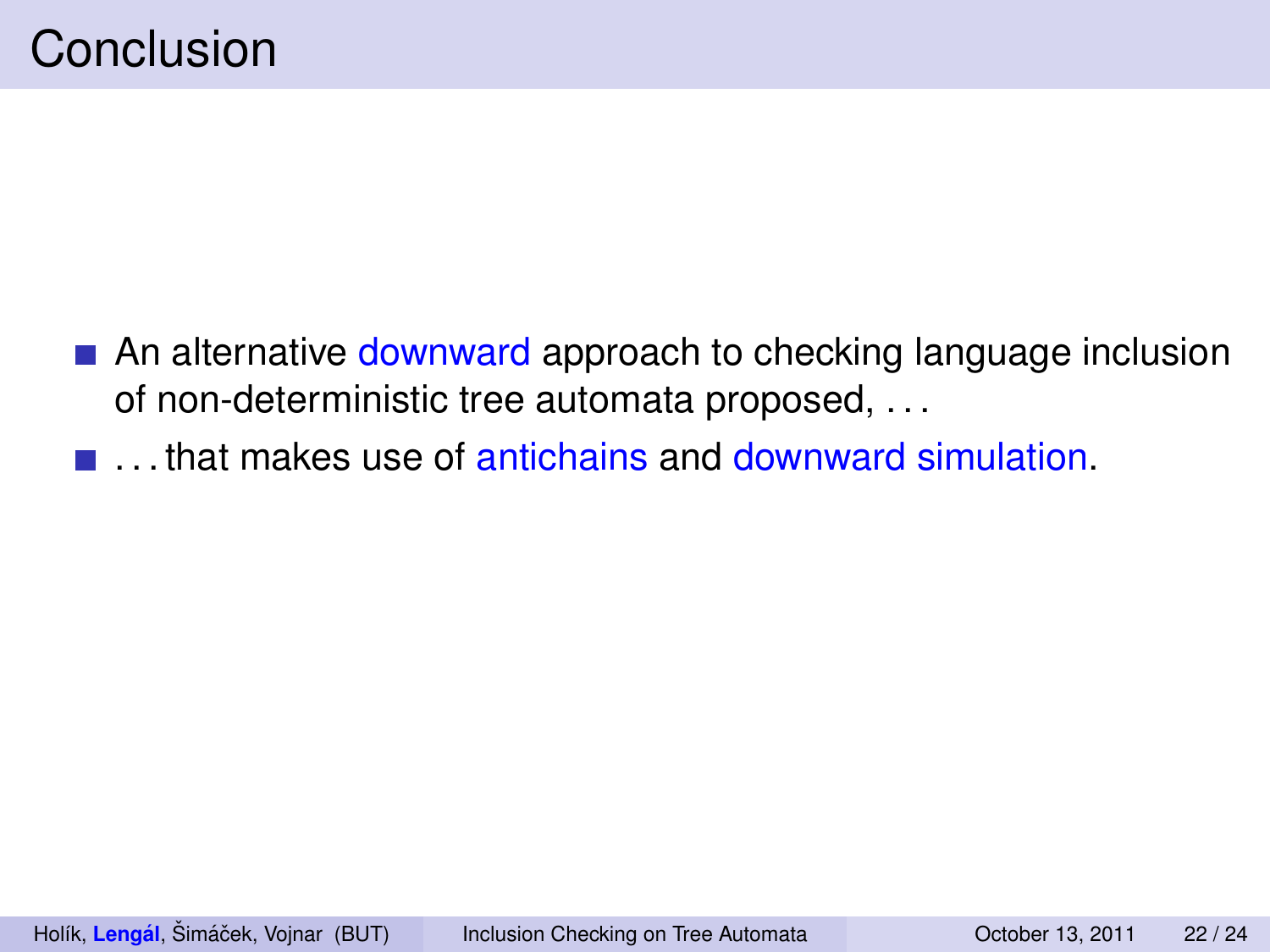- **An alternative downward approach to checking language inclusion** of non-deterministic tree automata proposed, . . .
- . . . that makes use of antichains and downward simulation.
- A new symbolic encoding of non-deterministic tree automata proposed.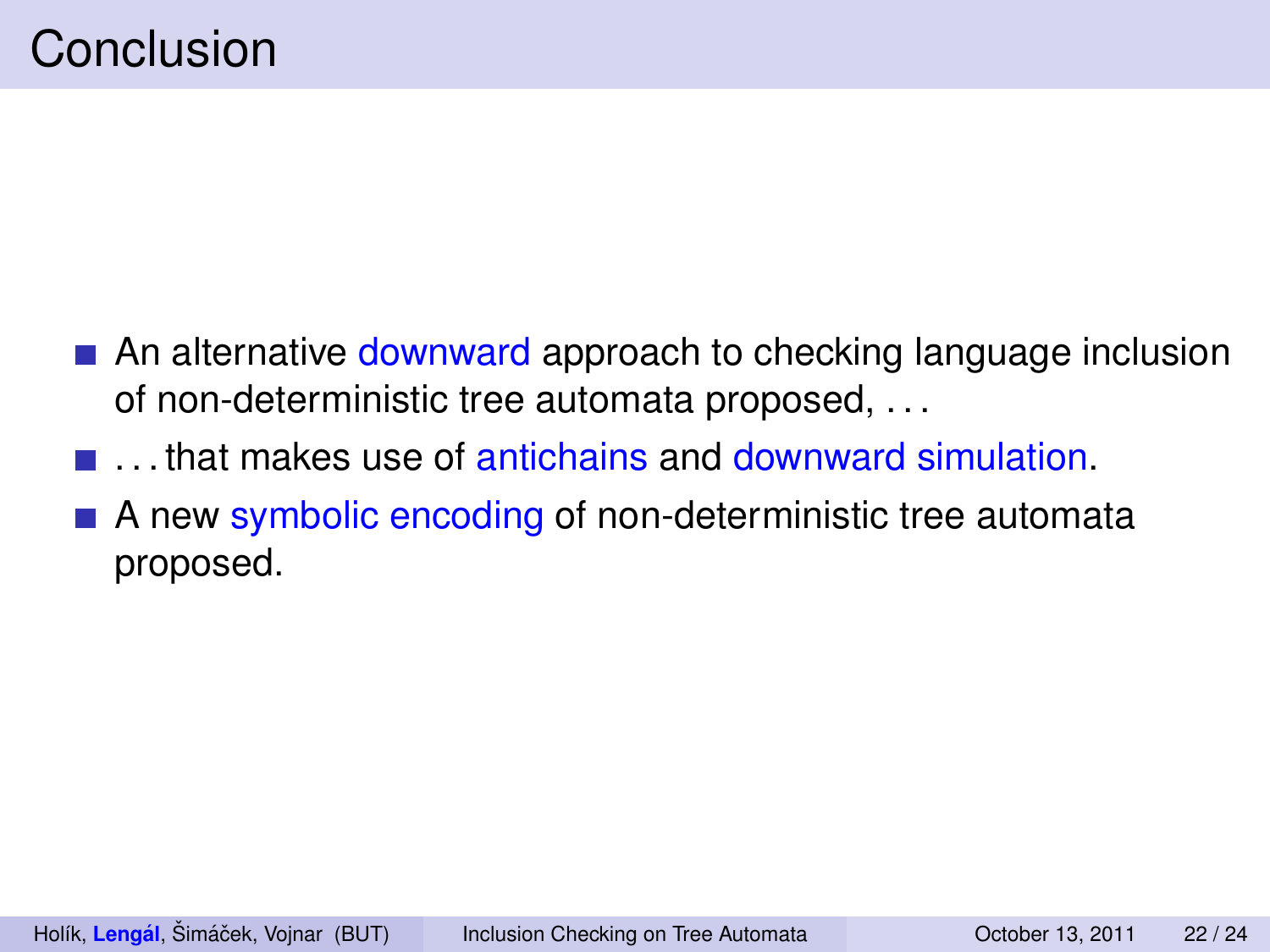$\blacksquare$  Optimise the downward inclusion to also cache pairs  $(q, S)$ , such that  $\mathcal{L}(q) \subseteq \mathcal{L}(S)$ .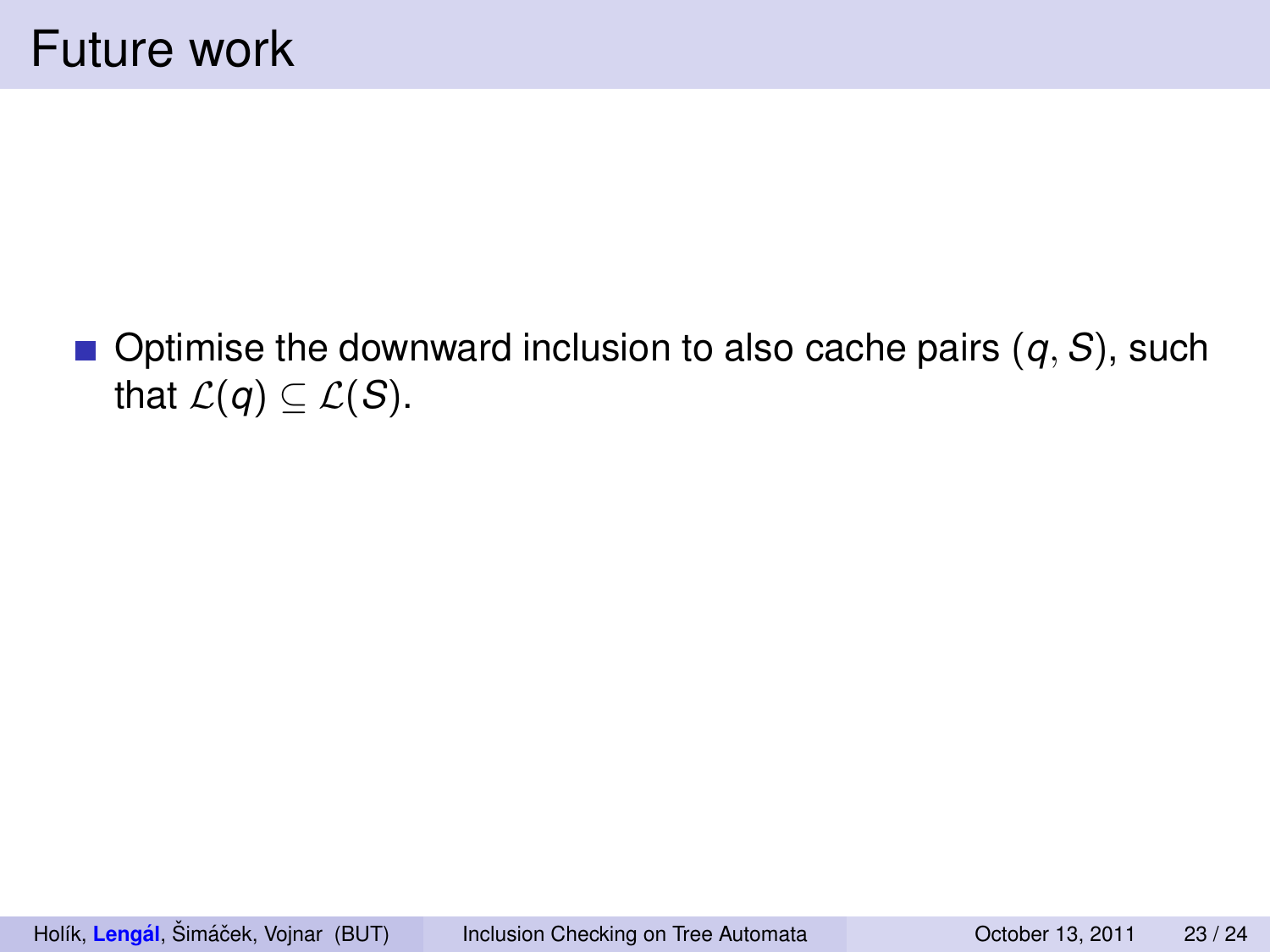- $\blacksquare$  Optimise the downward inclusion to also cache pairs  $(q, S)$ , such that  $\mathcal{L}(q) \subseteq \mathcal{L}(S)$ .
- Replace CUDD with a more efficient MTBDD package.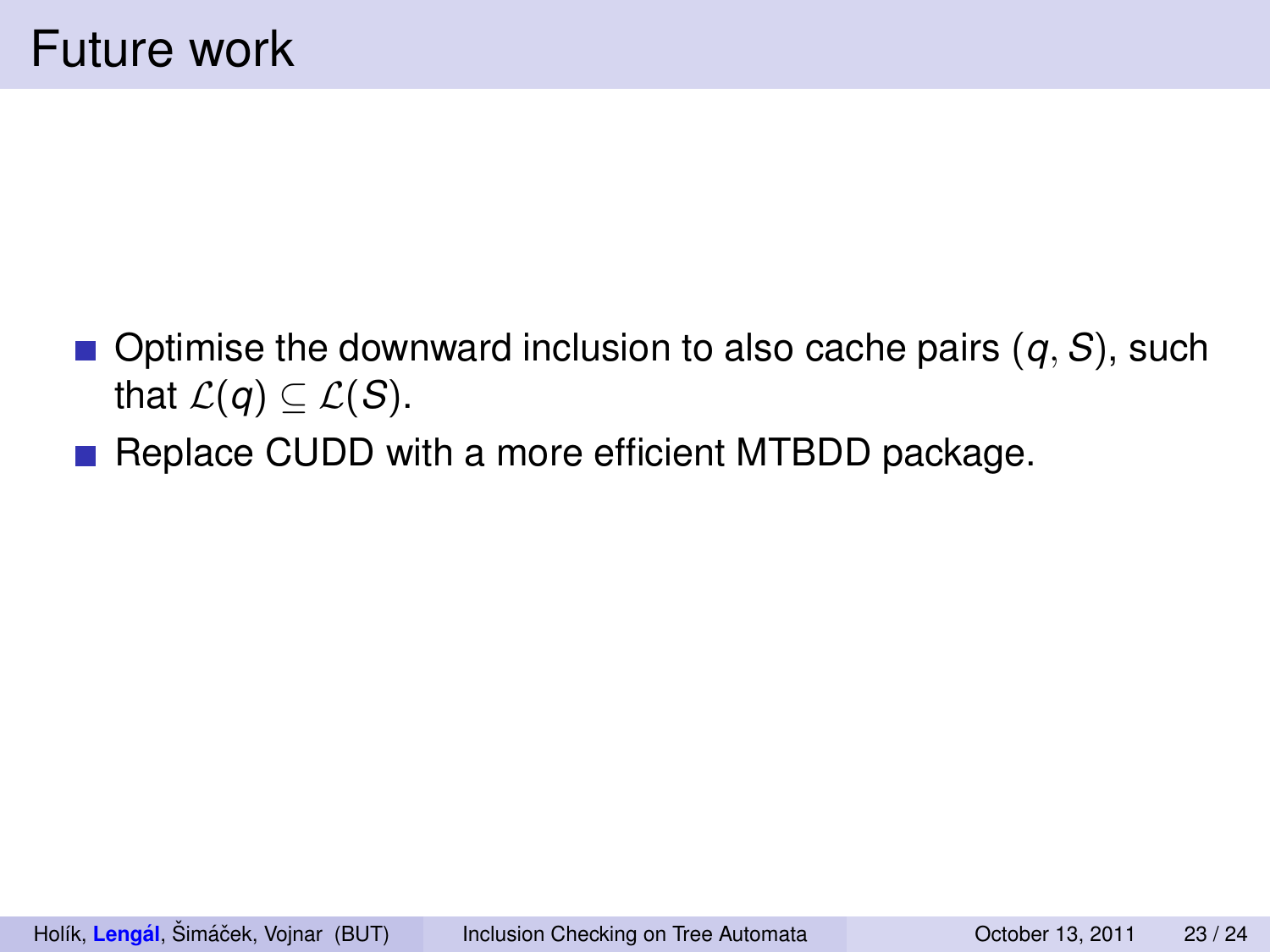- $\blacksquare$  Optimise the downward inclusion to also cache pairs  $(q, S)$ , such that  $\mathcal{L}(q) \subseteq \mathcal{L}(S)$ .
- **Replace CUDD with a more efficient MTBDD package.**
- **Improve the symbolic downward simulation algorithm.**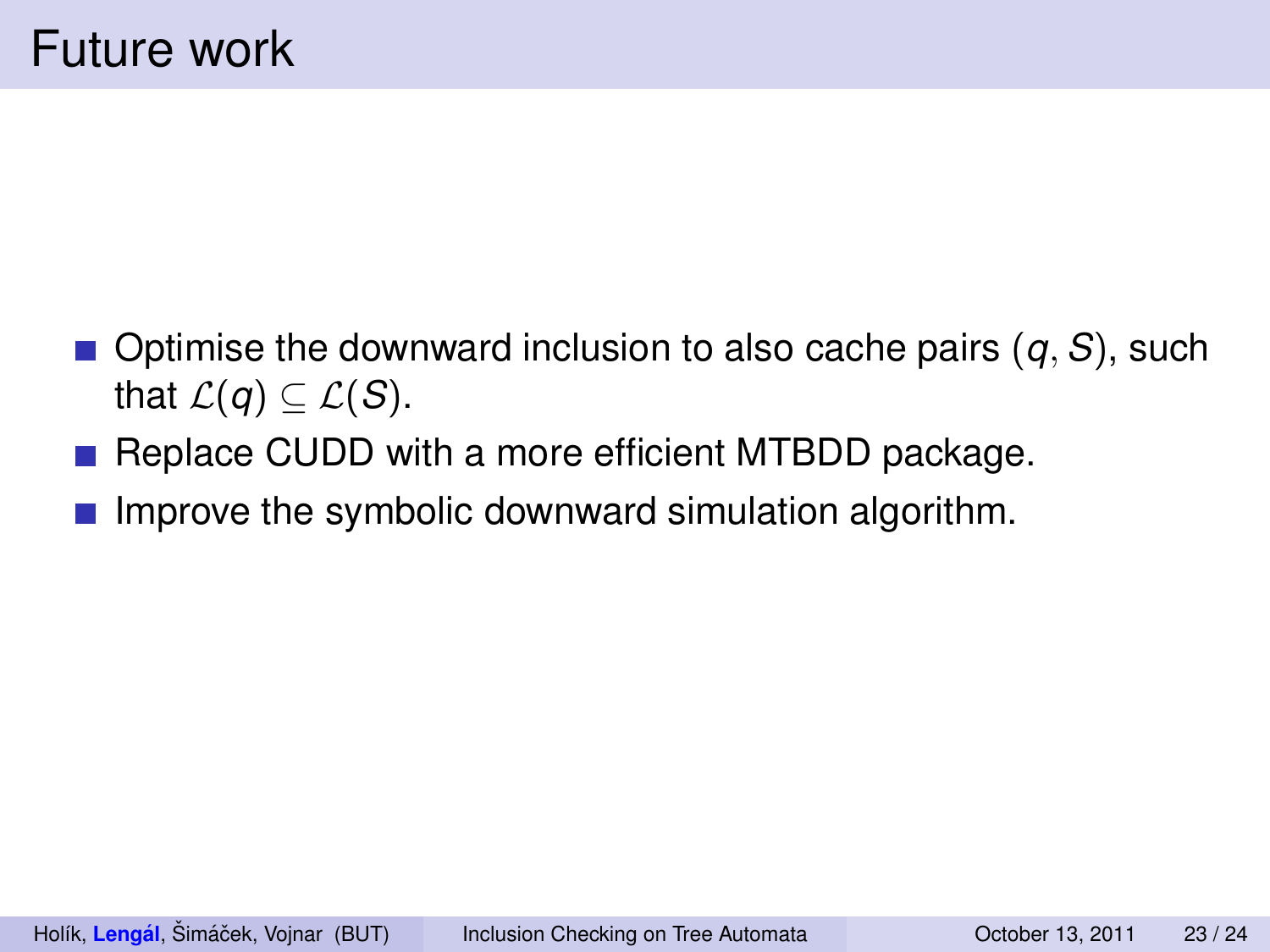- $\blacksquare$  Optimise the downward inclusion to also cache pairs  $(q, S)$ , such that  $\mathcal{L}(q) \subseteq \mathcal{L}(S)$ .
- Replace CUDD with a more efficient MTBDD package.
- Improve the symbolic downward simulation algorithm.
- Create a tree automata package replacing MONA.